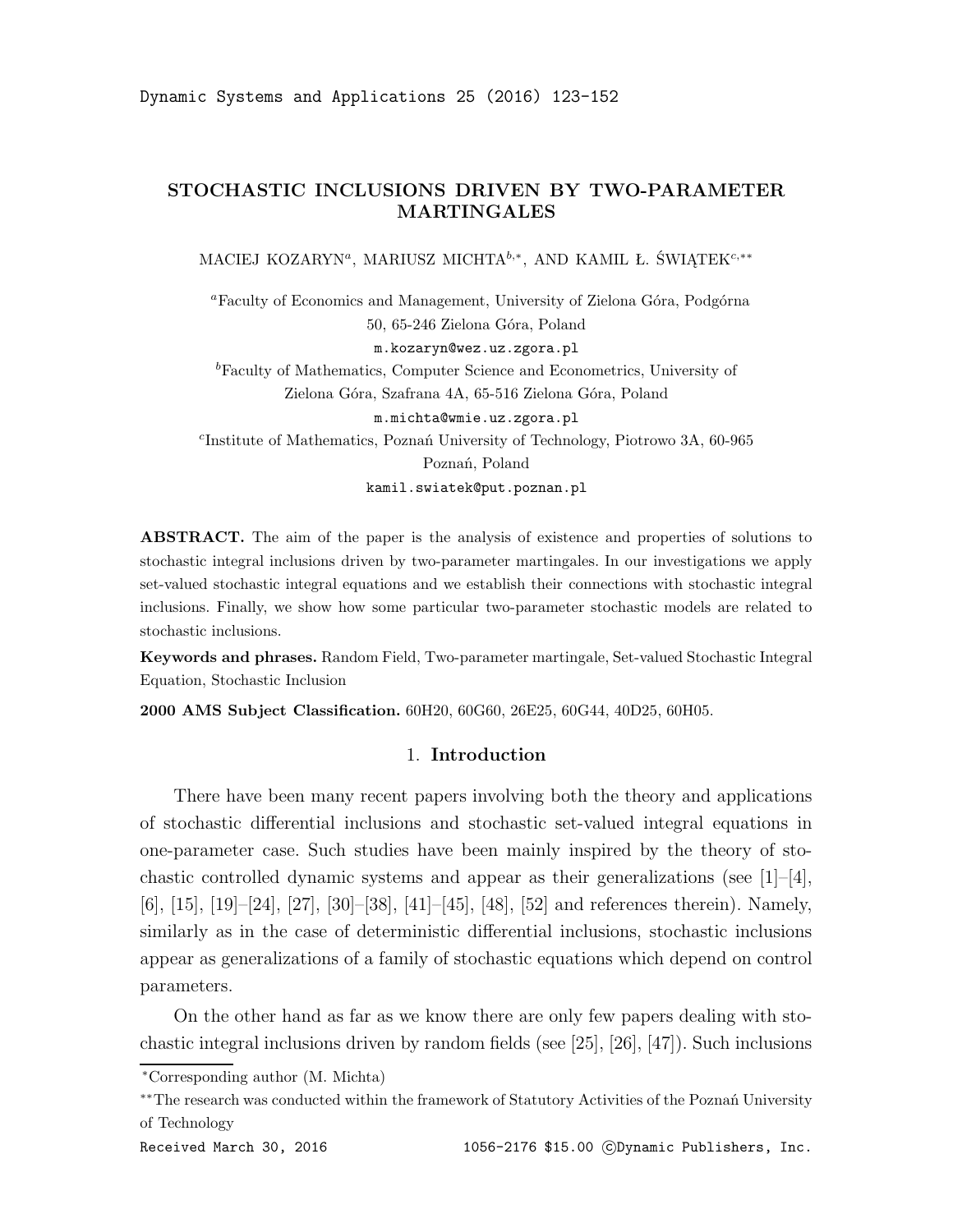have been considered only with respect to two-parameter Wiener process. Therefore, in this paper we investigate stochastic integral inclusions driven by more general integrators i.e. two-parameter continuous increasing processes and two-parameter continuous martingales. We also consider their connections with set-valued stochastic integral equations. Two-parameter set-valued stochastic integral equations driven by martingales and their applications were recently studied in [39] and [40]. Both twoparameter stochastic integral inclusions and set-valued integral equations reduce in a single-valued case to some hyperbolic stochastic partial differential equations. In particular, they include so called stochastic Goursat problem (see e.g. [5] and [14]). Additionally, such stochastic inclusions and set-valued stochastic integral equations can be treated as a generalizations of stochastic differential equations in the plane which have a wide range of financial applications (see e.g. [10], [16], [17]). In our study we apply similar methods that were used in a single-valued case for stochastic equations in [28], [29] and in a multivalued case in [26].

The paper is organized as follows. In Section 2 we recall some basic notions and facts from the theory of stochastic and set-valued analysis needed in the sequel. Throughout Section 3 we analyze existence and main topological properties of solutions to stochastic integral inclusions. Next, in Section 4 we establish main interrelation between solutions to stochastic integral inclusions and set-valued stochastic integral equations driven by two-parameter martingales. Finally we present some concluding remarks on our results.

### 2. **Preliminaries**

Let  $I \times J = [0, S] \times [0, T]$  denote the parameter set together with the partial ordering  $(s,t) \preceq (s',t') \Leftrightarrow s \leq s', t \leq t'$ . Suppose that  $(\Omega, \mathbb{F}, {\mathbb{F}_{s,t}}_{s,t\in I\times J}, P)$  is a complete filtered probability space, where  ${\mathbb{F}_{s,t}}_{(s,t)\in[0,S]\times[0,T]}$  is a family of sub-*σ*-fields of  $\mathbb F$  satisfying the usual axioms (see [8] for details).

By  $L^{p,d}$  we will denote the space  $L^p(\Omega, \mathbb{F}, P; \mathbb{R}^d)$ , where  $p, d \geqslant 1$ . In particular, for  $d = 1$  we will write  $L^p := L^{p,1}$ . Let us denote  $L^{2,d}_{s,t} := L^2(\Omega, \mathbb{F}_{s,t}, P; \mathbb{R}^d)$  for  $(s, t) \in I \times J$ .

A stochastic process  $x : I \times J \times \Omega \to \mathbb{R}^d$  is said to be  ${\{\mathbb{F}_{s,t}\}}$ -adapted, if  $x_{s,t} : \Omega \to$  $\mathbb{R}^d$  is an  $\mathbb{F}_{s,t}$ -measurable random vector for every fixed  $(s,t) \in I \times J$ . The process *x* is called right-continuous, if for every  $(s,t) \in [0, S) \times [0, T)$  one has  $\lim_{(s',t') \to (s,t)} x_{s',t'} = x_{s,t}$  $(s,t) \preceq (s',t')$ 

a.s. Moreover, *x* is said to be continuous, if  $\lim_{(s',t')\to(s,t)} x_{s',t'} = x_{s,t}$  a.s. for every  $(s,t) \in$  $[0, S) \times [0, T)$  (cf. [8], [11]).

**Definition 2.1** ([8]). A process  $M: I \times J \times \Omega \to \mathbb{R}$  is  $L^2$ -martingale if

(i) *M* is  ${\{\mathbb{F}_{s,t}\}}_{(s,t)\in I\times J}$ -adapted,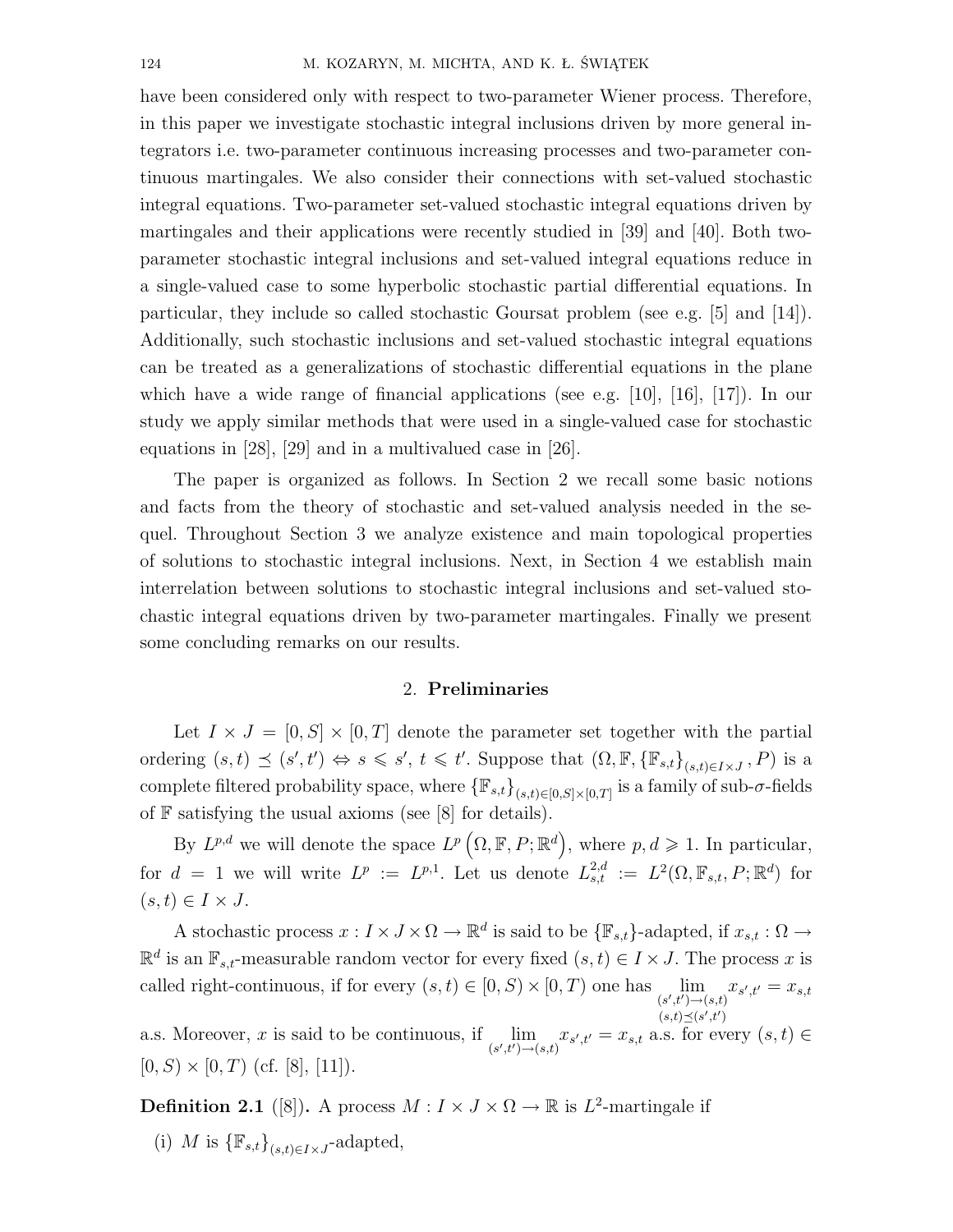- (ii)  $\mathbb{E}|M_{s,t}|^2 < \infty$  for all  $(s,t) \in I \times J$ ,
- (iii)  $\mathbb{E}\left\{M_{s',t'}| \mathbb{F}_{s,t}\right\}=M_{s,t}$  a.s. for all  $(s,t), (s',t')\in I\times J$ , where  $(s,t)\preceq (s',t')$ .

We say that the process  $x : I \times J \times \Omega \to \mathbb{R}^d$  vanishes on the axes, if  $x_{0,t} = x_{s,0} = 0$ for all  $s \in I$ ,  $t \in J$ . It is denoted as  $\partial x = 0$ . By  $\Delta_{s,t}^{s',t'}(x)$  we denote the increment of *x* over the rectangle  $(s, s'] \times (t, t']$  i.e.

$$
\Delta_{s,t}^{s',t'}(x) = x_{s',t'} - x_{s',t} - x_{s,t'} + x_{s,t}.
$$

**Definition 2.2** ([8]). A process  $A: I \times J \times \Omega \rightarrow \mathbb{R}$  is increasing if

- (i) *A* is right-continuous and  ${\{\mathbb{F}_{s,t}\}}_{(s,t)\in I\times J}$ -adapted,
- $(ii)$   $\partial A = 0$ ,
- (iii)  $\Delta_{s,t}^{s',t'}(A) \geq 0$  for each rectangle  $(s, s'] \times (t, t'] \subset I \times J$  P-a.e.

Denote by  $P$  the  $\sigma$ -field of  ${\{\mathbb{F}_{s,t}\}}_{(s,t)\in I\times J}$ -predictable elements in  $I\times J\times \Omega$ . More precisely,  $P$  is a  $\sigma$ -field generated by the family

$$
\mathcal{R} = \{(s, s'] \times (t, t') \times F : F \in \mathbb{F}_{s,t}, (s, t) \le (s', t'), (s, t), (s', t') \in I \times J\}
$$
  

$$
\cup \{\{0\} \times (t, t') \times F : F \in \mathbb{F}_{0,t}, t \le t', t, t' \in I\}
$$
  

$$
\cup \{(s, s') \times \{0\} \times F : F \in \mathbb{F}_{s,0}, s \le s', s, s' \in J\}
$$
  

$$
\cup \{\{0\} \times \{0\} \times F : F \in \mathbb{F}_{0,0}\}.
$$

Then  $\mathcal{P} \subset \mathcal{B} \otimes \mathbb{F}$ , where  $\mathcal{B} := \mathcal{B}(I \times J)$  is the Borel  $\sigma$ -field of subsets of  $I \times J$ .

A stochastic process  $x : I \times J \times \Omega \to \mathbb{R}^d$  is said to be predictable, if *x* is  $\mathcal{P}$ measurable.

Let  $(\mathbb{X}, \|\cdot\|_{\mathbb{X}})$  be a separable Banach space. Denote by  $\mathcal{K}_c(\mathbb{X})$  the family of all nonempty closed and convex subsets of  $X$ . By  $\mathcal{K}_c^b(X)$  we shall denote those elements in  $\mathcal{K}_c(\mathbb{X})$ , which are also bounded. The Hausdorff metric  $H_{\mathbb{X}}$  in  $\mathcal{K}_c(\mathbb{X})$  is defined by

$$
H_{\mathbb{X}}(B,C) = \max \left\{ \overline{H}_{\mathbb{X}}(B,C), \overline{H}_{\mathbb{X}}(C,B) \right\},\,
$$

where  $\overline{H}_{\mathbb{X}}(B,C) = \sup$ *b∈B*  $dist_{\mathbb{X}}(b, C) = \sup$ *b∈B*  $\inf_{c \in C}$  ||b − c||<sub>|x</sub> (see e.g. [13] for details).

For  $B, C, D, E \in \mathcal{K}_c^b(\mathbb{X})$  it holds (see [13])

(2.1) 
$$
H_{\mathbb{X}}(B+C, D+E) \leq H_{\mathbb{X}}(B, D) + H_{\mathbb{X}}(C, E)
$$

and

(2.2) 
$$
H_{X}(B+D, C+D) = H_{X}(B, C),
$$

where  $B + C := \{b + c : b \in B, c \in C\}$  denotes the Minkowski sum of *B* and *C*. Moreover, by  $B \ominus C$  we denote the Hukuhara difference (if it exists) of  $B, C \in \mathcal{K}_c^b(\mathbb{X}),$ i.e. the set  $D \in \mathcal{K}_c^b(\mathbb{X})$  such that  $B = C + D$ . By  $co(C)$  we denote the convex hull of the set  $C \subset X$ , i.e. an intersection of all convex subsets of X containing *C*. Similarly,  $\overline{co}(C)$  denotes the closed convex hull of the set *C*.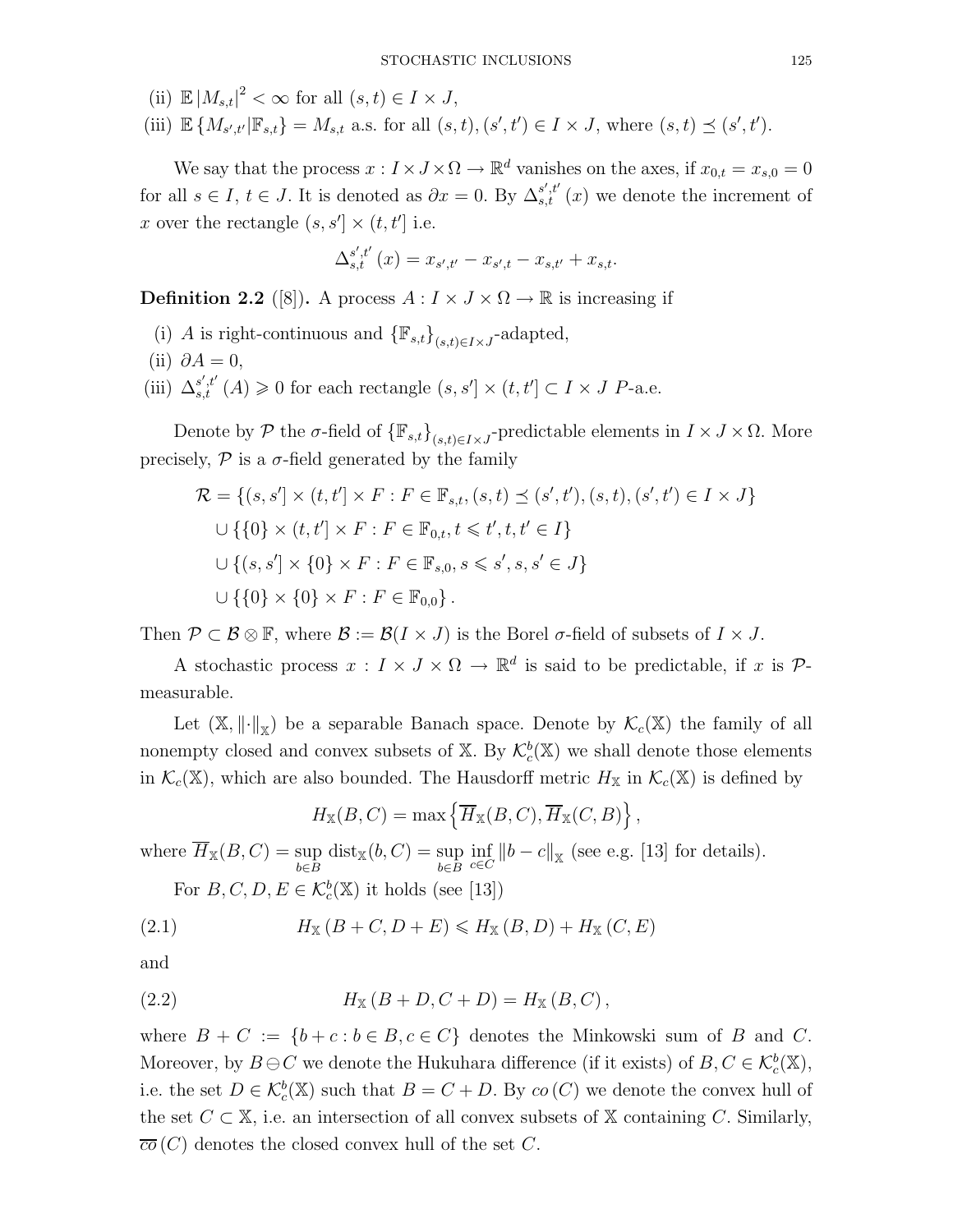The space  $(\mathcal{K}_c(\mathbb{X}), H_{\mathbb{X}})$  is complete and  $(\mathcal{K}_c^b(\mathbb{X}), H_{\mathbb{X}})$  is its a closed subspace.

Let  $(U, \mathcal{U}, \mu)$  be a measure space. A set-valued mapping (multifunction)  $F: U \rightarrow$  $\mathcal{K}_c^b(\mathbb{X})$  is said to be  $\mathcal{U}$ -measurable (or measurable), if it satisfies

$$
\{u \in U : F(u) \cap C \neq \emptyset\} \in \mathcal{U} \text{ for every closed set } C \subset \mathbb{X}.
$$

A measurable multifunction  $F: U \to \mathcal{K}_c^b(\mathbb{X})$  is said to be *L*<sup>*p*</sup>-integrally bounded  $(p \geq 1)$ , if there exists  $h \in L^p(U, \mathcal{U}, \mu; \mathbb{R}_+)$  such that  $||F||_{\mathbb{X}} \leq h \mu$ -a.e., where

$$
||A||_{\mathbb{X}} = H_{\mathbb{X}}(A, \{0\}) = \sup_{a \in A} ||a||_{\mathbb{X}} \text{ for } A \in \mathcal{K}_c^b(\mathbb{X}).
$$

Then *F* is *L*<sup>*p*</sup>-integrally bounded if and only if  $||F||_{\mathbb{X}} \in L^p(U, \mathcal{U}, \mu; \mathbb{R}_+)$  (see [12]).

In order to consider a stochastic integral inclusion driven by a two-parameter increasing process *A* and a two-parameter *L* 2 -martingale *M* we recall the main properties of set-valued functional stochastic integrals. Similarly as in [39] for the process *A* one can define a measure  $\nu_A$  on the measurable space  $(I \times J \times \Omega, P)$  as follows

(2.3) 
$$
\nu_A(C) := \mathbb{E}\left\{ \int_{I \times J} \mathbb{I}_C(\omega, s, t) \, A_{S,T}(\omega) \, dA_{s,t}(\omega) \right\} \text{ for } C \in \mathcal{P},
$$

where  $dA_{s,t}(\omega)$  is a random measure on the measurable space  $(I \times J, \mathcal{B})$  generated by the trajectory of *A*.

Hence  $\nu_A (I \times J \times \Omega) = \mathbb{E} A_{S,T}^2$  and  $\nu_A$  is finite if and only if  $\mathbb{E} A_{S,T}^2 < \infty$ . We will assume this property throughout the paper. Let

$$
L^{2,d}_\mathcal{P}(\nu_A) := L^2(I \times J \times \Omega, \mathcal{P}, \nu_A; \mathbb{R}^d).
$$

The set-valued mapping  $F: I \times J \times \Omega \to \mathcal{K}_c^b(\mathbb{R}^d)$  is called a two-parameter predictable set-valued process, if it is  $P$ -measurable in the sense of the set-valued analysis. It is called  $L^{2,d}_{\mathcal{P}}(\nu_A)$ -integrally bounded, if

$$
||F||_{\mathbb{R}^d} \in L^2(I \times J \times \Omega, \mathcal{P}, \nu_A; \mathbb{R}_+).
$$

For such a mapping *F*, by Kuratowski and Ryll-Nardzewski Measurable Selection Theorem (cf. [18]), the set of its predictable and square integrable selections

$$
\mathcal{S}_{\mathcal{P}}^2(F,\nu_A) := \{ f \in L_{\mathcal{P}}^{2,d}(\nu_A) : f \in F \ \nu_A \text{-}a.e. \}
$$

is nonempty.

**Definition 2.3** ([39])**.** By the two-parameter set-valued functional stochastic integral of *F*, driven by a two-parameter increasing process *A*, we mean the set

$$
\int_{[s,s']\times[t,t']}F_{u,v}dA_{u,v}:=\left\{\int_{[s,s']\times[t,t']}f_{u,v}dA_{u,v}:f\in\mathcal{S}_{\mathcal{P}}^2(F,\nu_A)\right\}
$$

for every  $(s, t)$ ,  $(s', t') \in I \times J$ , where  $(s, t) \preceq (s', t')$ .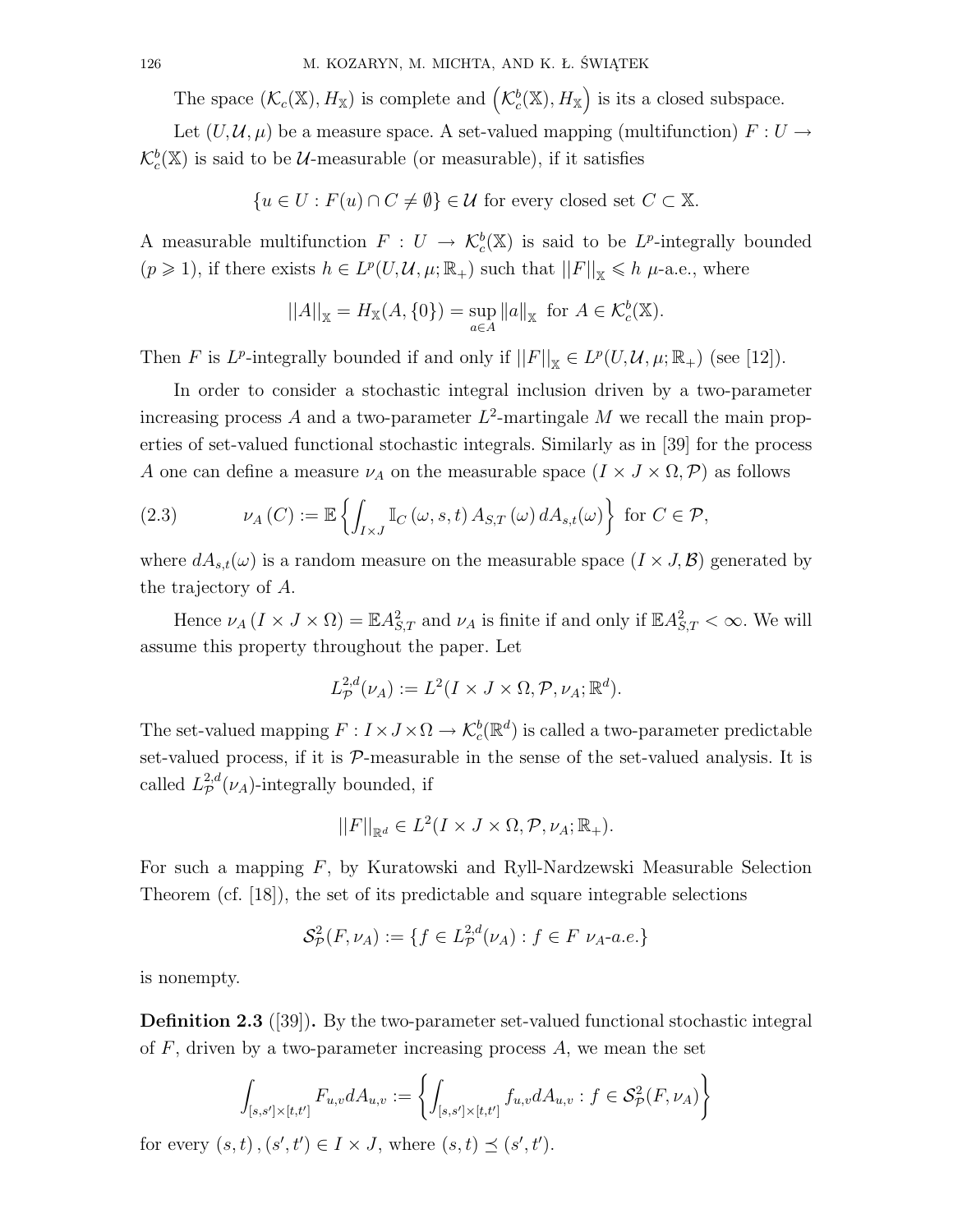Due to the Cauchy-Schwarz inequality we obtain

(2.4) 
$$
\mathbb{E} \|\int_{[s,s']\times [t,t']} f_{u,v} dA_{u,v} \|_{\mathbb{R}^d}^2 \leq \int_{[s,s']\times [t,t']\times \Omega} \|f\|_{\mathbb{R}^d}^2 d\nu_A
$$

for every  $(s, t), (s', t') \in I \times J$  such that  $(s, t) \preceq (s', t')$  and every  $f \in \mathcal{S}_{\mathcal{P}}^2(F, \nu_A)$ .

**Theorem 2.4** ([39]). Let  $F: I \times J \times \Omega \rightarrow K_c^b(\mathbb{R}^d)$  be a predictable and  $L^{2,d}_{\mathcal{P}}$ *P* (*νA*) *integrally bounded set-valued stochastic process. Then*

- (i)  $S^2_{\mathcal{P}}(F, \nu_A)$  *is a nonempty, closed, bounded, convex,*  $\mathcal{P}$ -decomposable and weakly *compact subset of*  $L^{2,d}_{\mathcal{P}}(\nu_A)$ *,*
- (ii)  $\int_{[s,s']\times[t,t']} F_{u,v} dA_{u,v}$  *is a nonempty, closed, bounded, convex and weakly compact subsets of*  $L^{2,d}_{s',t}$  ${}_{s',t'}^{2,d}$  for every  $(s,t)$ ,  $(s',t') \in I \times J$  and  $(s,t) \preceq (s',t')$ .

**Theorem 2.5** ([39]). Let  $F, G: I \times J \times \Omega \rightarrow \mathcal{K}_c^b(\mathbb{R}^d)$  be predictable and  $L^{2,d}_{\mathcal{P}}$ *P* (*νA*) *integrally bounded set-valued stochastic processes. Then*

$$
H_{L^{2,d}}^{2}\left(\int_{[s,s']\times[t,t']}F_{u,v}dA_{u,v},\int_{[s,s']\times[t,t']}G_{u,v}dA_{u,v}\right)\leqslant\int_{[s,s']\times[t,t']\times\Omega}H_{\mathbb{R}^{d}}^{2}(F,G)d\nu_{A}
$$
  
for every  $(s,t)$ ,  $(s',t')\in I\times J$ , where  $(s,t)\preceq(s',t')$ .

**Theorem 2.6** ([39]). *Suppose that A is a continuous increasing process on*  $I \times J$ *. Let*  $F: I \times J \times \Omega \to \mathcal{K}_c^b(\mathbb{R}^d)$  *be a predictable and*  $L^{2,d}_\mathcal{P}(\nu_A)$ *-integrally bounded set-valued stochastic process. Then the correspondence*

$$
I \times J \ni (s, t) \mapsto \int_{[0,s] \times [0,t]} F_{u,v} dA_{u,v} \in \mathcal{K}_c^b(L^{2,d})
$$

*is a continuous set-valued mapping with respect to the metric*  $H_{L^{2,d}}$ .

Below we also recall the notion of set-valued functional stochastic integral with respect to a two-parameter  $L^2$ -martingale *M* with  $\partial M = 0$ . Similarly as in [39] we will consider Doléan's measure on a  $\sigma$ -field  $\mathcal P$  defined as follows

(2.5) 
$$
\mu_M(C) = \mathbb{E}\left\{\int_{I\times J} \mathbb{I}_C(u, v, \cdot) d \langle M \rangle_{u, v}(\cdot)\right\} \text{ for } C \in \mathcal{P},
$$

where  $\langle M \rangle$  denotes a quadratic variation process of M (see [8]). Let

$$
L^{2,d}_{\mathcal{P}}(\mu_M) := L^2(I \times J \times \Omega, \mathcal{P}, \mu_M; \mathbb{R}^d).
$$

Then for every  $g \in L^{2,d}_p(\mu_M)$  one can define the stochastic integral with respect to M (see [8] for details). This integral has the following isometry property.

**Theorem 2.7** (Theorem 2.2 [8]). *Let*  $g \in L^{2,d}_p(\mu_M)$ . *Then* 

(2.6) 
$$
\mathbb{E} \|\int_{[s,s']\times[t,t']} g_{u,v} dM_{u,v} \|_{\mathbb{R}^d}^2 = \mathbb{E} \left\{ \int_{[s,s']\times[t,t']} \|g_{u,v} \|_{\mathbb{R}^d}^2 d \langle M \rangle_{u,v} \right\} = \int_{[s,s']\times[t,t']\times\Omega} \|g\|_{\mathbb{R}^d}^2 d\mu_M
$$

*for every*  $(s, t)$ *,*  $(s', t') \in I \times J$  *such that*  $(s, t) \preceq (s', t')$ *.*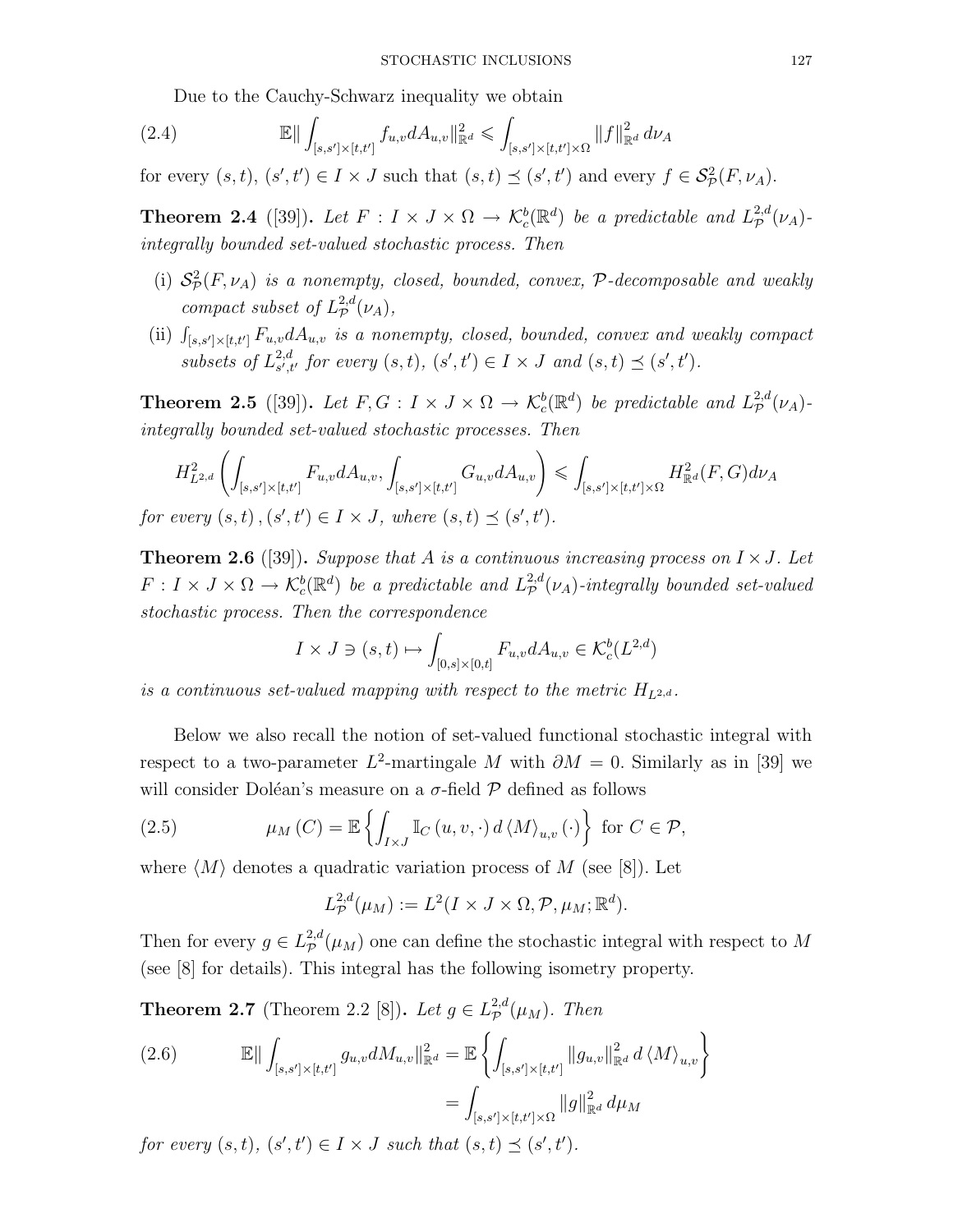The integral process  $\left(\int_{[0,s]\times[0,t]} g_{u,v} dM_{u,v}\right)_{(s,t)\in I\times J}$  is a right-continuous *d*-dimensional  $L^2$ -martingale (cf. [8]). Consequently by  $(2.6)$  and Doob's martingale inequality we obtain

$$
(2.7) \t\t\t\t\mathbb{E}\left(\sup_{(s,t)\in I\times J} \|\int_{[0,s]\times[0,t]} g_{u,v} dM_{u,v}\|_{\mathbb{R}^d}^2\right) \leq 16 \int_{I\times J\times\Omega} \|g\|_{\mathbb{R}^d}^2 d\mu_M.
$$

For  $G: I \times J \times \Omega \to \mathcal{K}_c^b(\mathbb{R}^d)$  being a predictable and  $L^{2,d}_{\mathcal{P}}$  $p^{2,a}(\mu_M)$ -integrally bounded set-valued stochastic process, let

$$
\mathcal{S}_{\mathcal{P}}^{2}(G,\mu_{M}) := \{ g \in L_{\mathcal{P}}^{2,d}(\mu_{M}) : g \in G \mu_{M} \text{-a.e.} \}.
$$

Similarly as earlier, since  $G: I \times J \times \Omega \to \mathcal{K}_c^b(\mathbb{R}^d)$  is  $L^{2,d}_{\mathcal{P}}$  $p^{2,a}(\mu_M)$ -integrally bounded, it follows that  $\mathcal{S}_{\mathcal{P}}^2(G, \mu_M) \neq \emptyset$ .

**Definition 2.8** ([39])**.** By the two-parameter set-valued functional stochastic integral of *G*, driven by a two-parameter martingale *M*, we mean the set

$$
\int_{[s,s']\times[t,t']}G_{u,v}dM_{u,v}:=\left\{\int_{[s,s']\times[t,t']}g_{u,v}dM_{u,v}:g\in\mathcal{S}_{\mathcal{P}}^2(G,\mu_M)\right\}
$$

for every  $(s, t)$ ,  $(s', t') \in I \times J$ , where  $(s, t) \preceq (s', t')$ .

**Theorem 2.9** ([39]). Let  $G: I \times J \times \Omega \rightarrow K_c^b(\mathbb{R}^d)$  be a predictable and  $L^{2,d}_p(\mu_M)$ *integrally bounded set-valued stochastic process. Then*

- (i)  $S^2_{\mathcal{P}}(G, \mu_M)$  *is a nonempty, closed, bounded, convex,*  $\mathcal{P}$ -decomposable and weakly *compact subset of*  $L^{2,d}_p(\mu_M)$ *,*
- (ii)  $\int_{[s,s']\times[t,t']} G_{u,v} dM_{u,v}$  *is a nonempty, closed, bounded, convex and weakly compact subsets of*  $L^{2,d}_{s',t}$  ${}_{s',t'}^{2,d}$  for every  $(s,t), (s',t') \in I \times J$ , where  $(s,t) \preceq (s',t')$ .

**Theorem 2.10** ([39]). Let  $F, G: I \times J \times \Omega \to \mathcal{K}_c^b(\mathbb{R}^d)$  be predictable and  $L^{2,d}_{\mathcal{P}}$  $_{\mathcal{P}}^{2,a}(\mu_M)$ *integrally bounded set-valued stochastic processes. Then*

$$
H_{L^{2,d}}^{2}\left(\int_{[s,s']\times[t,t']}F_{u,v}dM_{u,v},\int_{[s,s']\times[t,t']}G_{u,v}dM_{u,v}\right)\leqslant\int_{[s,s']\times[t,t']\times\Omega}H_{\mathbb{R}^{d}}^{2}(F,G)d\mu_{M}
$$

*for every*  $(s, t)$ ,  $(s', t') \in I \times J$  *and*  $(s, t) \preceq (s', t')$ *.* 

**Theorem 2.11** ([39]). Suppose that *M* is a continuous  $L^2$ -martingale on  $I \times J$ . Let  $G: I \times J \times \Omega \to \mathcal{K}_c^b(\mathbb{R}^d)$  be a predictable and  $L^{2,d}_\mathcal{P}(\mu_M)$ -integrally bounded set-valued *stochastic process. Then the correspondence*

$$
I \times J \ni (s, t) \mapsto \int_{[0,s] \times [0,t]} G_{u,v} dM_{u,v} \in \mathcal{K}_c^b(L^{2,d})
$$

*is a continuous set-valued mapping with respect to the metric*  $H_{L^{2,d}}$ .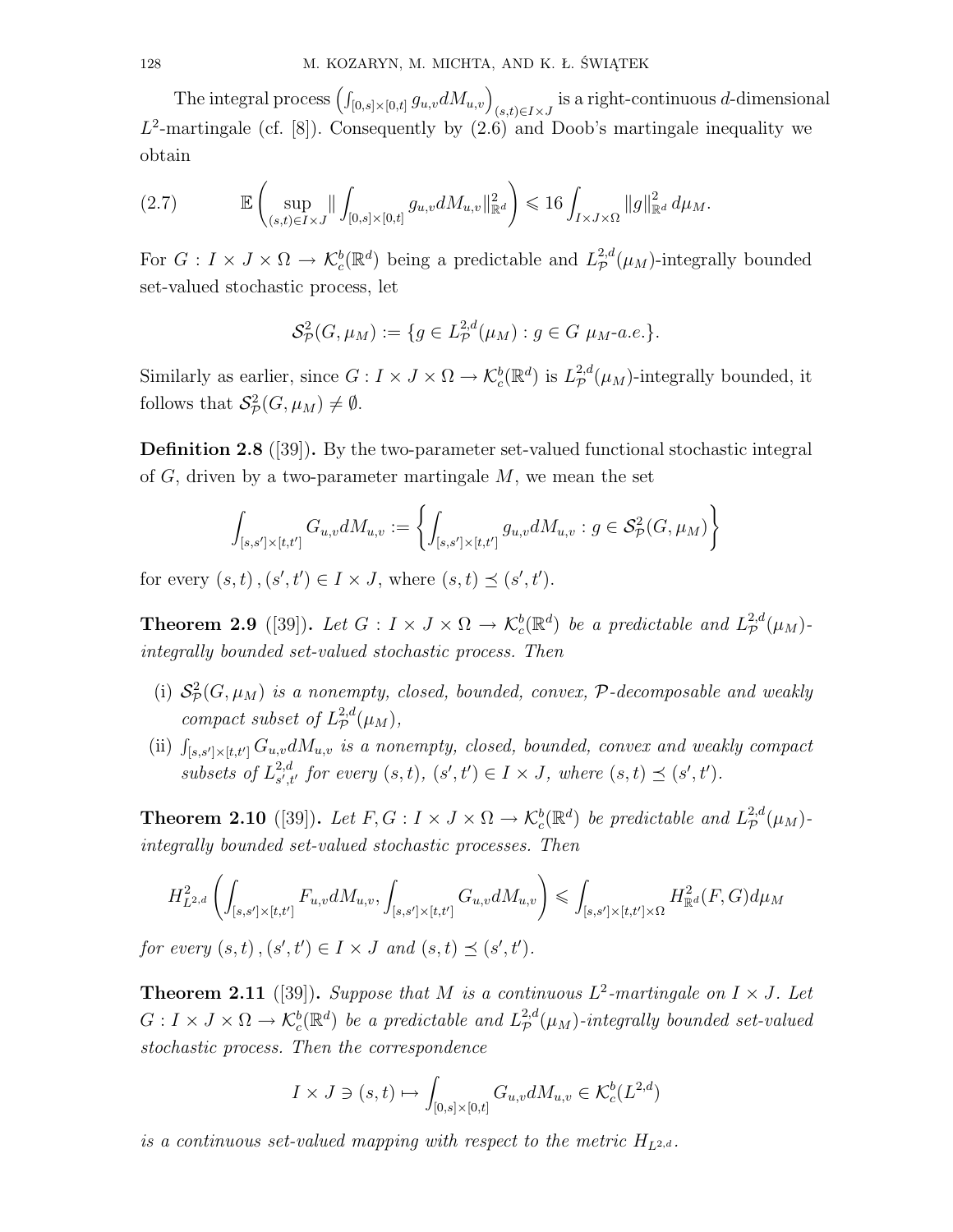#### 3. **Stochastic inclusions and their properties**

In this part we consider stochastic integral inclusions driven by two-parameter integrators. We establish the existence and main properties of solutions to such inclusions. In our study we apply multivalued counterpart of methods used for stochastic equations studied in [29].

Assume that  $(\Omega, \mathbb{F}, \{\mathbb{F}_{s,t}\}_{(s,t)\in I\times J}, P)$  is a complete filtered probability space. Let  $S^2$  (*I* × *J*) denote the space of all continuous  $\{\mathbb{F}_{s,t}\}$ -adapted two-parameter stochastic processes on  $I \times J$  which satisfy the condition

$$
||x||_{S^2}^2 = \left\{ \mathbb{E} \left\{ \sup_{(s',t') \preceq (s,t)} ||x(s',t')||_{\mathbb{R}^d}^2 \right\} \right\}^{\frac{1}{2}} < \infty \text{ for } (s,t) \in I \times J.
$$

Then  $(S^2 (I \times J), \|\cdot\|_{S^2}^2)$  is a Banach space.

Before we formulate the main result of this section we recall the following version of Carath´eodory/Lipschitz Selection Theorem needed in the sequel. Let (Σ*,* M*, λ*) be a measure space and let X be a linear normed space. We assume that for a set-valued mapping  $\tilde{F}$  :  $\Sigma \times \mathbb{X} \rightarrow \mathcal{K}_c^b$  $(\mathbb{R}^d)$  and M-measurable functions  $L, K : \Sigma \to \mathbb{R}_+$  the following conditions are satisfied:

- (i)  $\hat{F}(\cdot, x)$  is M-measurable for every  $x \in \mathbb{X}$ ,
- (ii)  $H_{\mathbb{R}^d}^2(\tilde{F}(\sigma, x), \tilde{F}(\sigma, y)) \le L_\sigma \|x y\|_{\mathbb{X}}^2$  for every  $x, y \in \mathbb{X}$  and  $\sigma \in \Sigma$ ,
- (iii)  $H_{\mathbb{R}^d}^2(\tilde{F}(\sigma, x), \{\theta\}) \leqslant K_\sigma(1 + \|x\|_{\mathbb{X}}^2)$  for every  $x \in \mathbb{X}$  and  $\sigma \in \Sigma$ , where the symbol  $\theta$  denotes the zero element in  $\mathbb{R}^d$ .

Similarly as in [26] one can prove the following result.

**Proposition 3.1** (Proposition 2 [26]). Let  $\tilde{F}$  :  $\Sigma \times \mathbb{X} \rightarrow \mathcal{K}_c^b$  R *d be a set-valued mapping satisfying conditions (i)–(iii). Then there exists a function*  $\tilde{f}: \Sigma \times \mathbb{X} \to \mathbb{R}^d$ *such that*

(a)  $\tilde{f}(\sigma, x) \in \tilde{F}(\sigma, x)$  *for all*  $(\sigma, x) \in \Sigma \times \mathbb{X}$ *,* (b)  $\tilde{f}(\cdot, x)$  *is* M-measurable for each  $x \in \mathbb{X}$ , (c)  $\|\tilde{f}(\sigma,x)-\tilde{f}(\sigma,y)\|_{\mathbb{R}^d}^2 \leq d^2L_{\sigma} \|x-y\|_{\mathbb{X}}^2$  for all  $\sigma \in \Sigma$  and  $x, y \in \mathbb{X}$ , (d)  $\|\tilde{f}(\sigma, x)\|_{\mathbb{R}^d}^2 \leq K_\sigma(1 + \|x\|_{\mathbb{X}}^2)$  for every  $\sigma \in \Sigma$  and  $x \in \mathbb{X}$ .

Now we will focus our attention on stochastic integral inclusions. For this reason let set-valued mappings  $F, G: I \times J \times \Omega \times \mathbb{R}^d \to \mathcal{K}_c^b(\mathbb{R}^d)$  be given. By a stochastic integral inclusion we mean the relation

$$
(3.1)
$$

$$
\begin{cases}\n\Delta_{s,t}^{s',t'}(x) \in \int_{[s,s'] \times [t,t']} F(u,v,x(u,v)) dA_{u,v} + \int_{[s,s'] \times [t,t']} G(u,v,x(u,v)) dM_{u,v} \\
x(0,t) = \xi(0,t) \\
x(s,0) = \xi(s,0)\n\end{cases}
$$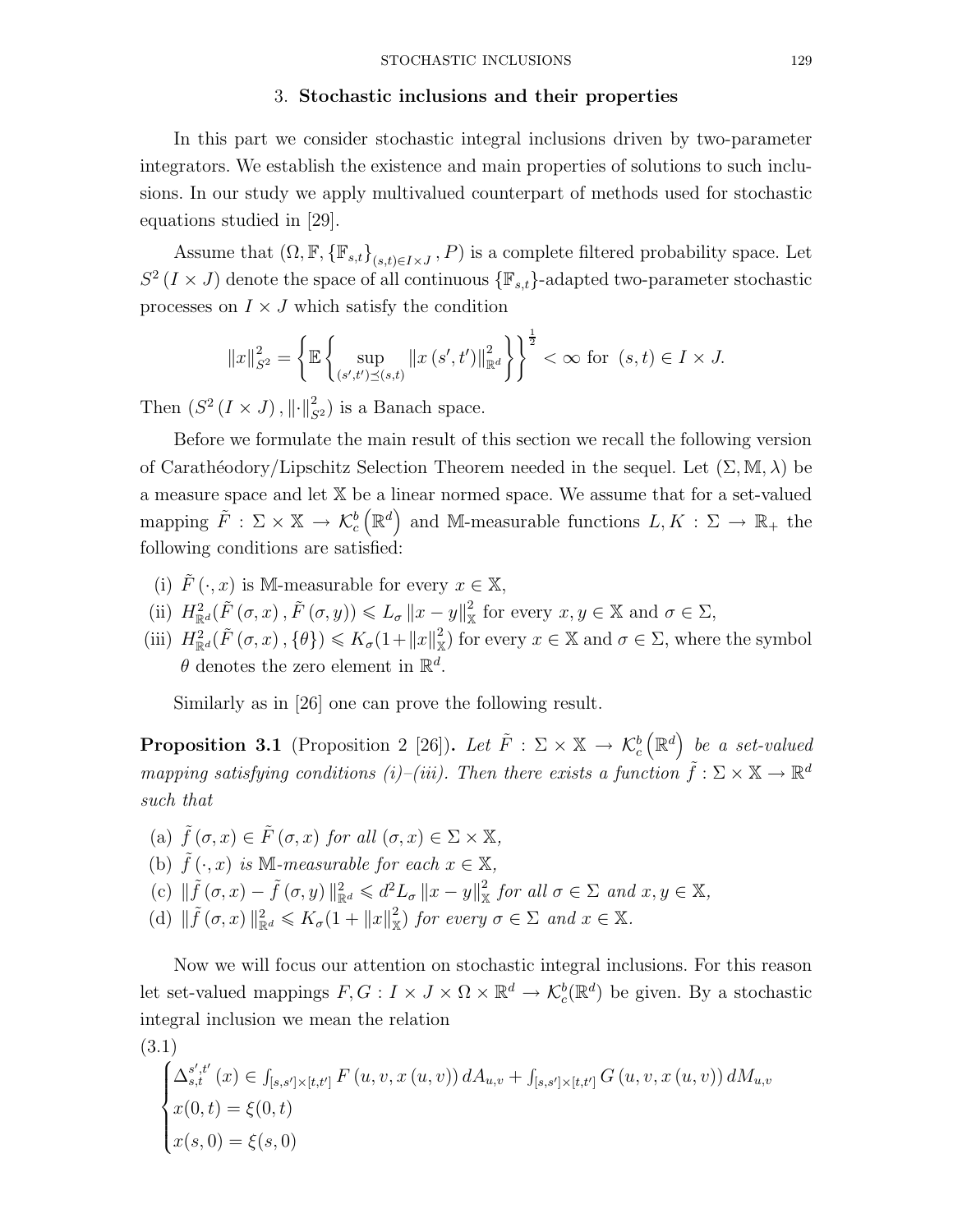for every  $(s, t), (s', t') \in I \times J$ , where  $(s, t) \preceq (s', t')$  and  $\xi : I \times J \times \Omega \to \mathbb{R}^d$  being a given  ${\{\mathbb{F}_{s,t}\}}_{(s,t)\in I\times J}$ -adapted and continuous stochastic process.

A stochastic process  $x \in S^2(I \times J)$  is a strong solution to stochastic inclusion (3.1) if there exist  $f \in S^2_{\mathcal{P}}(F \circ x, \nu_A)$  and  $g \in S^2_{\mathcal{P}}(G \circ x, \mu_M)$  such that

$$
x(s,t) + \xi(0,0) - \xi(s,0) - \xi(0,t)
$$
  
= 
$$
\int_{[0,s] \times [0,t]} f(u,v) dA_{u,v} + \int_{[0,s] \times [0,t]} g(u,v) dM_{u,v} \text{ for } (s,t) \in I \times J,
$$

where  $F \circ x$  and  $G \circ x$  are set-valued processes such that  $(F \circ x)(s, t, \omega) = F(s, t, \omega, x(s, t, \omega))$ and  $(G \circ x)(s, t, \omega) = G(s, t, \omega, x(s, t, \omega)).$ 

**Remark 3.2.** Note that for a such solution *x* we have equivalently

$$
\Delta_{s,t}^{s',t'}(x) = \int_{[s,s']\times[t,t']} f(u,v) dA_{u,v} + \int_{[s,s']\times[t,t']} g(u,v) dM_{u,v}
$$
  
with  $x(s,0) = \xi(s,0), x(0,t) = \xi(0,t)$  for every  $(0,0) \le (s,t) \le (s',t') \le (S,T)$ .

**Remark 3.3.** In a particular case with  $F = \{a\}$ ,  $G = \{b\}$  where  $a, b : I \times J \times \Omega \times \mathbb{R}^d \to$  $\mathbb{R}^d$ , inclusion (3.1) reduces to stochastic equation

$$
x(s,t) + \xi(0,0) - \xi(s,0) - \xi(0,t)
$$
  
= 
$$
\int_{[0,s] \times [0,t]} a(u,v,x(u,v)) dA_{u,v} + \int_{[0,s] \times [0,t]} b(u,v,x(u,v)) dM_{u,v}
$$

for  $(s, t) \in I \times J$ , studied in [29]. It also reduces to stochastic equations considered in [49], [50] and [51]. Moreover, taking  $A_{s,t} = st$  and  $M_{s,t} = W_{s,t}$  (with a two-parameter Wiener process  $W$ ) it reduces further to the stochastic form of the Goursat problem

$$
x(s,t) = \xi(s,0) + \xi(0,t) - \xi(0,0)
$$
  
+ 
$$
\int_{[0,s] \times [0,t]} a(u,v,x(u,v)) du dv + \int_{[0,s] \times [0,t]} b(u,v,x(u,v)) dW_{u,v}
$$

for  $(s, t) \in I \times J$ , considered among others in [5] and [53], which can be formally recast as the stochastic partial differential equation

$$
\frac{\partial^2 x}{\partial s \partial t} = a(s, t, x(s, t)) + b(s, t, x(s, t)) \frac{\partial^2 W}{\partial s \partial t}.
$$

By  $SI(F, G, \xi)$  we will denote the set of all solutions to inclusion (3.1). We assume that the multifunctions *F* and *G* satisfy the following conditions

- (i1)  $F(\cdot, \cdot, \cdot, x)$  and  $G(\cdot, \cdot, \cdot, x)$  are predictable for every  $x \in \mathbb{R}^d$ ,
- (i2) there exist a non-negative predictable process  $L = (L_{s,t})_{(s,t) \in I \times J}$  and an increasing function *B* on  $I \times J$  such that for every  $\omega \in \Omega$  and

$$
\hat{G}(s,t,\omega) \equiv \int_{[0,s] \times [0,t]} \left[1 + L_{u,v}(\omega)\right] \left(dA_{u,v}(\omega) + d\left\langle M \right\rangle_{u,v}(\omega)\right)
$$

the random measure generated by  $\hat{G}(\cdot, \cdot, \omega)$  is dominated by the measure generated by *B*, i.e.  $d\hat{G}(\cdot, \cdot, \omega) \leq dB(\cdot, \cdot),$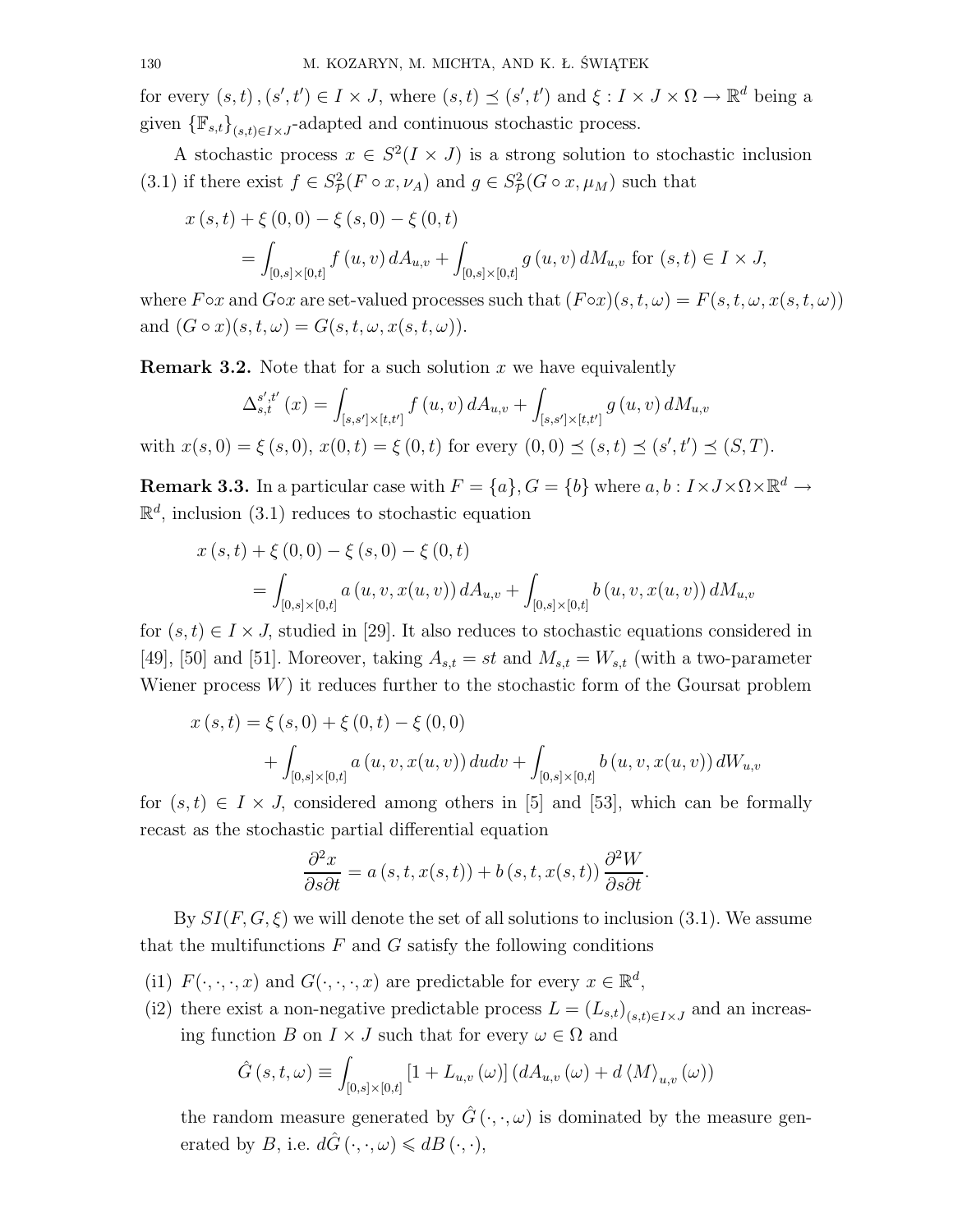(i3) for every  $x, y \in \mathbb{R}^d$  and  $(s, t, \omega) \in I \times J \times \Omega$ , it holds

$$
H_{\mathbb{R}^d}^2(F(s,t,\omega,x),F(s,t,\omega,y)) + H_{\mathbb{R}^d}^2(G(s,t,\omega,x),G(s,t,\omega,y))
$$
  

$$
\leq L_{s,t}(\omega) \|x-y\|_{\mathbb{R}^d}^2,
$$

where  $L$  is the same process as in  $(i2)$ ,

(i4) for every  $x \in \mathbb{R}^d$  and  $(s, t, \omega) \in I \times J \times \Omega$  we have

$$
H_{\mathbb{R}^d}^2(F(s,t,\omega,x),\{0\}) + H_{\mathbb{R}^d}^2(G(s,t,\omega,x),\{0\}) \leq d^2 L_{s,t}(\omega) (1 + \|x\|_{\mathbb{R}^d}^2),
$$

with *L* as above.

Additionally, we assume that the process  $\xi$  satisfies the condition

(3.2) 
$$
\mathbb{E}\left\{\sup_{(s,t)\in I\times J}||\xi(0,t)+\xi(s,0)-\xi(0,0)||_{\mathbb{R}^d}^2\right\}<\infty.
$$

**Theorem 3.4.** *Let*  $\xi$  *be*  ${\{\mathbb{F}_{s,t}\}}_{(s,t)\in I\times J}$ -adapted and continuous stochastic process sat*isfying inequality* (3.2)*.* Assume that  $F, G : I \times J \times \mathbb{R}^d \to \mathcal{K}_c^b(\mathbb{R}^d)$  satisfy condi*tions (i1)–(i4). Then SI*(*F, G, ξ*) *is nonempty, bounded and closed subset of the space*  $S^2(I \times J)$ .

*Proof.* Taking  $\Sigma = I \times J \times \Omega$ ,  $\mathbb{M} = \mathcal{P}$  and  $\mathbb{X} = \mathbb{R}^d$  by Proposition 3.1 with processes  $L_{\sigma} = L_{s,t}(\omega)$  and  $K_{\sigma} = d^2 L_{s,t}(\omega)$  there exist selections  $a(u, v, \omega, x) \in F(u, v, \omega, x)$ ,  $b(u, v, \omega, x) \in G(u, v, \omega, x)$  such that the functions  $a(\cdot, \cdot, \cdot, x)$  and  $b(\cdot, \cdot, \cdot, x)$  are predictable. Moreover the functions  $a(u, v, \omega, \cdot)$  and  $b(u, v, \omega, \cdot)$  are such that for every  $(s, t, \omega) \in I \times J \times \Omega$  and  $x, y \in \mathbb{R}^d$  it holds:

$$
\|a(s,t,\omega,x) - a(s,t,\omega,y)\|_{\mathbb{R}^d}^2 \leq d^2 L_{s,t}(\omega) \|x - y\|_{\mathbb{R}^d}^2,
$$
  

$$
\|b(s,t,\omega,x) - b(s,t,\omega,y)\|_{\mathbb{R}^d}^2 \leq d^2 L_{s,t}(\omega) \|x - y\|_{\mathbb{R}^d}^2
$$

and

$$
||a(s, t, \omega, x)||_{\mathbb{R}^d}^2 \leq d^2 L_{s,t}(\omega) (1 + ||x||_{\mathbb{R}^d}^2),
$$
  

$$
||b(s, t, \omega, x)||_{\mathbb{R}^d}^2 \leq d^2 L_{s,t}(\omega) (1 + ||x||_{\mathbb{R}^d}^2).
$$

Let us consider the equation

(3.3) 
$$
x(s,t) - \xi(0,t) - \xi(s,0) + \xi(0,0)
$$

$$
= \int_{[0,s] \times [0,t]} a(u,v,x(u,v)) dA_{u,v} + \int_{[0,s] \times [0,t]} b(u,v,x(u,v)) dM_{u,v}.
$$

Then similarly as in the proof of Theorem 3.1 in [29] one can show that there exists a process  $\hat{x}$  which is an unique strong solution to equation (3.3). Then  $\hat{x}$  satisfies

$$
\Delta_{s,t}^{s',t'}(x) = \int_{[s,s']\times[t,t']} a(u,v,\widehat{x}(u,v)) dA_{u,v} + \int_{[s,s']\times[t,t']} b(u,v,\widehat{x}(u,v)) dM_{u,v}
$$

with  $\hat{x}(s, 0) = \xi(s, 0), \ \hat{x}(0, t) = \xi(0, t)$  for every  $(0, 0) \preceq (s, t) \preceq (s', t') \preceq (S, T)$ . Hence  $\hat{x}$  is also a solution to stochastic inclusion (3.1). Thus the set  $SI(F, G, \xi)$  is nonempty.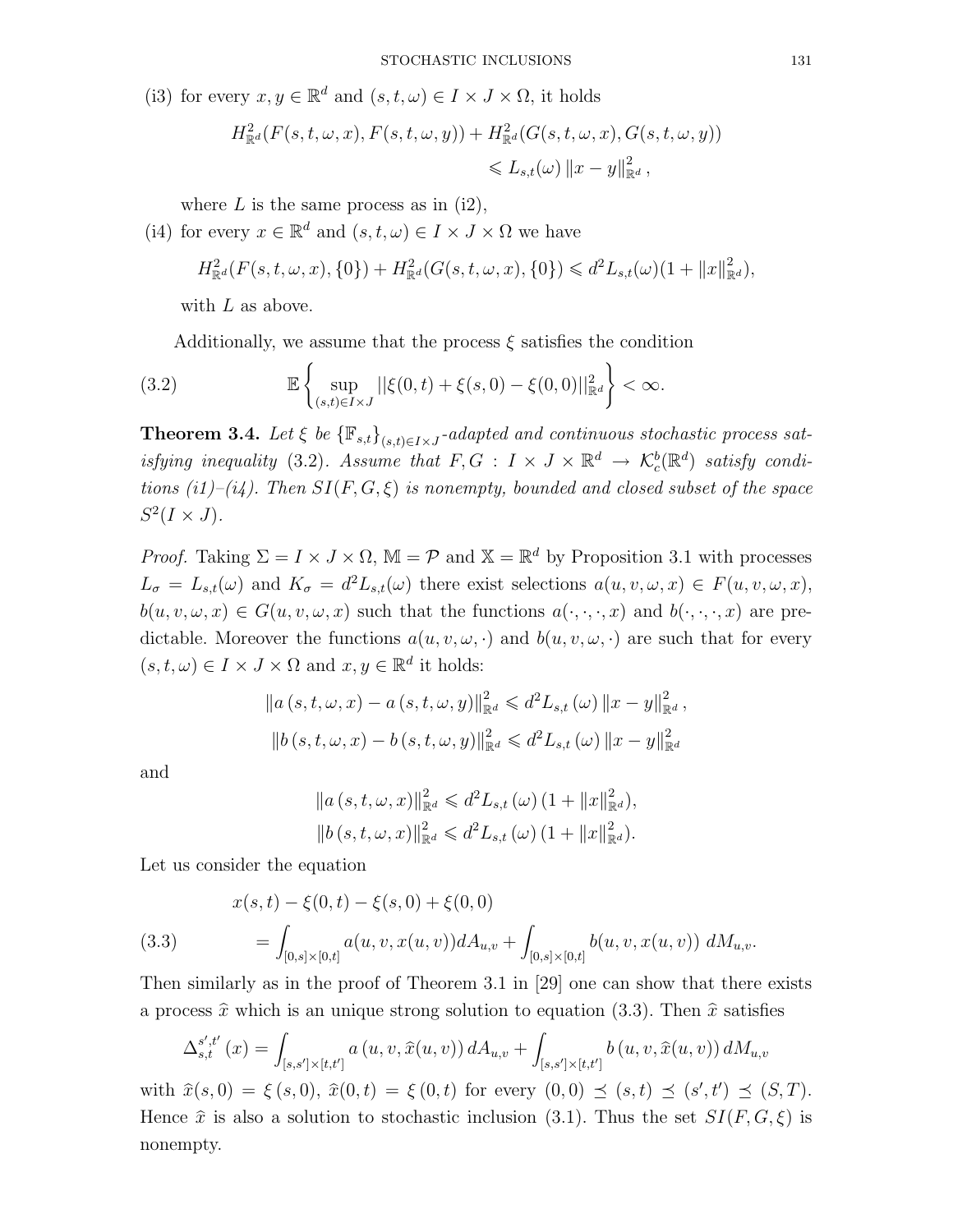In order to prove the boundedness of  $SI(F, G, \xi)$ , let  $x \in SI(F, G, \xi)$ . Then there exist  $f \in \mathcal{S}_{\mathcal{P}}^2(F \circ x, \nu_A)$  and  $g \in \mathcal{S}_{\mathcal{P}}^2(G \circ x, \mu_M)$  such that

$$
x(s,t) - \xi(0,t) - \xi(s,0) + \xi(0,0) = \int_{[0,s] \times [0,t]} f(u,v) dA_{u,v} + \int_{[0,s] \times [0,t]} g(u,v) dM_{u,v}
$$

for every  $(s, t) \in I \times J$ . Thus we get

(3.4)  
\n
$$
\mathbb{E}\left\{\sup_{(u,v)\in[0,s]\times[0,t]}\|x(u,v)\|_{\mathbb{R}^d}^2\right\} \leq 3\mathbb{E}\left\{\sup_{(u,v)\in[0,s]\times[0,t]}\|\xi(0,v)+\xi(u,0)-\xi(0,0)\|_{\mathbb{R}^d}^2\right\} + 3\mathbb{E}\left\{\sup_{(u,v)\in[0,s]\times[0,t]}\|\int_{[0,u]\times[0,v]}f(\tau,\eta)dA_{\tau,\eta}\|_{\mathbb{R}^d}^2\right\} + 3\mathbb{E}\left\{\sup_{(u,v)\in[0,s]\times[0,t]}\|\int_{[0,u]\times[0,v]}g(\tau,\eta)dM_{\tau,\eta}\|_{\mathbb{R}^d}^2\right\}.
$$

By the Cauchy inequality applied to the second term on the right hand side of inequality (3.4) we have

$$
\mathbb{E}\left\{\sup_{(u,v)\in[0,s]\times[0,t]} \|\int_{[0,u]\times[0,v]} f(\tau,\eta) dA_{\tau,\eta}\|_{\mathbb{R}^{d}}^{2}\right\}\n\leq \mathbb{E}\left\{\sup_{(u,v)\in[0,s]\times[0,t]} A_{u,v}\int_{[0,u]\times[0,v]} \|f(\tau,\eta)\|_{\mathbb{R}^{d}}^{2} dA_{\tau,\eta}\right\}\n\leq \mathbb{E}\left\{A_{s,t}\int_{[0,s]\times[0,t]} \|F(u,v,\omega,x(u,v))\|_{\mathbb{R}^{d}}^{2} dA_{u,v}\right\}\n\leq d^{2}\mathbb{E}\left\{A_{s,t}\int_{[0,s]\times[0,t]} L_{s,t}(\omega)(1+\|x(u,v)\|_{\mathbb{R}^{d}}^{2}) dA_{u,v}\right\}\n\leq d^{2}\mathbb{E}\left\{\left[\int_{[0,s]\times[0,t]} (1+L_{u,v}(\omega))(dA_{u,v}+d\langle M\rangle_{u,v})\right]^{2}\n+\int_{[0,s]\times[0,t]} (1+L_{u,v}(\omega))(dA_{u,v}+d\langle M\rangle_{u,v})\n\times\int_{[0,s]\times[0,t]} \sup_{(\tau,\eta)\in[0,u]\times[0,v]} \|x(\tau,\eta)\|_{\mathbb{R}^{d}}^{2} (1+L_{u,v}(\omega))(dA_{u,v}+d\langle M\rangle_{u,v})\right\}\n= d^{2}B_{s,t}^{2}+d^{2}B_{s,t}\int_{[0,s]\times[0,t]} \mathbb{E}\left\{\sup_{(\tau,\eta)\in[0,u]\times[0,v]} \|x(\tau,\eta)\|_{\mathbb{R}^{d}}^{2}\right\}dB_{u,v}.
$$

Next, by Doob's inequality and assumption (i4) we get the following inequalities for the third part of (3.4)

$$
\mathbb{E}\left\{\sup_{(u,v)\in[0,s]\times[0,t]}\|\int_{[0,u]\times[0,v]}g(\tau,\eta)dM_{\tau,\eta}\|_{\mathbb{R}^d}^2\right\}\leq 16 \sup_{(u,v)\in[0,s]\times[0,t]}\mathbb{E}\left\{\int_{[0,u]\times[0,v]}||g(\tau,\eta)||_{\mathbb{R}^d}^2d\langle M\rangle_{\tau,\eta}\right\}\leq 16d^2\mathbb{E}\left\{\int_{[0,s]\times[0,t]}(1+L_{u,v}(\omega))(1+||x(u,v)||_{\mathbb{R}^d}^2)d\langle M\rangle_{u,v}\right\}
$$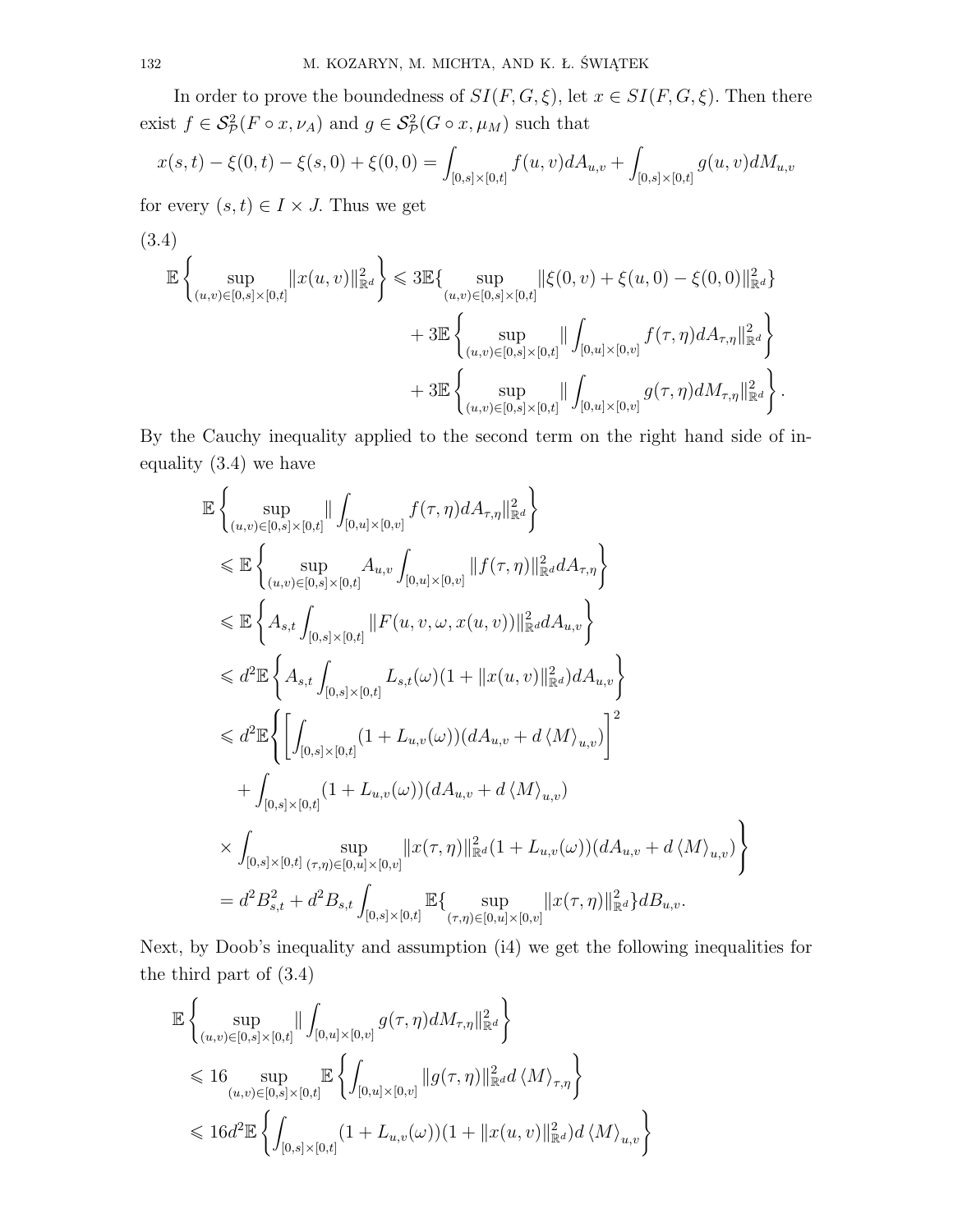$$
\leq 16d^{2} \mathbb{E} \left\{ \int_{[0,s] \times [0,t]} (1 + L_{u,v}(\omega))(1 + ||x(u,v)||^{2}_{\mathbb{R}^{d}})(d\langle M \rangle_{u,v} + dA_{u,v}) \right\}
$$
  
\n
$$
\leq 16d^{2} \left( \mathbb{E} \left\{ \int_{[0,s] \times [0,t]} (1 + L_{u,v}(\omega))(d\langle M \rangle_{u,v} + dA_{u,v}) \right\}
$$
  
\n
$$
+ \mathbb{E} \left\{ \int_{[0,s] \times [0,t] } \sup_{(\tau,\eta) \in [0,u] \times [0,v]} ||x(\tau,\eta)||^{2}_{\mathbb{R}^{d}}(1 + L_{u,v}(\omega))(d\langle M \rangle_{u,v} + dA_{u,v}) \right\} \right\}
$$
  
\n
$$
\leq 16d^{2} B_{s,t} + 16d^{2} \int_{[0,s] \times [0,t]} \mathbb{E} \left\{ \sup_{(\tau,\eta) \in [0,u] \times [0,v]} ||x(\tau,\eta)||^{2}_{\mathbb{R}^{d}} \right\} dB_{u,v}.
$$

Combining the above inequalities with (3.4) we obtain

$$
\mathbb{E}\left\{\sup_{(u,v)\in[0,s]\times[0,t]}||x(u,v)||^2_{\mathbb{R}^d}\right\}\leq \mathfrak{B}\mathbb{E}\left\{\sup_{(u,v)\in[0,s]\times[0,t]}||\xi(0,v)+\xi(u,0)-\xi(0,0)||^2_{\mathbb{R}^d}\right\}+3d^2B_{s,t}^2+48d^2B_{s,t}+3d^2(B_{s,t}+16)\int_{[0,s]\times[0,t]} \mathbb{E}\left\{\sup_{(\tau,\eta)\in[0,u]\times[0,v]}||x(\tau,\eta)||^2_{\mathbb{R}^d}\right\}dB_{u,v}.
$$

Let us note that the above inequality can be written as

$$
a(s,t) \leqslant b(s,t) + c(s,t) \int_{[0,s] \times [0,t]} a(u,v) dB_{u,v},
$$

where

$$
a(s,t) := \mathbb{E}\left\{\sup_{(\tau,\eta)\in[0,s]\times[0,t]}\|x(\tau,\eta)\|_{\mathbb{R}^d}^2\right\},
$$
  

$$
b(s,t) := 3\mathbb{E}\left\{\sup_{(u,v)\in[0,s]\times[0,t]}\|\xi(0,v) + \xi(u,0) - \xi(0,0)\|_{\mathbb{R}^d}^2\right\} + 3d^2B_{s,t}^2 + 48d^2B_{s,t}
$$

and

$$
c(s,t) := 3d^2(16 + B_{s,t}).
$$

Hence by Gronwall's inequality (Theorem 2.3 in [29]) we get

$$
a(s,t) \leqslant b(s,t) \exp \left\{ 3c(s,t)B_{s,t} \right\},\,
$$

what proves the boundedness of  $SI(F, G, \xi)$ .

Now we will show that  $SI(F, G, \xi)$  is a closed subset of  $S^2(I \times J)$ . Let  $(x^n) \subset$  $SI(F, G, \xi)$  be such that  $x^n \to \hat{x}$  in  $S^2(I \times J)$ . Then, there exist sequences  $(f^n) \subset$  $\mathcal{S}_{\mathcal{P}}^2(F \circ x^n, \nu_A)$  and  $(g^n) \subset \mathcal{S}_{\mathcal{P}}^2(G \circ x^n, \mu_M)$  such that

(3.5) 
$$
x^{n}(s,t) - \xi(0,t) - \xi(s,0) + \xi(0,0)
$$

$$
= \int_{[0,s] \times [0,t]} f^{n}(u,v) dA_{u,v} + \int_{[0,s] \times [0,t]} g^{n}(u,v) dM_{u,v}
$$

for  $n = 1, 2, \ldots$  and  $(s, t) \in I \times J$ . Since  $x^n \to \hat{x}$  in  $S^2(I \times J)$ , it holds

$$
\mathbb{E} \|x^n(s,t) - \hat{x}(s,t)\|_{\mathbb{R}^d}^2 \to 0, \text{ as } n \to \infty
$$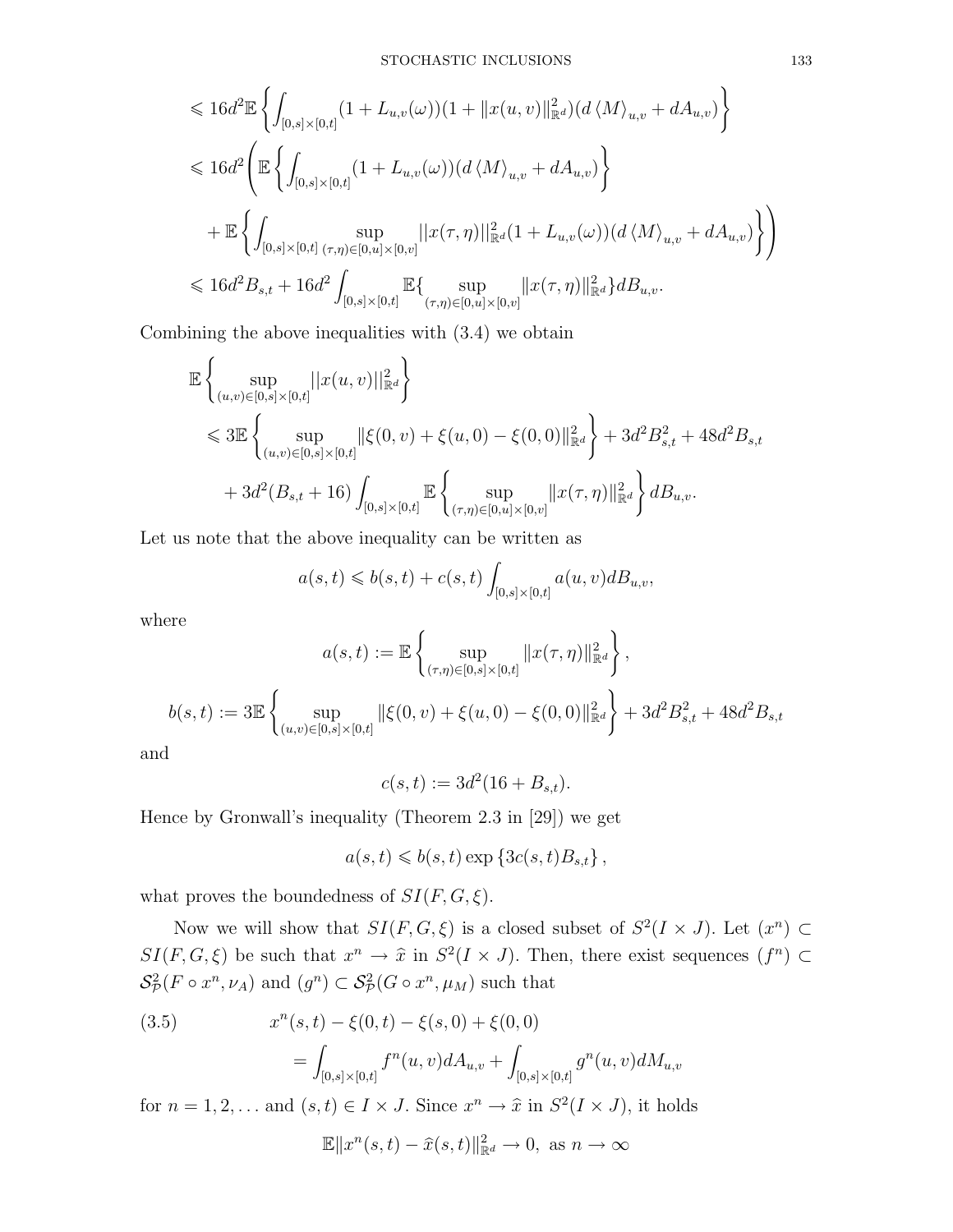for every  $(s, t) \in I \times J$ . In view of  $(3.5)$  we have

(3.6) 
$$
\hat{x}(s,t) - \xi(0,t) - \xi(s,0) + \xi(0,0)
$$

$$
= \lim_{n \to \infty} \left\{ \int_{[0,s] \times [0,t]} f^n(u,v) dA_{u,v} + \int_{[0,s] \times [0,t]} g^n(u,v) dM_{u,v} \right\}
$$

in  $L^{2,d}$ -norm for  $(s,t) \in I \times J$ . On the other hand, by condition (i4) and (2.3) we obtain

$$
\int_{I \times J \times \Omega} ||f^n||_{\mathbb{R}^d}^2 d\nu_A \leq \int_{I \times J \times \Omega} ||F(s, t, x^n(s, t))||_{\mathbb{R}^d}^2 d\nu_A
$$
\n
$$
\leq d^2 \int_{I \times J \times \Omega} L_{s,t} (1 + ||x^n(s, t)||_{\mathbb{R}^d}^2) d\nu_A
$$
\n
$$
\leq d^2 \mathbb{E} \left\{ \int_{I \times J} (1 + L_{s,t}) (1 + ||x^n(s, t)||_{\mathbb{R}^d}^2) A_{S,T} dA_{s,t} \right\}
$$
\n
$$
\leq d^2 \mathbb{E} \left\{ \int_{I \times J} (1 + L_{s,t}) (1 + ||x^n(s, t)||_{\mathbb{R}^d}^2) (A_{S,T} + \langle M \rangle_{S,T}) (dA_{s,t} + d\langle M \rangle_{s,t}) \right\}
$$
\n
$$
\leq d^2 \mathbb{E} \left\{ \left[ \int_{I \times J} (1 + L_{s,t}) (dA_{s,t} + d\langle M \rangle_{s,t}) \right]^2 \right\}
$$
\n
$$
+ d^2 \mathbb{E} \left\{ \sup_{(s,t) \in I \times J} ||x^n(s, t)||_{\mathbb{R}^d}^2 \left[ \int_{I \times J} (1 + L_{s,t}) (dA_{s,t} + d\langle M \rangle_{s,t}) \right]^2 \right\}
$$
\n
$$
\leq d^2 B_{S,T}^2 + d^2 B_{S,T}^2 \mathbb{E} \left\{ \sup_{(s,t) \in I \times J} ||x^n(s, t)||_{\mathbb{R}^d}^2 \right\} < \infty.
$$

By the boundedness of  $SI(F, G, \xi)$  we get

$$
\sup_{n\geqslant 1}\int_{I\times J\times\Omega}\|f^n\|^2_{\mathbb{R}^d}d\nu_A<\infty.
$$

In a similar way one can show that

$$
\sup_{n\geqslant 1}\int_{I\times J\times\Omega}\|g^n\|_{\mathbb{R}^d}^2d\mu_M<\infty.
$$

Indeed, by Theorem 2.7 and (i4) we have

$$
\int_{I \times J \times \Omega} \|g^n\|_{\mathbb{R}^d}^2 d\mu_M = \mathbb{E} \left\{ \int_{I \times J} \|g^n(s, t)\|_{\mathbb{R}^d}^2 d \langle M \rangle_{s, t} \right\} \n\leq \mathbb{E} \left\{ \int_{I \times J} \|G(s, t, x^n(s, t))\|_{\mathbb{R}^d}^2 d \langle M \rangle_{s, t} \right\} \n\leq d^2 \mathbb{E} \left\{ \int_{I \times J} (1 + L_{s, t}) (1 + \|x^n(s, t)\|_{\mathbb{R}^d}^2) (dA_{s, t} + d \langle M \rangle_{s, t}) \right\} \n\leq d^2 \mathbb{E} \left\{ \int_{I \times J} (1 + L_{s, t}) (dA_{s, t} + d \langle M \rangle_{s, t}) \right\} \n+ d^2 \mathbb{E} \left\{ \sup_{(s, t) \in I \times J} \|x^n(s, t)\|_{\mathbb{R}^d}^2 \int_{I \times J} (1 + L_{s, t}) (dA_{s, t} + d \langle M \rangle_{s, t}) \right\} \n\leq d^2 B_{S, T} + d^2 B_{S, T} \mathbb{E} \left\{ \sup_{(s, t) \in I \times J} \|x^n(s, t)\|_{\mathbb{R}^d}^2 \right\} < \infty.
$$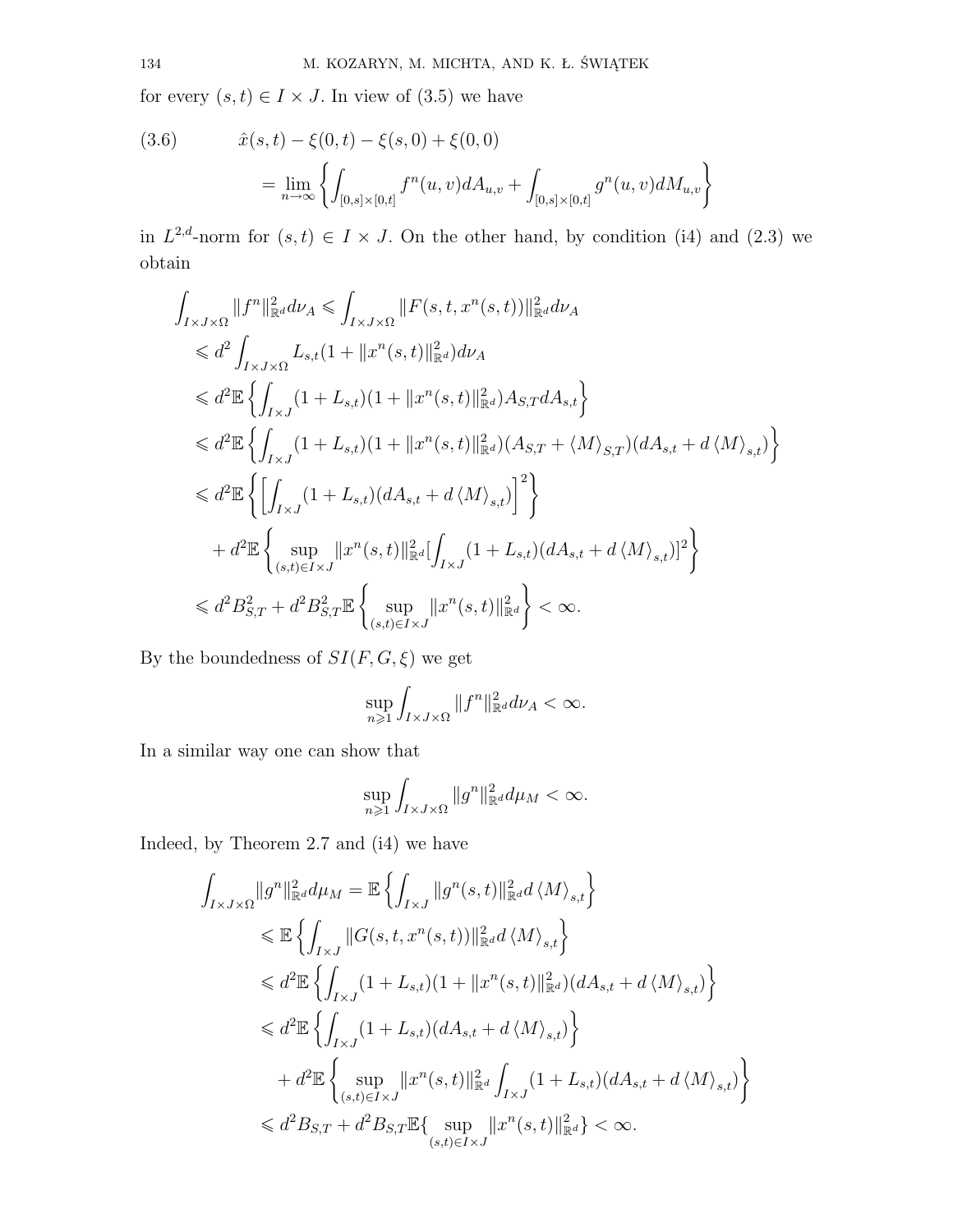Hence

$$
\sup_{n\geqslant 1}\int_{I\times J\times\Omega}\|g^n\|_{\mathbb{R}^d}^2d\mu_M<\infty.
$$

Then the sequences  $(f^n)$  and  $(g^n)$  are bounded in  $L^{2,d}_{\mathcal{P}}$  $L^{2,d}_{\mathcal{P}}(\nu_A)$  and  $L^{2,d}_{\mathcal{P}}$  $\varphi^{2,a}(\mu_M)$ , respectively. Thus there exist subsequences  $(f^{n_k}) \subset (f^n)$  and  $(g^{n_k}) \subset (g^n)$  such that  $f^{n_k} \to f$  in  $L^{2,d}_\mathcal{P}(\nu_A)$  and  $g^{n_k} \rightharpoonup g$  in  $L^{2,d}_\mathcal{P}(\mu_M)$  for some  $f \in L^{2,d}_\mathcal{P}(\nu_A)$  and  $g \in L^{2,d}_\mathcal{P}(\mu_M)$ , where  $\longrightarrow$ " denotes a weak convergence. Moreover  $f^{n_k} \in S^2_{\mathcal{P}}(F \circ x^{n_k}, \nu_A), g^{n_k} \in S^2_{\mathcal{P}}(G \circ x^{n_k}, \mu_M),$ and

$$
x^{n_k}(s,t) - \xi(0,t) - \xi(s,0) + \xi(0,0)
$$
  
= 
$$
\int_{[0,s] \times [0,t]} f^{n_k}(u,v) dA_{u,v} + \int_{[0,s] \times [0,t]} g^{n_k}(u,v) dM_{u,v}
$$
 for every  $k \ge 1$ .

By (2.4) and (2.7) the linear operators  $I_{s,t}: L^{2,d}_\mathcal{P}(\nu_A) \to L^{2,d}$  and  $J_{s,t}: L^{2,d}_\mathcal{P}(\mu_M) \to L^{2,d}$ such that

$$
I_{s,t}(f) := \int_{[0,s] \times [0,t]} f(u,v) dA_{u,v} \text{ and } J_{s,t}(g) := \int_{[0,s] \times [0,t]} g(u,v) dM_{u,v}
$$

are norm-to-norm continuous. Hence by Theorem 3.4.12 in [9] they are also continuous with respect to weak topologies in  $L^{2,d}_{\mathcal{P}}(\nu_A)$  and  $L^{2,d}$ , and in  $L^{2,d}_{\mathcal{P}}(\mu_M)$  and  $L^{2,d}$ , respectively. Hence

$$
I_{s,t}(f^{n_k}) = \int_{[0,s] \times [0,t]} f^{n_k}(u,v) dA_{u,v} \rightharpoonup I_{s,t}(f) = \int_{[0,s] \times [0,t]} f(u,v) dA_{u,v}
$$

and

$$
J_{s,t}(g^{n_k}) = \int_{[0,s] \times [0,t]} g^{n_k}(u,v) dM_{u,v} \rightharpoonup J_{s,t}(g) = \int_{[0,s] \times [0,t]} g(u,v) dM_{u,v},
$$

as  $k \to \infty$ . By (3.6) we have

$$
\int_{[0,s] \times [0,t]} f^{n_k}(u,v) dA_{u,v} + \int_{[0,s] \times [0,t]} g^{n_k}(u,v) dM_{u,v} \rightharpoonup \hat{x}(s,t) - \xi(0,t) - \xi(s,0) + \xi(0,0)
$$
  
in *L*<sup>2,d</sup>. Thus

$$
\hat{x}(s,t) - \xi(0,t) - \xi(s,0) + \xi(0,0) = \int_{[0,s] \times [0,t]} f(u,v) dA_{u,v} + \int_{[0,s] \times [0,t]} g(u,v) dM_{u,v}.
$$

In order to finish the proof it suffices to show that  $f \in S^2_{\mathcal{P}}(F \circ \hat{x}, \nu_A)$  and  $g \in S^2_{\mathcal{P}}(G \circ$  $\hat{x}, \mu_M$ ). For this purpose, let  $P_C^1(\cdot)$  and  $P_D^2(\cdot)$  denote metric projections from  $L^{2,d}_{\mathcal{P}}$  $\mathcal{P}^{2,a}(\nu_A)$ on  $C \subset L^{2,d}_\mathcal{P}(\nu_A)$  and from  $L^{2,d}_\mathcal{P}(\mu_M)$  on  $D \subset L^{2,d}_\mathcal{P}(\mu_M)$ , respectively. Let  $\hat{f}^{n_k} :=$  $P_C^1(f^{n_k})$ , where  $C = S_{\mathcal{P}}^2(F \circ \hat{x}, \nu_A)$  and  $\hat{g}^{n_k} := P_D^2(g^{n_k})$ , where  $D = S_{\mathcal{P}}^2(G \circ \hat{x}, \mu_M)$ . Then by Theorem 2.2 in [12] we have

$$
||f^{n_k} - \hat{f}^{n_k}||_{L^{2,d}_p(\nu_A)}^2 = \text{dist}_{L^{2,d}_p(\nu_A)}^2(f^{n_k}, S_p^2(F \circ \hat{x}, \nu_A))
$$
  
= 
$$
\inf_{f \in S_p^2(F \circ \hat{x}, \nu_A)} \int_{I \times J \times \Omega} ||f^{n_k} - f||_{\mathbb{R}^d}^2 d\nu_A
$$
  
= 
$$
\int_{I \times J \times \Omega} \text{dist}_{\mathbb{R}^d}^2(f^{n_k}, F \circ \hat{x}) d\nu_A
$$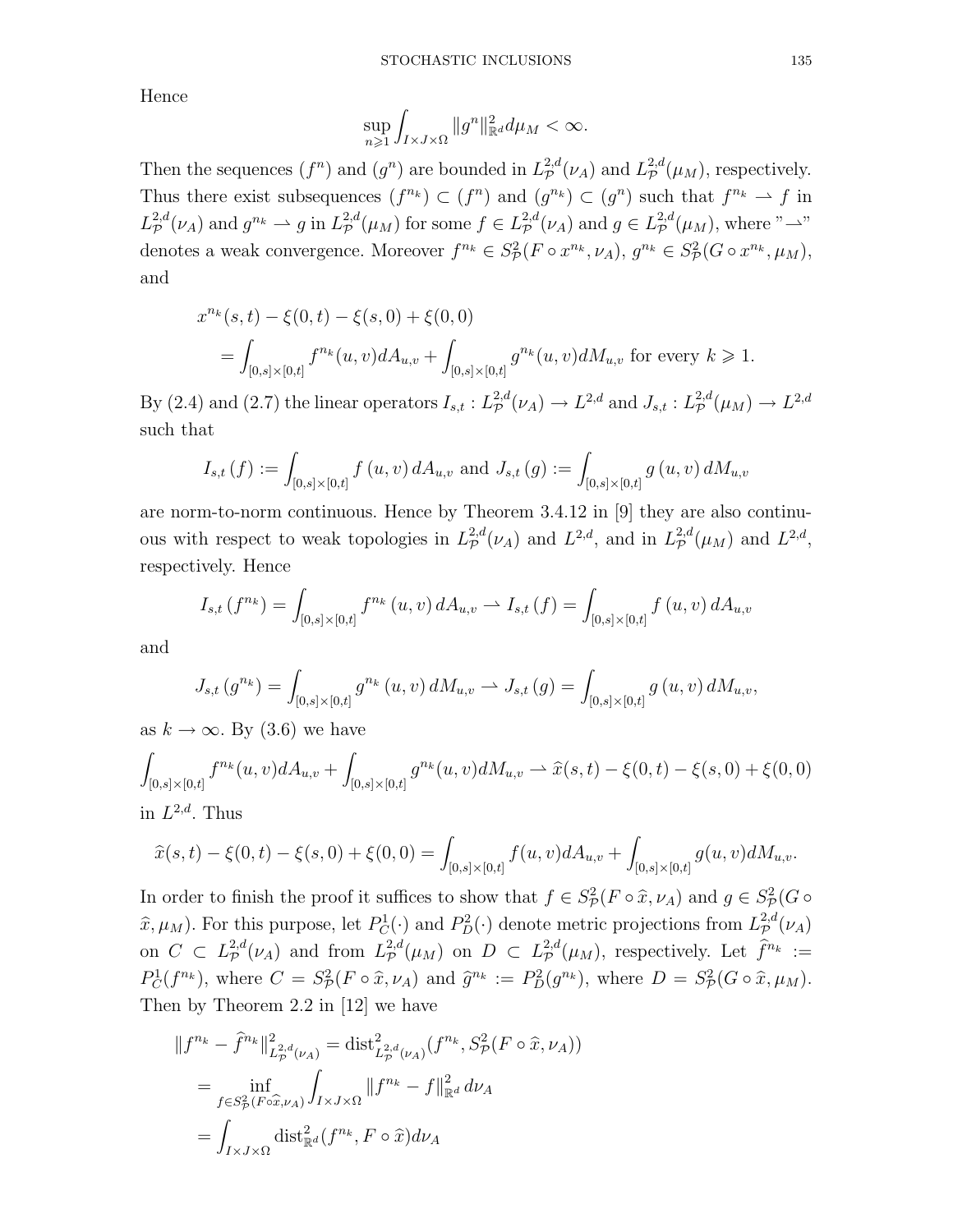$$
\leq \int_{I \times J \times \Omega} H_{\mathbb{R}^d}^2(F \circ x^{n_k}, F \circ \hat{x}) d\nu_A \leq \int_{I \times J \times \Omega} L_{s,t} ||x^{n_k} - \hat{x}||_{\mathbb{R}^d}^2 d\nu_A
$$
  
\n
$$
\leq \mathbb{E} \left\{ \int_{I \times J} (1 + L_{s,t}) ||x^{n_k}(s, t) - \hat{x}(s, t)||_{\mathbb{R}^d}^2 A_{S,T} dA_{s,t} \right\}
$$
  
\n
$$
= \mathbb{E} \left\{ A_{S,T} \int_{I \times J} \sup_{(s,t) \in I \times J} ||x^{n_k}(s, t) - \hat{x}(s, t)||_{\mathbb{R}^d}^2 (1 + L_{s,t}) (dA_{s,t} + d \langle M \rangle_{s,t}) \right\}
$$
  
\n
$$
\leq \mathbb{E} \left\{ \left[ \int_{I \times J} (1 + L_{s,t}) (dA_{s,t} + d \langle M \rangle_{s,t}) \right]^2 \sup_{(s,t) \in I \times J} ||x^{n_k}(s, t) - \hat{x}(s, t)||_{\mathbb{R}^d}^2 \right\}
$$
  
\n
$$
\leq B_{S,T}^2 \mathbb{E} \left\{ \sup_{(s,t) \in I \times J} ||x^{n_k}(s, t) - \hat{x}(s, t)||_{\mathbb{R}^d}^2 \right\}.
$$

Since  $x^{n_k} \to \hat{x}$  in  $S^2(I \times J)$  it follows that

$$
||f^{n_k} - \hat{f}^{n_k}||_{L^{2,d}_p(\nu_A)}^2 \to 0
$$
, as  $k \to \infty$ .

Hence  $f^{n_k} - \hat{f}^{n_k} \to 0$  in  $L^{2,d}_{\mathcal{P}}(\nu_A)$ . Since we have observed earlier that  $f^{n_k} \to f$  in  $L^{2,d}_{\mathcal{P}}$  $p^{2,d}(\nu_A)$  it follows that  $\hat{f}^{n_k} \rightharpoonup f$  in  $L^{2,d}_{\mathcal{P}}$  $P_p^{2,d}(\nu_A)$ . Since  $\hat{f}^{n_k} \in S_p^2(F \circ \hat{x}, \nu_A)$  and  $S_p^2(F \circ \hat{x}, \nu_A)$ is weakly compact (by Theorem 2.4) we obtain that  $f \in S^2_{\mathcal{P}}(F \circ \hat{x}, \nu_A)$ . In a similar way one can show that

$$
||g^{n_k} - \hat{g}^{n_k}||_{L^{2,d}_p(\mu_M)}^2 \to 0, \text{ as } k \to \infty
$$

and consequently  $g^{n_k} - \hat{g}^{n_k} \to 0$  in  $L^2_{\mathcal{P}}(\mu_M)$ , as  $k \to \infty$ . Therefore  $\hat{g}^{n_k} \to g$  in  $L^{2,d}_{\mathcal{P}}$  $_{\mathcal{P}}^{2,a}(\mu_M)$ because  $g^{n_k} \rightharpoonup g$  in  $L^{2,d}_{\mathcal{P}}(\mu_M)$ . Since  $\hat{g}^{n_k} \in S^2_{\mathcal{P}}(G \circ \hat{x}, \mu_M)$  we claim by Theorem 2.9 that  $g \in S^2_{\mathcal{P}}(G \circ \hat{x}, \mu_M)$ . Hence the limit process  $\hat{x}$  satisfies the equation

$$
\hat{x}(s,t) - \xi(0,t) - \xi(s,0) + \xi(0,0) = \int_{[0,s] \times [0,t]} f(u,v) dA_{u,v} + \int_{[0,s] \times [0,t]} g(u,v) dM_{u,v},
$$

where  $f \in S^2_{\mathcal{P}}(F \circ \hat{x}, \nu_A), g \in S^2_{\mathcal{P}}(G \circ \hat{x}, \mu_M)$ . Thus  $\hat{x} \in SI(F, G, \xi)$ .  $\Box$ 

**Theorem 3.5.** Let  $F, G: I \times J \times \Omega \times \mathbb{R}^d \to \mathcal{K}_c^b(\mathbb{R}^d)$  and  $F^{(n)}, G^{(n)}: I \times J \times \Omega \times \mathbb{R}^d \to$  $\mathcal{K}_c^b(\mathbb{R}^d)$  *for*  $n \geqslant 1$  *be set-valued functions satisfying (i1)–(i4). Assume that* 

(3.7) 
$$
F^{(1)}(s,t,\omega,x) \supset F^{(2)}(s,t,\omega,x) \supset \cdots \supset F(s,t,\omega,x)
$$

$$
F(s,t,\omega,x) = \bigcap_{n \geq 1} F^{(n)}(s,t,\omega,x)
$$

(3.8) 
$$
G^{(1)}(s,t,\omega,x) \supset G^{(2)}(s,t,\omega,x) \supset \cdots \supset G(s,t,\omega,x)
$$

$$
G(s,t,\omega,x) = \bigcap_{n\geqslant 1} G^{(n)}(s,t,\omega,x)
$$

*for every*  $(s, t, \omega, x) \in I \times J \times \Omega \times \mathbb{R}^d$ . *Then* 

$$
SI(F, G, \xi) = \bigcap_{n \geq 1} SI(F^{(n)}, G^{(n)}, \xi).
$$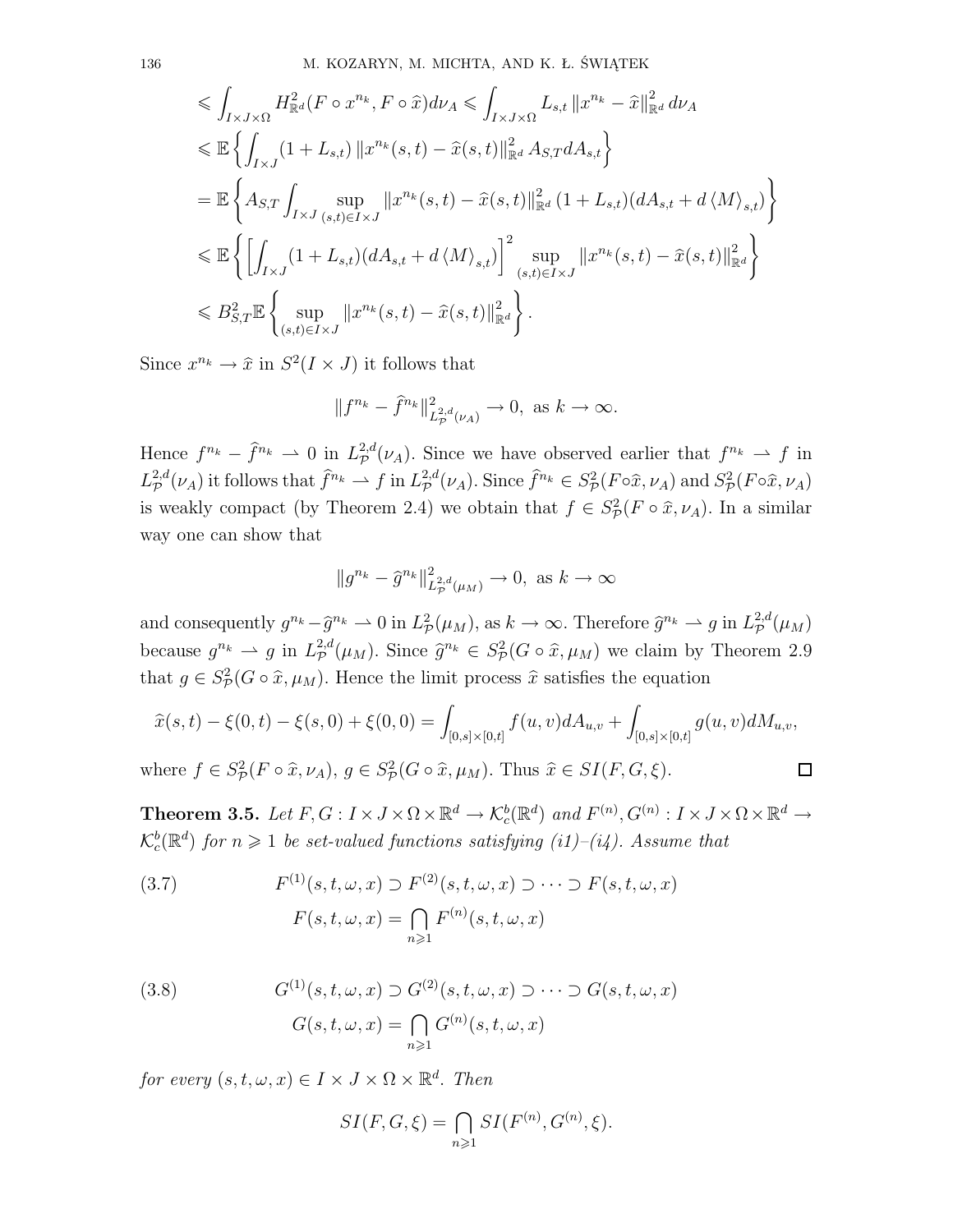*Proof.* By virtue of Theorem 3.4 the sets  $SI(F, G, \xi)$  and  $SI(F^{(n)}, G^{(n)}, \xi)$  for  $n \geq 1$ are nonempty, bounded and closed subsets of  $S^2(I \times J)$ . Moreover by (3.7) and (3.8)

$$
SI(F^{(1)}, G^{(1)}, \xi) \supset SI(F^{(2)}, G^{(2)}, \xi) \supset \cdots \supset SI(F, G, \xi).
$$

Then  $\bigcap_{n\geqslant 1} SI(F^{(n)}, G^{(n)}, \xi) \supset SI(F, G, \xi)$ . Let  $x \in \bigcap_{n\geqslant 1}$  $\bigcap_{n\geq 1} SI(F^{(n)}, G^{(n)}, \xi)$ . Then  $x \in$  $S^2(I \times J)$  and there exist  $f^{(n)} \in S^2_{\cal P}(F^{(n)} \circ x, \nu_A)$  and  $g^{(n)} \in S^2_{\cal P}(G^{(n)} \circ x, \mu_M)$  such that

$$
x(s,t) - \xi(0,t) - \xi(s,0) + \xi(0,0) = \int_{[0,s] \times [0,t]} f^{(n)}(u,v) dA_{u,v} + \int_{[0,s] \times [0,t]} g^{(n)}(u,v) dM_{u,v}
$$

for every  $n \geq 1$  and  $(s,t) \in I \times J$ . By Theorem 2.4 and Theorem 2.9 the sets  $S^2_{\cal P}(F^{(n)}\circ x,\nu_A)$  and  $S^2_{\cal P}(G^{(n)}\circ x,\mu_M)$  for  $n\geq 1$  are weakly compact in  $L^{2,d}_P(\nu_A)$ and  $L^{2,d}_{\mathcal{P}}$  $P_P^{2,d}(\mu_M)$ , respectively. Moreover by (3.7) and (3.8) the sets  $S_P^2(F^{(n)} \circ x, \nu_A)$  and  $S_P^2(G^{(n)} \circ x, \mu_M)$  are decreasing with respect to *n* in the sense of inclusion. Thus, it holds  $S^2_{\mathcal{P}}(F \circ x, \nu_A) = \bigcap_{n \geqslant 1}$  $S^2_{\mathcal{P}}(F^{(n)} \circ x, \nu_A)$  and  $S^2_{\mathcal{P}}(G \circ x, \mu_M) = \bigcap_{n \geq 1}$  $S^2_{\mathcal{P}}(G^{(n)} \circ x, \mu_M).$ Hence we can select subsequences  $(f^{(n_k)})$  of  $(f^{(n)})$  and  $(g^{(n_k)})$  of  $(g^{(n)})$  and processes  $f \in L^{2,d}_\mathcal{P}(\nu_A)$  and  $g \in L^{2,d}_\mathcal{P}(\mu_M)$  such that  $f^{(n_k)} \to f$  and  $g^{(n_k)} \to g$  in  $L^{2,d}_\mathcal{P}(\nu_A)$  and  $L^{2,d}_{\mathcal{P}}(\mu_M)$ , respectively. Thus  $f \in S^2_{\mathcal{P}}(F \circ x, \nu_A)$  and  $g \in S^2_{\mathcal{P}}(G \circ x, \mu_M)$ . Using a similar argumentation as in the proof of the closedness of *SI*(*F, G, ξ*) in Theorem 3.4 one can show that

$$
x(s,t) - \xi(0,t) - \xi(s,0) + \xi(0,0)
$$
  
= 
$$
\int_{[0,s] \times [0,t]} f^{(n_k)}(u,v) dA_{u,v} + \int_{[0,s] \times [0,t]} g^{(n_k)}(u,v) dM_{u,v}
$$
  

$$
\rightarrow \int_{[0,s] \times [0,t]} f(u,v) dA_{u,v} + \int_{[0,s] \times [0,t]} g(u,v) dM_{u,v}
$$

in  $L^{2,d}$  for every  $(s,t) \in I \times J$ . Thus  $x \in SI(F, G, \xi)$ .

**Remark 3.6.** Let us consider an investment with a horizon of time from 0 to *T*. Assume that the symbol *P* (*s, T*) denotes a price of the zero-coupon bond at the time *s* with a nominal value 1 and the maturity *T*. Then

$$
f(s,T) = -\frac{\partial \ln P(s,T)}{\partial T}
$$

denotes a temporary forward rate of a such investment. Hence the price *P* (*s, T*) is given by

$$
P(s,T) = \exp\left\{-\int_s^T f(s,u) \, du\right\}.
$$

For a fixed maturity *T* the dynamics of the forward rate is usually modeled by the following stochastic equation of Itô type

(3.9) 
$$
df (s, T) = a (s, f (s, T)) ds + b (s, f (s, T)) dW_s,
$$

 $\Box$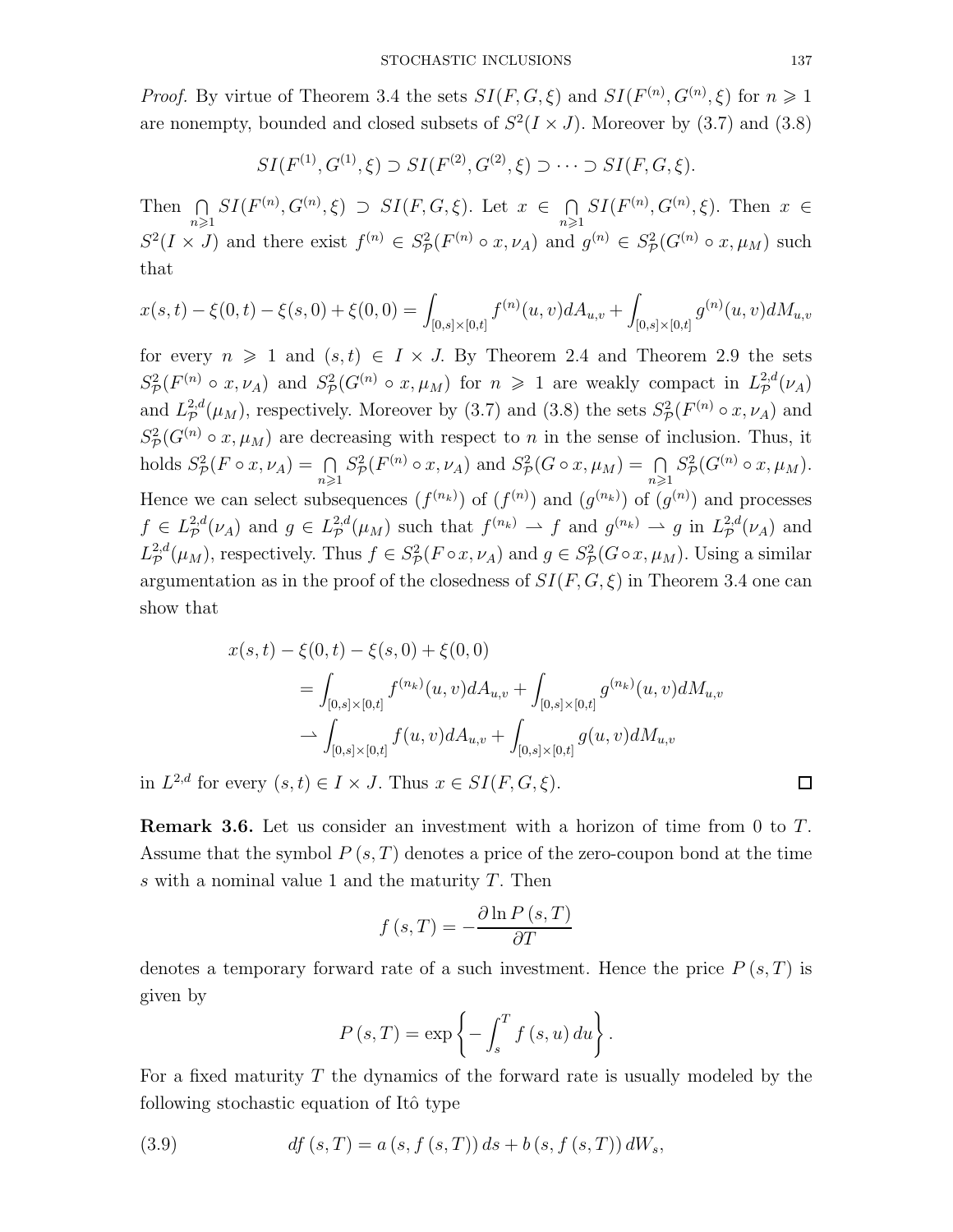i.e. by diffusion models of interest rates. Such models are well-known and there exists a wide literature devoted to this subject. Taking particular choices of mappings *a* and b in  $(3.9)$ , we arrive to popular diffusion models (see [46]):

- the Merton model

$$
a(s, f(s, T)) = \alpha, \quad b(s, f(s, T)) = \gamma,
$$

- the Vasiček model

$$
a(s, f(s,T)) = \alpha - \beta f(s,T), \quad b(s, f(s,T)) = \gamma,
$$

- the Dothan model

$$
a(s, f(s,T)) = \alpha f(s,T), b(s, f(s,T)) = \gamma f(s,T),
$$

- the Cox-Ingersoll-Ross model

$$
a(s, f(s,T)) = \alpha - \beta f(s,T), \quad b(s, f(s,T)) = \gamma f^{\frac{1}{2}}(s,T),
$$

- the Hull-White model

$$
a(s, f(s,T)) = \alpha(s) - \beta(s)f(s,T), \quad b(s, f(s,T)) = \gamma(s)f^{\frac{1}{2}}(s,T),
$$

- the Black-Karasiński model

$$
a(s, f(s,T)) = f(s,T) (\alpha(s) - \beta(s) \ln f(s,T)), \quad b(s, f(s,T)) = \gamma(s) f(s,T).
$$

Let us suppose now that the maturity *T* is not fixed, but it may be varied. More precisely it may be postponed. Let us denote it by *t*. In this case we have

$$
f(s,t) = -\frac{\partial \ln P(s,t)}{\partial t}
$$
 and  $P(s,t) = \exp \left\{-\int_{s}^{t} f(s,u) du\right\}.$ 

Then one can consider the following diffusion model, which models dynamics of forward rate, as a stochastic equation with two-parameter Wiener process  $W = (W_{s,t})_{s \leq t}$ , i.e.

$$
df (s, t) = g (s, t, f (s, t)) dsdt + h (s, t, f (s, t)) dW_{s, t}
$$

or

(3.10) 
$$
f(s,t) - f(0,0) = f(s,0) + f(0,t) + \int_{[0,s] \times [0,t]} g(s,t,f(s,t)) ds dt + \int_{[0,s] \times [0,t]} h(s,t,f(s,t)) dW_{s,t}.
$$

It is evident that equation (3.10) is a particular case of stochastic inclusion (3.1).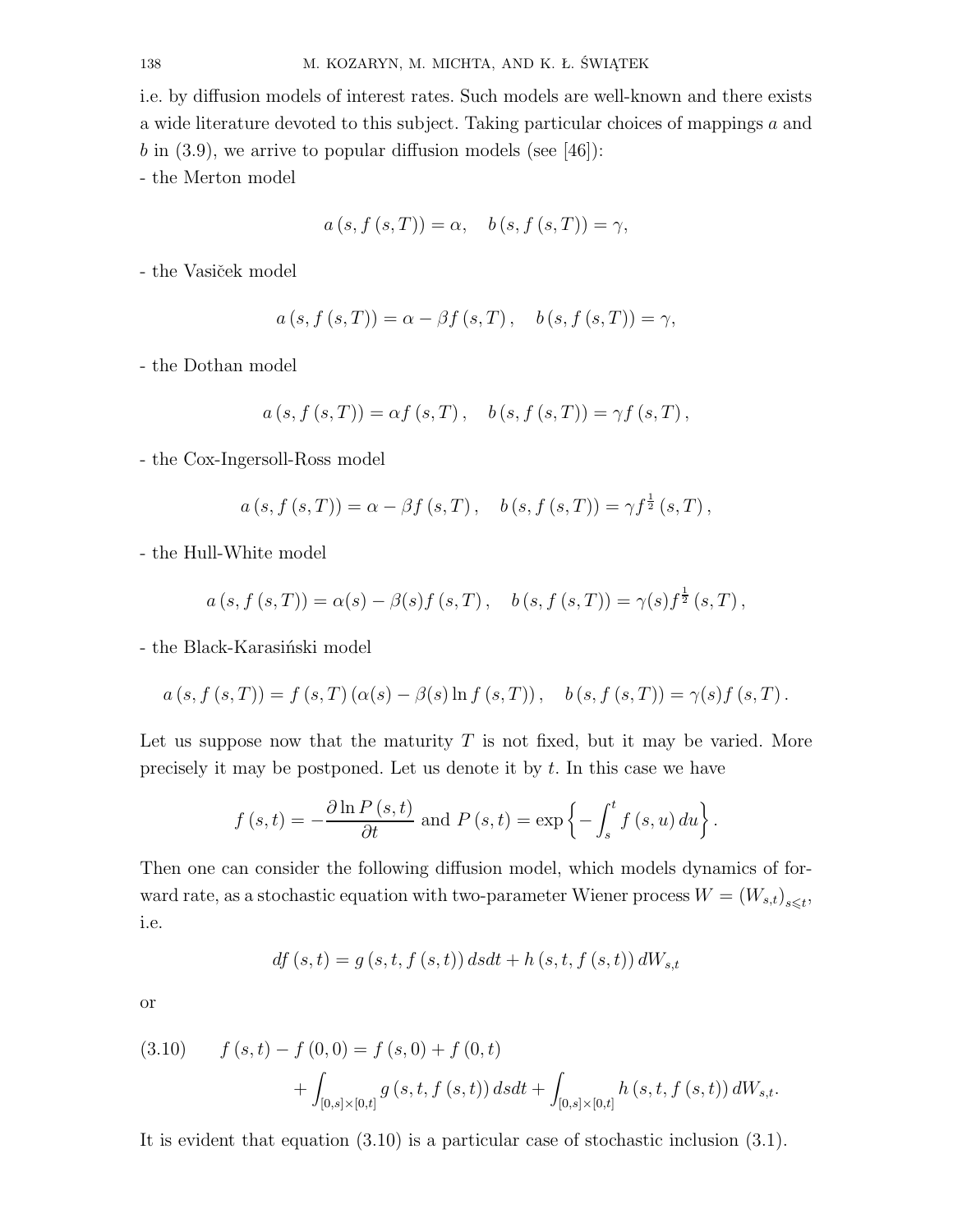#### 4. **Stochastic inclusions and multivalued equations**

Using the notions of set-valued stochastic integrals discussed in part 2 one can consider connections between stochastic integral inclusions and appropriately defined set-valued stochastic integral equation driven by two-parameter processes.

From now on we assume that the  $\sigma$ -field  $\mathbb F$  is separable with respect to the probability measure *P*. Then  $L^{2,d} = L^2(\Omega, \mathbb{F}, P; \mathbb{R}^d)$  is a separable Banach space.

As earlier we consider the stochastic integral inclusion generated by the triple  $(F, G, \xi)$ 

(4.1)  

$$
\begin{cases}\n\Delta_{s,t}^{s',t'}(x) \in \int_{[s,s'] \times [t,t']} F(u,v,x(u,v)) dA_{u,v} \\
\quad + \int_{[s,s'] \times [t,t']} G(u,v,x(u,v)) dM_{u,v} \\
x(0,t) = \xi(0,t) \\
x(s,0) = \xi(s,0)\n\end{cases}
$$

for every  $(s, t)$ ,  $(s', t') \in I \times J$ , where  $(s, t) \preceq (s', t')$ . Now we assume that set-valued mappings  $F, G: I \times J \times \Omega \times L^{2,d} \to \mathcal{K}_c^b$  $(\mathbb{R}^d)$  satisfy the following conditions:

(A1) for every  $\eta \in L^{2,d}$  the mappings

$$
F(\cdot, \cdot, \cdot, \eta), G(\cdot, \cdot, \cdot, \eta): I \times J \times \Omega \to \mathcal{K}_c^b(\mathbb{R}^d)
$$

are predictable,

 $(A2)$  there exists a constant  $L > 0$  such that

$$
\max\Big\{H_{\mathbb{R}^d}\left(F\left(s,t,\omega,\eta_1\right),F\left(s,t,\omega,\eta_2\right)\right),\
$$

$$
H_{\mathbb{R}^d}\left(G\left(s,t,\omega,\eta_1\right),G\left(s,t,\omega,\eta_2\right)\right)\Big\}\leqslant L\left\|\eta_1-\eta_2\right\|_{L^{2,d}}
$$

for every  $(s, t, \omega) \in I \times J \times \Omega$ , and every  $\eta_1, \eta_2 \in L^{2,d}$ ,

 $(A3)$  there exists a constant  $K > 0$  such that

$$
\max \Biggl\{ H_{\mathbb{R}^{d}}\left(F\left(s,t,\omega,\eta\right),\left\{\theta\right\}\right), H_{\mathbb{R}^{d}}\left(G\left(s,t,\omega,\eta\right),\left\{\theta\right\}\right) \Biggr\}\leqslant K\left(1+\|\eta\|_{L^{2,d}}\right)
$$

for every  $(s, t, \omega) \in I \times J \times \Omega$ , and every  $\eta \in L^{2,d}$ , while  $\xi : I \times J \times \Omega \to \mathbb{R}^d$ is now  ${\{\mathbb{F}_{s,t}\}}_{(s,t)\in I\times J}$ -adapted and square integrable stochastic process such that the mapping  $I \times J \ni (s, t) \mapsto \xi(s, t, \cdot) \in L^{2,d}$  is continuous.

By a solution to stochastic integral inclusion  $(4.1)$  generated by the triple  $(F, G, \xi)$ we mean now  $\{\mathbb{F}_{s,t}\}_{(s,t)\in I\times J}$ -adapted stochastic process  $x: I \times J \times \Omega \to \mathbb{R}^d$  such that the mapping  $I \times J \ni (s, t) \mapsto x (s, t, \cdot) \in L^{2,d}$  is continuous and which has the following representation

$$
x(s,t) + \xi(0,0) - \xi(s,0) - \xi(0,t) = \int_{[0,s] \times [0,t]} f_1(u,v) dA_{u,v} + \int_{[0,s] \times [0,t]} g_1(u,v) dM_{u,v}
$$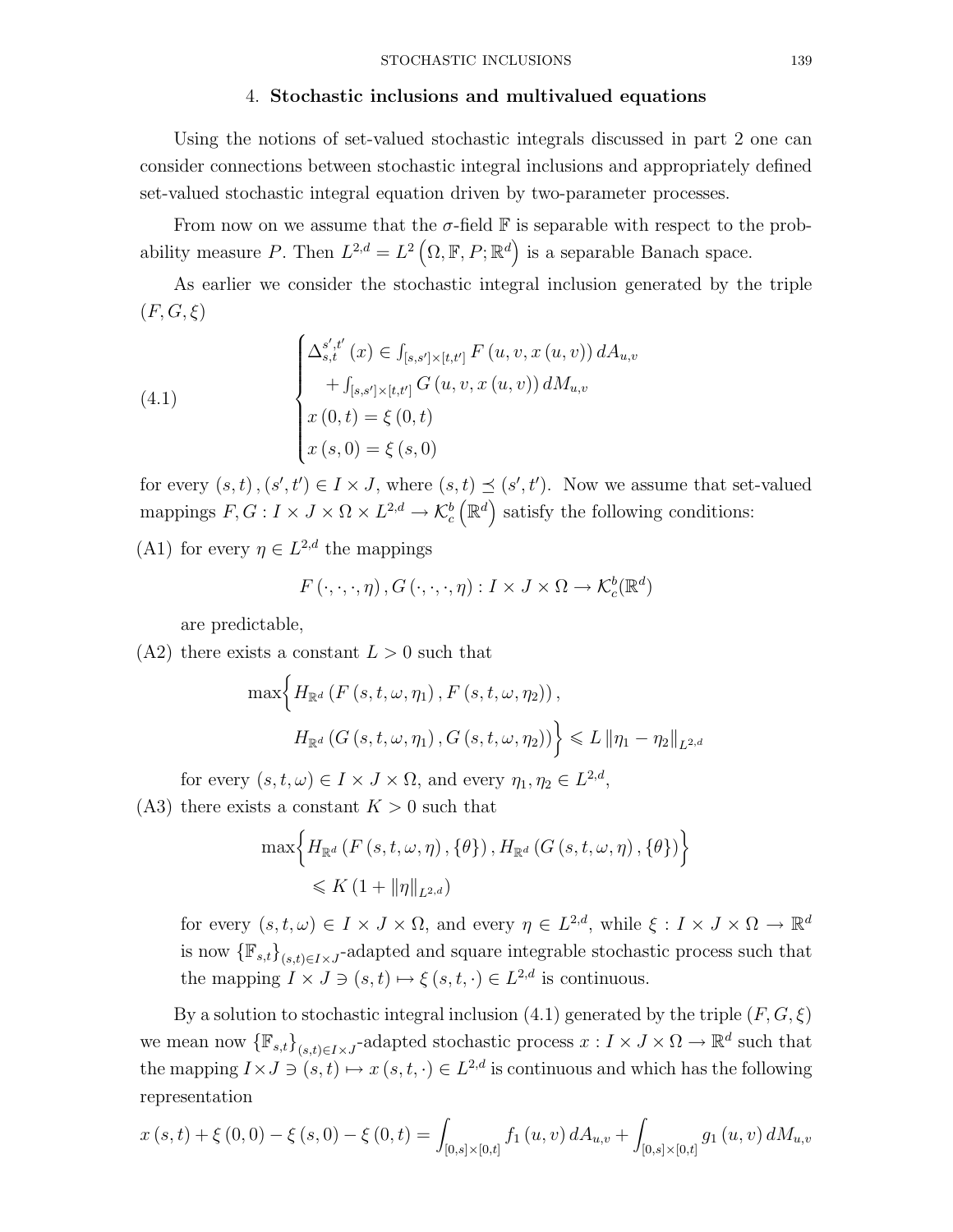for some  $f_1 \in \mathcal{S}_{\mathcal{P}}^2(F \circ x, \nu_A)$  and  $g_1 \in \mathcal{S}_{\mathcal{P}}^2(G \circ x, \mu_M)$ .

In order to introduce a set-valued stochastic integral equation associated with inclusion (4.1), let  $\hat{F}, \hat{G}: I \times J \times \Omega \times \mathcal{K}_c^b$  $(L^{2,d}) \to \mathcal{K}_c^b$  $(\mathbb{R}^d)$  be set-valued maps defined as follows

(4.2) 
$$
\hat{F}(s,t,\omega,B) := \overline{co} \left( \bigcup_{b \in B} F(s,t,\omega,b) \right)
$$

and

(4.3) 
$$
\hat{G}(s,t,\omega,B) := \overline{co} \left( \bigcup_{b \in B} G(s,t,\omega,b) \right)
$$

for  $(s, t, \omega, B) \in I \times J \times \Omega \times \mathcal{K}_c^b$  $(L^{2,d})$ .

Moreover we assume that the multifunction  $\psi: I \times J \to \mathcal{K}_c^b$  $(L^{2,d})$  is continuous and such that

(A4) 
$$
\xi(s,0) + \xi(0,t) - \xi(0,0) \in (\psi(s,0) + \psi(0,t)) \oplus \psi(0,0)
$$
 for every  $(s,t) \in I \times J$ .

By a set-valued stochastic integral equation associated with inclusion (4.1) we mean the following relation in the metric space  $\left(\mathcal{K}^b_c\right)$  $(L^{2,d})$ ,  $H_{L^{2,d}}$ 

(4.4) 
$$
X(s,t) + \psi(0,0) = \psi(s,0) + \psi(0,t) + \int_{[0,s] \times [0,t]} \hat{F}(u,v,X(u,v)) dA_{u,v} + \int_{[0,s] \times [0,t]} \hat{G}(u,v,X(u,v)) dM_{u,v}
$$

for  $(s, t) \in I \times J$ .

By a solution to equation (4.4) we mean  $H_{L^{2,d}}$ -continuous map  $X : I \times J \rightarrow$  $\mathcal{K}_c^b$  $(L^{2,d})$  that satisfies (4.4). Let  $C = C \left( I \times J, \mathcal{K}_c^b \right)$  $(L^{2,d})$  be the space of all continuous mappings from  $I \times J$  to  $\mathcal{K}_c^b$  $(L^{2,d})$  with a metric

$$
\rho\left(X,Y\right) = \sup_{\left(s,t\right) \in I \times J} H_{L^{2,d}}\left(X\left(s,t\right),Y\left(s,t\right)\right)
$$

for  $X, Y \in \mathcal{C}$ . Then  $(\mathcal{C}, \rho)$  is a complete metric space.

Moreover let us assume that  $\psi: I \times J \to \mathcal{K}_c^b$  $(L^{2,d})$  satisfies

(A5) the mapping  $\psi: I \times J \to \mathcal{K}_c^b$  $(L^{2,d})$  is continuous with respect to the Hausdorff metric  $H_{L^{2,d}}$  and such that the Hukuhara difference  $(\psi(s,0) + \psi(0,t)) \ominus \psi(0,0)$ exists for every  $(s, t) \in I \times J$ , and

$$
\int_{I\times J\times\Omega} H_{L^{2,d}}^2\left( \left(\psi\left(s,0\right)+\psi\left(0,t\right)\right)\ominus\psi\left(0,0\right),\{\Theta\}\right) \left(d\nu_A+d\mu_M\right)<\infty.
$$

Let  $\mathcal{P}^{\Omega} := \{ B \times \Omega : B \in \mathcal{B} \}$ . Then  $\mathcal{P}^{\Omega}$  is a sub- $\sigma$ -field of a predictable  $\sigma$ -field *P*. Let  $\tilde{\nu}_A$  and  $\tilde{\mu}_M$  be marginals of  $\nu_A$  and  $\mu_M$ , respectively, defined on  $(I \times J, \mathcal{B})$  as follows

$$
\tilde{\nu}_A(B) := \nu_A(B \times \Omega)
$$
 and  $\tilde{\mu}_M(B) := \mu_M(B \times \Omega)$  for  $B \in \mathcal{B}$ .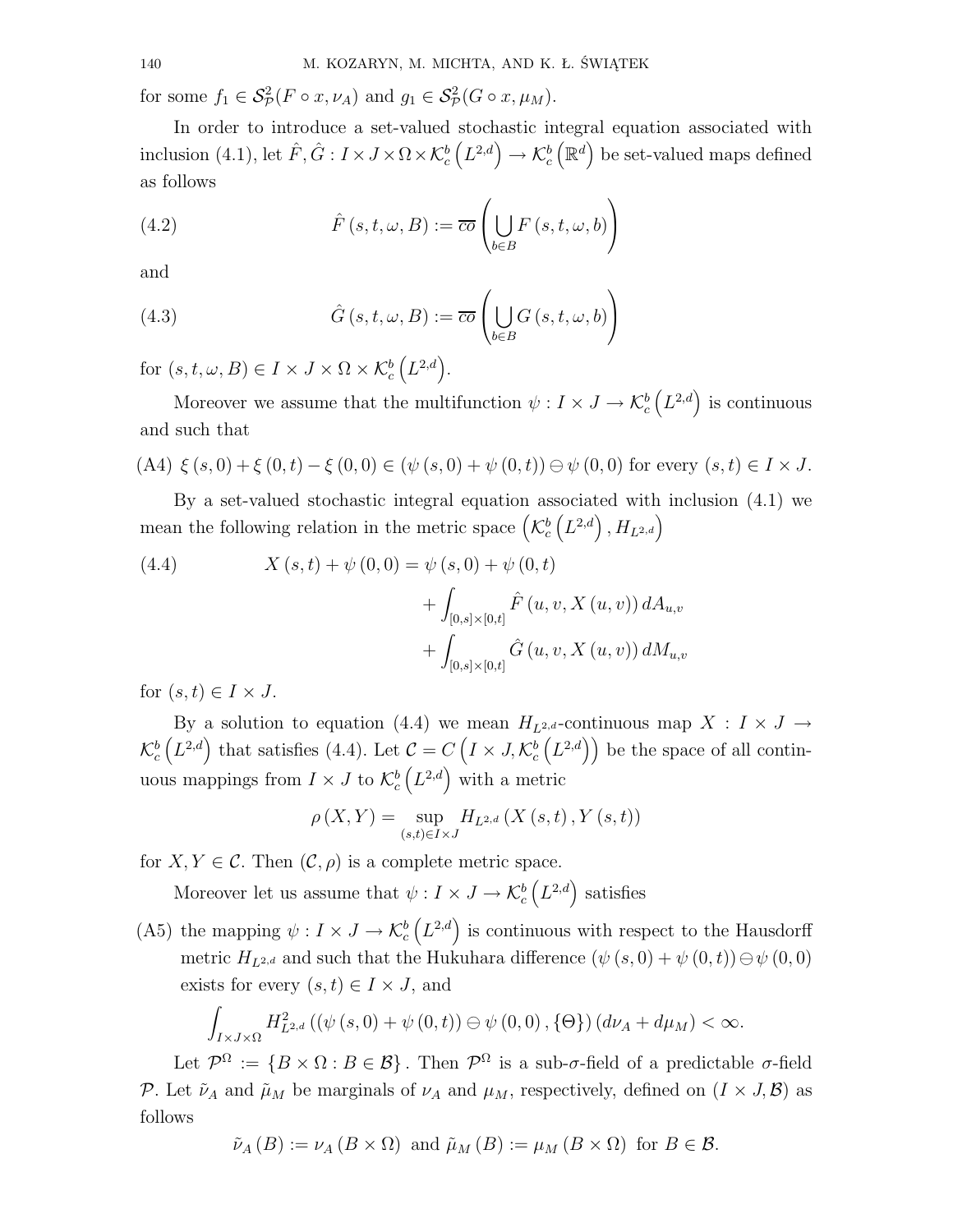Let  $\gamma: I \times J \to \mathbb{R}_+$  be a function given by

$$
\gamma(s,t) := \tilde{\nu}_A([0,s] \times [0,t]) + \tilde{\mu}_M([0,s] \times [0,t]) \text{ for } (s,t) \in I \times J.
$$

**Theorem 4.1.** *Let*  $F, G: I \times J \times \Omega \times L^{2,d} \rightarrow \mathcal{K}_c^b$  $\left(\mathbb{R}^d\right)$  satisfy conditions  $(A1)$ – $(A3)$ *and suppose that*  $\psi: I \times J \rightarrow \mathcal{K}_c^b$  $(L^{2,d})$  satisfies assumption (A5). Then equation (4.4) *admits an unique solution.*

*Proof.* The proof is similar to the proof of Theorem 27 in [39]. Therefore, we only sketch its main parts.

(*Existence*) Firstly, by (A1)–(A3) one can show in a similar way as in Proposition 1 in [26] that the mappings  $\hat{F}$  and  $\hat{G}$  defined by (4.2) and (4.3) satisfy conditions: (*B*<sup>1</sup>) for every  $B \in \mathcal{K}_c^b$  $(L^{2,d})$  the mappings

$$
\hat{F}(\cdot,\cdot,\cdot,B),\hat{G}(\cdot,\cdot,\cdot,B):I\times J\times\Omega\to\mathcal{K}_c^b(\mathbb{R}^d)
$$

are predictable,

(*B*2) there exists a constant  $L_1 > 0$  such that

$$
\max\{H_{\mathbb{R}^d}(\hat{F}(s,t,\omega,B),\hat{F}(s,t,\omega,C)),H_{\mathbb{R}^d}(\hat{G}(s,t,\omega,B),\hat{G}(s,t,\omega,C))\}
$$
  
\$\leq L\_1H\_{L^{2,d}}(B,C)\$

for every  $(s, t, \omega) \in I \times J \times \Omega$ , and every  $B, C \in \mathcal{K}_c^b$  $(L^{2,d}),$ (*B*3) there exists a constant  $K_1 > 0$  such that

$$
\max\{H_{\mathbb{R}^d}(\hat{F}(s,t,\omega,B),\{\theta\}),H_{\mathbb{R}^d}(\hat{G}(s,t,\omega,B),\{\theta\})\}\leqslant K_1(1+H_{L^{2,d}}(B,\{\Theta\}))
$$

for every  $(s, t, \omega) \in I \times J \times \Omega$ , and every  $B \in \mathcal{K}_c^b$  $(L^{2,d})$ , where the symbol  $\Theta$  denotes the zero element in  $L^{2,d}$ .

Let us define set-valued mappings  $X_n: I \times J \to \mathcal{K}_c^b$  $(L^{2,d})$  for  $n \geqslant 0$  as follows

$$
X_0(s,t) + \psi(0,0) = \psi(s,0) + \psi(0,t)
$$

and for  $n \geqslant 1$ 

(4.5) 
$$
X_n(s,t) + \psi(0,0) = \psi(s,0) + \psi(0,t) + \int_{[0,s] \times [0,t]} \hat{F}(u,v,X_{n-1}(u,v)) dA_{u,v} + \int_{[0,s] \times [0,t]} \hat{G}(u,v,X_{n-1}(u,v)) dM_{u,v} \text{ for } (s,t) \in I \times J.
$$

Due to Theorem 8.2.8 in [7] it follows that for every continuous multifunction  $X$ :  $I \times J \rightarrow \mathcal{K}_c^b$  $(L^{2,d})$  the mappings  $(s, t, \omega) \mapsto cl_{\mathbb{R}^d} (F(s, t, \omega, X(s, t)))$  and  $(s, t, \omega) \mapsto$  $cl_{\mathbb{R}^d}$  (*G* (*s, t, ω, X* (*s, t*))) are predictable. Then by Proposition 2.26 in [13] we know that the mappings  $(s, t, \omega) \mapsto \hat{F}(s, t, \omega, X(s, t))$  and  $(s, t, \omega) \mapsto \hat{G}(s, t, \omega, X(s, t))$  are predictable too. On the other hand, by condition  $(B3)$  they are  $L^{2,d}_{\cal P}$  $L^{2,d}_{\mathcal{P}}(\nu_A)$  and  $L^{2,d}_{\mathcal{P}}$  $_{\mathcal{P}}^{2,a}(\mu_M)$ integrally bounded, respectively. Hence, due to the definition of the sequence  ${X_n}$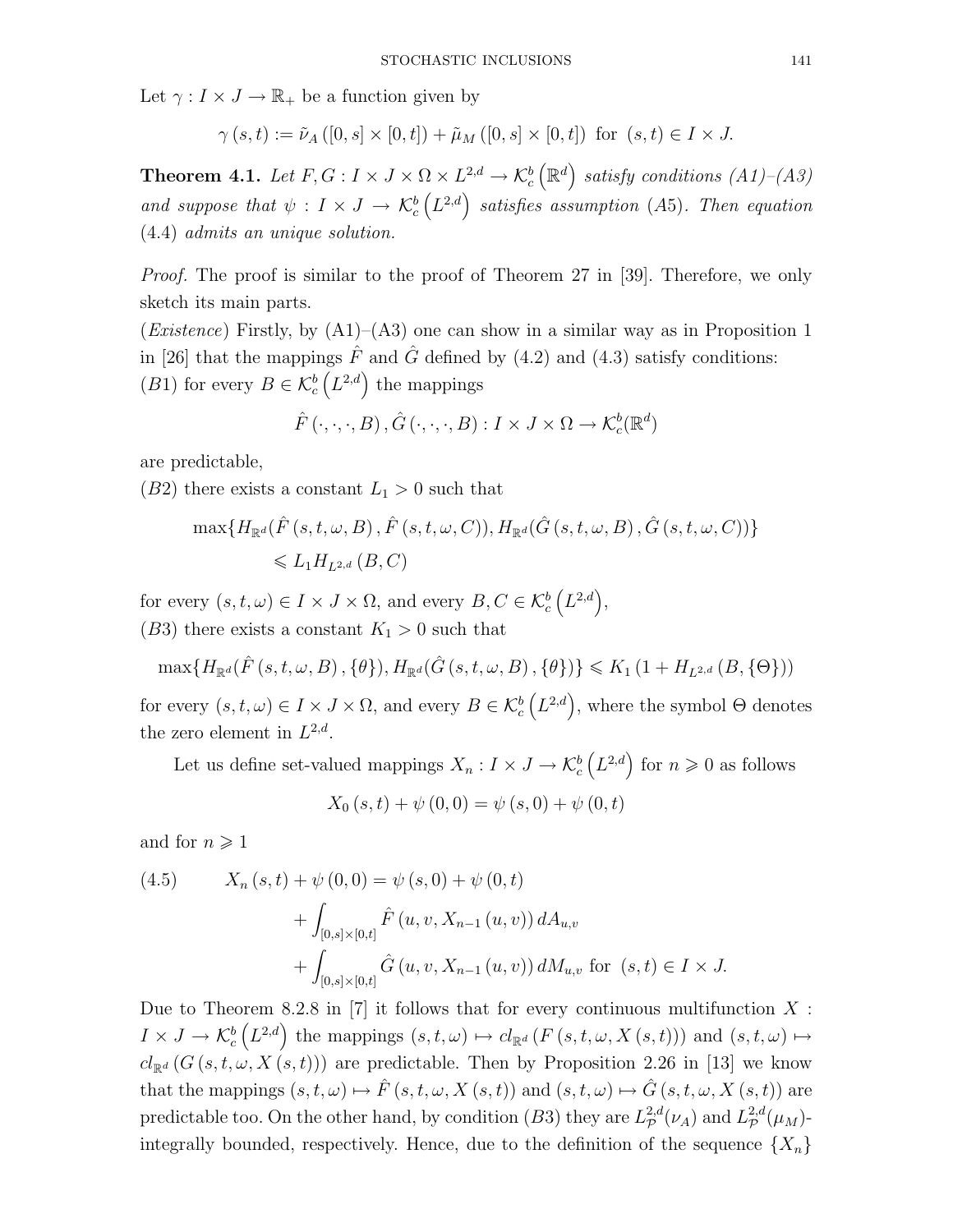we deduce that the multifunctions  $(s, t, \omega) \mapsto \hat{F}(s, t, \omega, X_n(s, t))$  and  $(s, t, \omega) \mapsto$  $\hat{G}(s,t,\omega,X_n(s,t))$  are predictable, and  $L^{2,d}_{\mathcal{P}}(\nu_A)$  and  $L^{2,d}_{\mathcal{P}}(\mu_M)$ -integrally bounded, respectively, for every  $n \geqslant 0$ . Therefore, the integrals in (4.5) are correctly defined. Now applying Theorem 2.5 and (*B*3) we obtain

$$
H_{L^{2,d}}^{2}\left(\int_{[0,s]\times[0,t]} \hat{F}\left(u,v,X_{0}\left(u,v\right)\right) dA_{u,v},\{\Theta\}\right) \leq \int_{[0,s]\times[0,t]\times\Omega} 2K_{1}^{2}\left(1+H_{L^{2,d}}^{2}\left(X_{0}\left(u,v\right),\{\Theta\}\right)\right) d\nu_{A}.
$$

In a similar way, due to Theorem 2.10, we obtain

$$
H_{L^{2,d}}^{2}\left(\int_{[0,s]\times[0,t]} \hat{G}(u,v,X_{0}(u,v)) dM_{u,v}, \{\Theta\}\right) \leq \int_{[0,s]\times[0,t]\times\Omega} 2K_{1}^{2}\left(1 + H_{L^{2,d}}^{2}\left(X_{0}(u,v), \{\Theta\}\right)\right) d\mu_{M}.
$$

Thus, by properties  $(2.1)$  and  $(2.2)$  we get

$$
H_{L^{2,d}}^{2}\left(X_{1}\left(s,t\right),X_{0}\left(s,t\right)\right)
$$
  
\$\leqslant 2 \int\_{[0,s]\times[0,t]\times\Omega} 2K\_{1}^{2}\left(1+H\_{L^{2,d}}^{2}\left(X\_{0}\left(u,v\right),\{\Theta\}\right)\right)(d\nu\_{A}+d\mu\_{M}) \leqslant 2\eta\$,

where

$$
\eta = \int_{[0,S] \times [0,T] \times \Omega} 2K_1^2 \left( 1 + H_{L^{2,d}}^2 \left( X_0(u,v), \{\Theta\} \right) \right) \left( d\nu_A + d\mu_M \right).
$$

Similarly, by condition (*B*2) we have

$$
H_{L^{2,d}}^{2}\left(X_{n}\left(s,t\right), X_{n-1}\left(s,t\right)\right)
$$
  
\n
$$
\leq 2L_{1}^{2} \int_{[0,s] \times [0,t] \times \Omega} H_{L^{2,d}}^{2}\left(X_{n-1}\left(u,v\right), X_{n-2}\left(u,v\right)\right) \left(d\nu_{A} + d\mu_{M}\right)
$$
  
\n
$$
= 2L_{1}^{2} \int_{[0,s] \times [0,t]} H_{L^{2,d}}^{2}\left(X_{n-1}\left(u,v\right), X_{n-2}\left(u,v\right)\right) d\gamma\left(u,v\right) \text{ for } n \in \mathbb{N},
$$

where  $\gamma(s,t) := \tilde{\nu}_A([0,s] \times [0,t]) + \tilde{\mu}_M([0,s] \times [0,t])$  for  $(s,t) \in I \times J$ . In particular, we get

$$
H_{L^{2,d}}^{2}(X_2(s,t), X_1(s,t)) \le 2L_1^{2} \cdot 2\eta \cdot \gamma(s,t).
$$

Since the processes *A* and *M* are continuous,  $\partial A = \partial M = 0$ , it follows that  $\gamma$  is continuous, increasing (both in the sense of Definition 2.2 and with respect to the order  $\preceq$ ) and  $\partial \gamma = 0$ . Hence, by the two-parameter version of Ito's formula (see Theorem 2.1 in [29]) it holds

$$
\int_{[0,s]\times[0,t]} \gamma^n(u,v)d\gamma(u,v) \leq \frac{\gamma^{n+1}(s,t)}{n+1} \text{ for } n \in \mathbb{N}.
$$

Therefore, by mathematical induction we get

$$
H_{L^{2,d}}^{2}\left(X_{n}\left(s,t\right),X_{n-1}\left(s,t\right)\right)\leqslant 2^{n}\left(L_{1}^{2}\right)^{n-1}\eta\frac{\gamma^{n-1}\left(S,T\right)}{\left(n-1\right)!}.
$$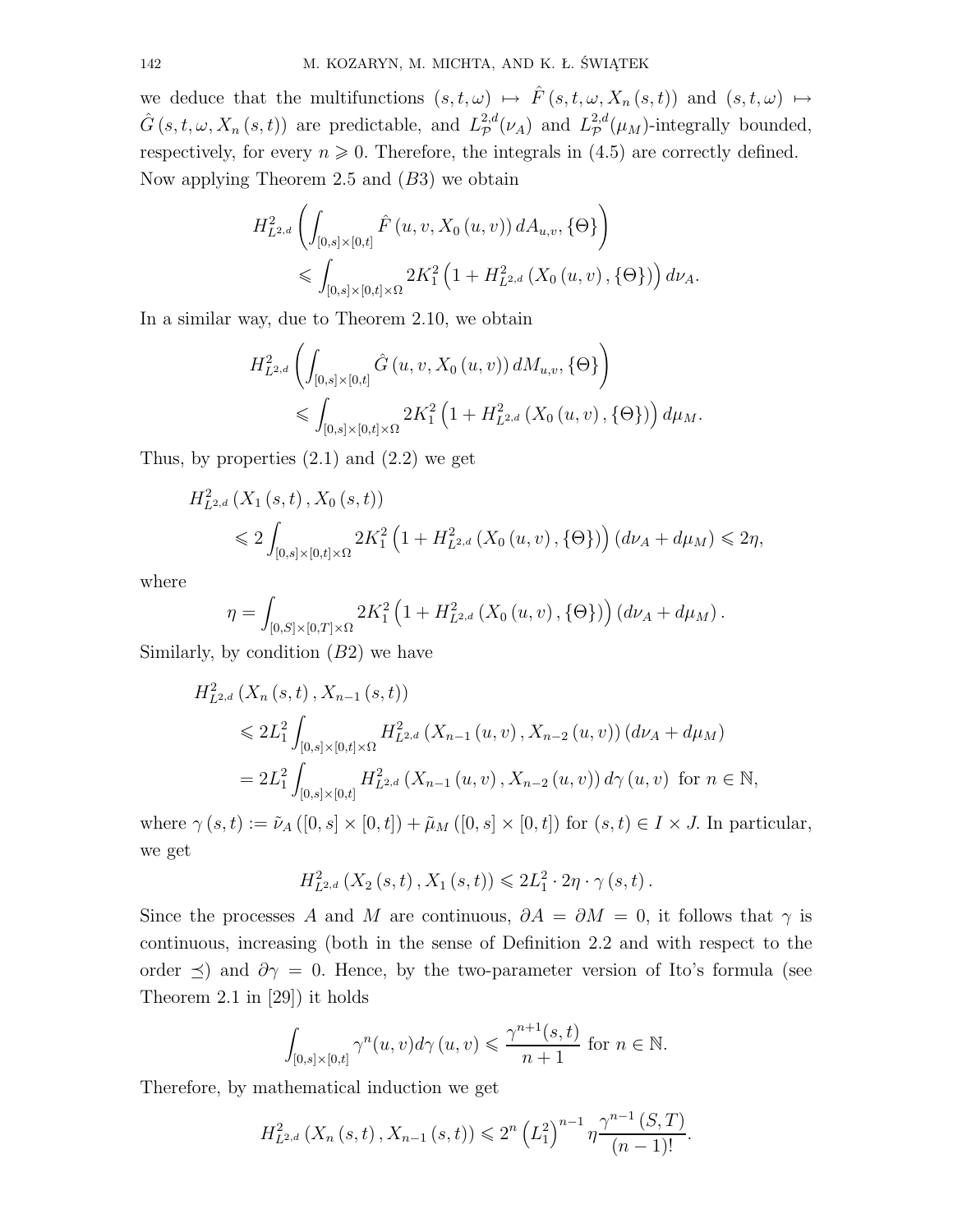Consequently, for  $m < n$  we have

$$
\rho(X_n, X_m) \leqslant \sqrt{2\eta} \sum_{k=m+1}^n \sqrt{\left(2L_1^2\right)^{k-1} \frac{\gamma^{k-1}(S, T)}{(k-1)!}}.
$$

Thus  $\{X_n\}$  is a Cauchy sequence in a complete metric space  $(C, \rho)$ . Hence, there exists  $X \in \mathcal{C}$  such that  $\rho(X_n, X) \to 0$ , as  $n \to \infty$ .

In order to show that *X* is a solution to equation (4.4), let us fix  $(s, t) \in I \times J$ . Then by properties of Hausdorff distance we have

$$
H_{L^{2,d}}^{2}\left(X(s,t)+\psi(0,0),\psi(s,0)+\psi(0,t)\right)
$$
  
+ 
$$
\int_{[0,s]\times[0,t]} \hat{F}(u,v,X(u,v)) dA_{u,v} + \int_{[0,s]\times[0,t]} \hat{G}(u,v,X_{u,v}) dM_{u,v}\right)
$$
  

$$
\leq 3H_{L^{2,d}}^{2}\left(X(s,t)+\psi(0,0),X_{n}(s,t)+\psi(0,0)\right)
$$
  
+ 
$$
3H_{L^{2,d}}^{2}\left(X_{n}(s,t)+\psi(0,0),\psi(s,0)+\psi(0,t)\right)
$$
  
+ 
$$
\int_{[0,s]\times[0,t]} \hat{F}(u,v,X_{n-1}(u,v)) dA_{u,v} + \int_{[0,s]\times[0,t]} \hat{G}(u,v,X_{n-1}(u,v)) dM_{u,v}\right)
$$
  
+ 
$$
3H_{L^{2,d}}^{2}\left(\psi(s,0)+\psi(0,t)+\int_{[0,s]\times[0,t]} \hat{F}(u,v,X_{n-1}(u,v)) dA_{u,v}\right)
$$
  
+ 
$$
\int_{[0,s]\times[0,t]} \hat{G}(u,v,X_{n-1}(u,v)) dM_{u,v},\psi(s,0)+\psi(0,t)
$$
  
+ 
$$
\int_{[0,s]\times[0,t]} \hat{F}(u,v,X(u,v)) dA_{u,v} + \int_{[0,s]\times[0,t]} \hat{G}(u,v,X(u,v)) dM_{u,v}\right).
$$

The first and the second term on the right-hand side of the above inequality converges to zero as  $n \to \infty$ . It is also true for the last term above. Indeed, again by Theorem 2.5, 2.10 and (*B*2) we have

$$
H_{L^{2,d}}^{2}\left(\psi(s,0)+\psi(0,t)+\int_{[0,s]\times[0,t]} \hat{F}(u,v,X_{n-1}(u,v)) dA_{u,v}\right.+\int_{[0,s]\times[0,t]} \hat{G}(u,v,X_{n-1}(u,v)) dM_{u,v}, \psi(s,0)+\psi(0,t)+\int_{[0,s]\times[0,t]} \hat{F}(u,v,X(u,v)) dA_{u,v}+\int_{[0,s]\times[0,t]} \hat{G}(u,v,X(u,v)) dM_{u,v}\right)\leqslant 2L_{1}^{2}\int_{[0,s]\times[0,t]} H_{L^{2,d}}^{2}\left(X_{n-1}(u,v),X(u,v)\right)d\gamma(u,v)\leqslant 2L_{1}^{2}\rho\left(X_{n-1},X\right)\gamma(S,T).
$$

Hence we infer that  $X$  is a solution to equation  $(4.4)$ .

(*Uniqueness*) Let us suppose that *X* and *Y* are any solutions to (4.4). Then similarly as above we get

$$
H_{L^{2,d}}^{2}\left(X\left(s,t\right),Y\left(s,t\right)\right)\leqslant 2L_{1}^{2}\int_{[0,s]\times\left[0,t\right]}H_{L^{2,d}}^{2}\left(X\left(u,v\right),Y\left(u,v\right)\right)d\gamma\left(u,v\right).
$$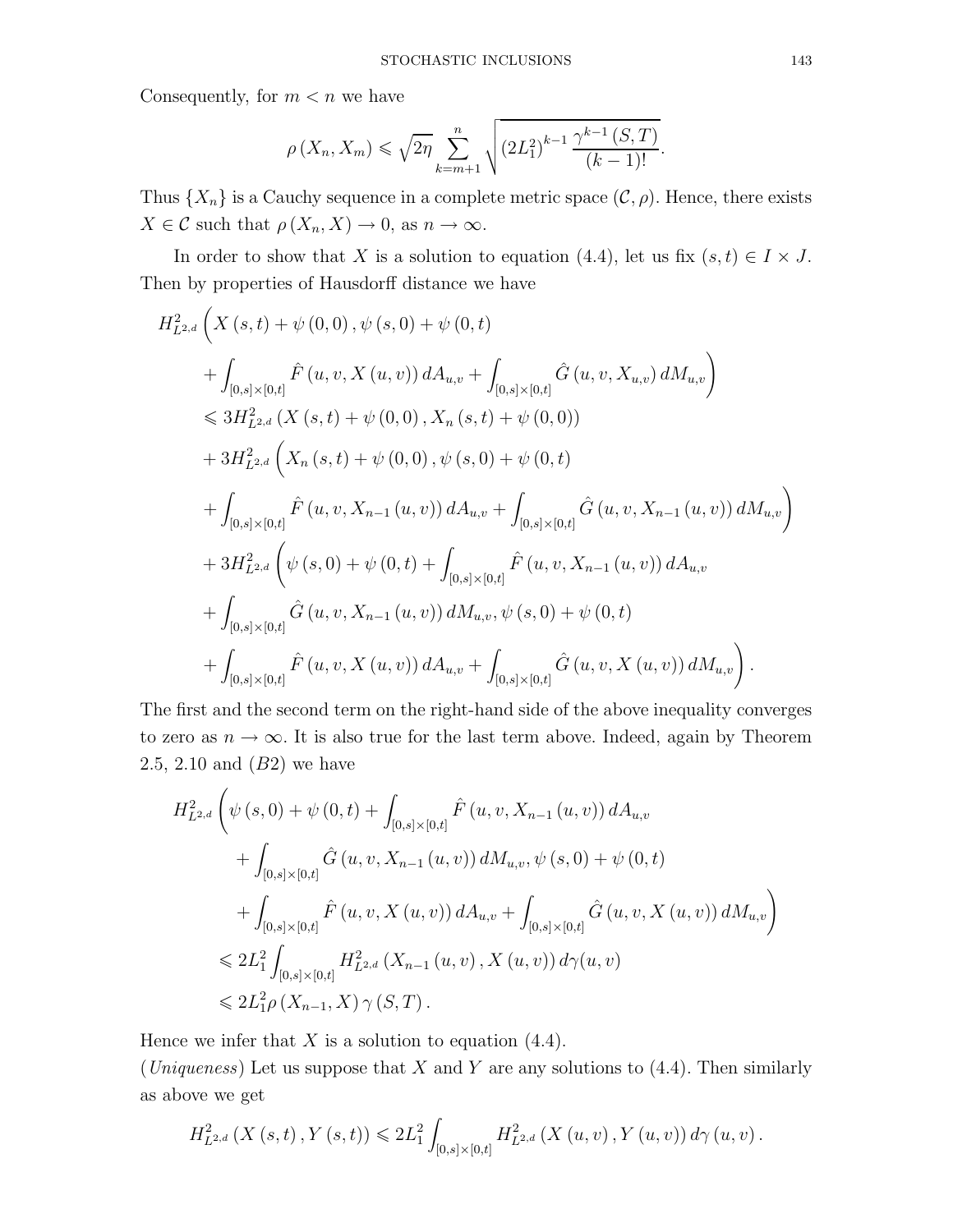Hence we have

$$
H_{L^{2,d}}^{2}\left(X\left(u,v\right),Y\left(u,v\right)\right)\leq 2L_{1}^{2}\int_{[0,s]\times\left[0,t\right]} \rho_{a,b}^{2}\left(X,Y\right)d\gamma\left(a,b\right)
$$

for every  $(u, v) \in [0, s] \times [0, t]$ , where

$$
\rho_{s,t}(X,Y) = \sup_{(u,v)\in [0,s]\times [0,t]} H_{L^{2,d}}(X(u,v),Y(u,v)).
$$

Thus

$$
\rho_{s,t}^{2}\left(X,Y\right) \leqslant 2L_{1}^{2}\int_{[0,s]\times\left[0,t\right]}\rho_{u,v}^{2}\left(X,Y\right)d\gamma\left(u,v\right)
$$

for every  $(s, t) \in I \times J$ . Using again Gronwall's inequality (Theorem 2.3 in [29]) it follows that  $\rho_{s,t}(X, Y) = 0$  for  $(s, t) \in I \times J$ , what shows the uniqueness of solutions to equation (4.4).  $\Box$ 

In a similar way one can prove the following property.

**Theorem 4.2.** *Under assumptions of Theorem* 4.1 *the solution X to equation* (4.4) *satisfies:*

$$
\sup_{(u,v)\in[0,s]\times[0,t]} H_{L^{2,d}}^{2}\left(X(u,v),\{\Theta\}\right)
$$
  
\$\leqslant 3[ \sup\_{(s,t)\in I\times J} H\_{L^{2,d}}^{2}\left(\psi(s,0)+\psi(0,t),\psi(0,0)\right)+2K\_{1}^{2}\gamma(s,t)]\$  
 
$$
\cdot \exp\left\{18K_{1}^{2}\gamma(s,t)\right\}
$$

*for every*  $(s, t) \in I \times J$ .

Now we proceed with a further analysis of inclusion  $(4.1)$ . Again by  $SI(F, G, \xi)$ we denote the set of its solutions.

By Theorem 2.1 in [29], i.e. by the two-parameter version of Itô's formula one can prove the following Lemma.

**Lemma 4.3.** *Let B be a continuous increasing process. Then*

$$
\int_{[0,s] \times [0,t]} e^{h_{u,v}} dB_{u,v} \le \frac{1}{h} \left( e^{h_{u,v}} - 1 \right)
$$

*for every*  $h > 0$  *and*  $(s, t) \in I \times J$ .

Now we formulate the main result of this section.

**Theorem 4.4.** *Assume that*  $F$  *and*  $G$  *satisfy conditions*  $(A1)$ – $(A3)$ , *and*  $\psi$  *satisfies assumption (A5). Moreover, let*  $\psi$  *and*  $\xi$  *satisfy condition (A4). Then there exists a solution*  $X: I \times J \rightarrow \mathcal{K}_c^b$  $(L^{2,d})$  *of equation* (4.4) *and a solution*  $x: I \times J \times \Omega \rightarrow \mathbb{R}^d$ *of*  $(4.1)$  *such that*  $x(s,t) \in X$   $(s,t)$  *for every*  $(s,t) \in I \times J$ .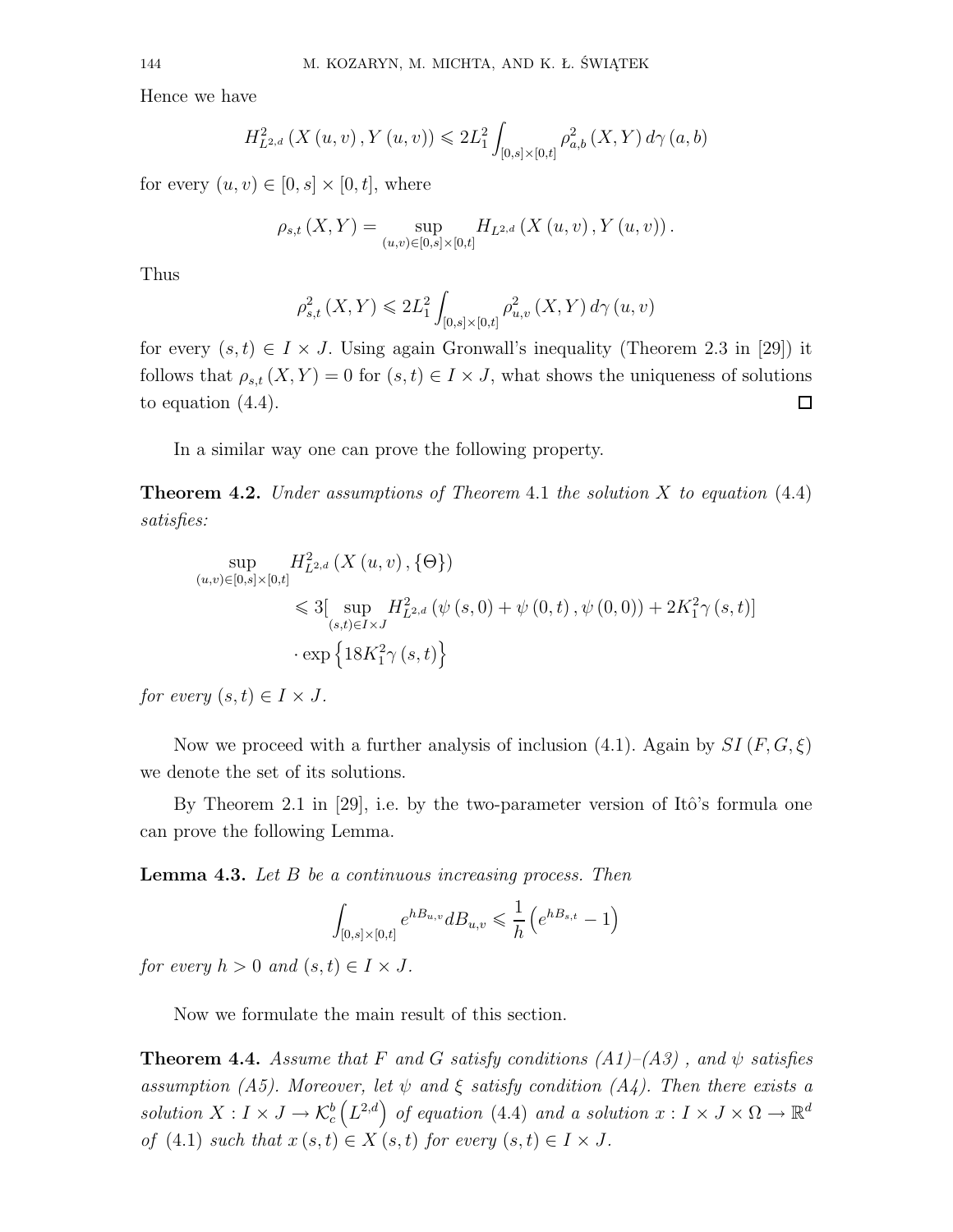*Proof.* By Theorem 4.1 there exists a unique solution *X* to set-valued stochastic integral equation (4.4). Now, let us consider the set

$$
K(\xi, X) := \left\{ x \in C \left( I \times J, L^{2,d} \right) : x(s, t) + \xi(0, 0) - \xi(s, 0) - \xi(0, t) \right\}
$$
  
= 
$$
\int_{[0,s] \times [0,t]} f(u, v) dA_{u,v} + \int_{[0,s] \times [0,t]} g(u, v) dM_{u,v} P
$$
-a.e. for every  
 $(s, t) \in I \times J$ , and some  $f \in S_{\mathcal{P}}^2(\hat{F} \circ X, \nu_A), g \in S_{\mathcal{P}}^2(\hat{G} \circ X, \mu_M) \right\}.$ 

Notice that  $K(\xi, X)$  is a nonempty subset of  $C(I \times J, L^{2,d})$ . Indeed, similarly as in the proof of Theorem 4.1 by the continuity of  $X$  it follows that the set-valued mappings  $\hat{F} \circ X : I \times J \times \Omega \to \mathcal{K}_c^b$  $(\mathbb{R}^d)$  and  $\hat{G} \circ X : I \times J \times \Omega \to \mathcal{K}_c^b$  $(\mathbb{R}^d)$  are predictable. Hence by Kuratowski and Ryll-Nardzewski Measurable Selection Theorem (cf. [18]), there exist predictable selections for  $\hat{F} \circ X$  and for  $\hat{G} \circ X$ . Since by (A3) we have (B3) (at it was mentioned in the beginning of the proof of Theorem 4.1), i.e.

$$
\begin{aligned} \| (\hat{F} \circ X) (s, t, \omega) \|_{\mathbb{R}^d}^2 &= \| \hat{F} (s, t, \omega, X (s, t)) \|_{\mathbb{R}^d}^2 \\ &\leq 2K_1^2 (1 + H_{L^{2,d}}^2 (X (s, t), \{ \Theta \})), \end{aligned}
$$

it follows due to Theorem 4.2 that

$$
\sup_{(s,t)\in I\times J} \|(\hat{F}\circ X)(s,t,\omega)\|_{\mathbb{R}^d}^2 < \infty.
$$

Thus the set  $\mathcal{S}_{\mathcal{P}}^2(\hat{F} \circ X, \nu_A)$  is nonempty. In a similar way one can show the nonemptiness of the set  $\mathcal{S}_{\mathcal{P}}^2(\hat{G} \circ X, \mu_M)$ . It shows the nonemptiness of the set  $K(\xi, X)$ .

Next, let us note that if  $x \in K(\xi, X)$ , then for every  $(s, t) \in I \times J$  it holds

(4.6) 
$$
\text{dist}_{L^{2,d}}(x(s,t), X(s,t)) = 0.
$$

Indeed, by the definition of  $K(\xi, X)$  and assumption  $(A4)$  we have

$$
x(s,t) = \xi(s,0) + \xi(0,t) - \xi(0,0)
$$
  
+ 
$$
\int_{[0,s] \times [0,t]} f(u,v) dA_{u,v} + \int_{[0,s] \times [0,t]} g(u,v) dM_{u,v}
$$
  

$$
\in \psi(s,0) + \psi(0,t) \ominus \psi(0,0) + \int_{[0,s] \times [0,t]} \hat{F}(u,v,X(u,v)) dA_{u,v}
$$
  
+ 
$$
\int_{[0,s] \times [0,t]} \hat{G}(u,v,X(u,v)) dM_{u,v} = X(s,t) \text{ for } (s,t) \in I \times J.
$$

Now we will show that the set  $K(\xi, X)$  is bounded. Let  $x \in K(\xi, X)$ . Then there exist  $f \in S^2_{\mathcal{P}}(\hat{F} \circ X, \nu_A)$  and  $g \in S^2_{\mathcal{P}}(\hat{G} \circ X, \mu_M)$  such that

$$
x(s,t) + \xi(0,0) - \xi(s,0) - \xi(0,t)
$$
  
= 
$$
\int_{[0,s] \times [0,t]} f(u,v) dA_{u,v} + \int_{[0,s] \times [0,t]} g(u,v) dM_{u,v}
$$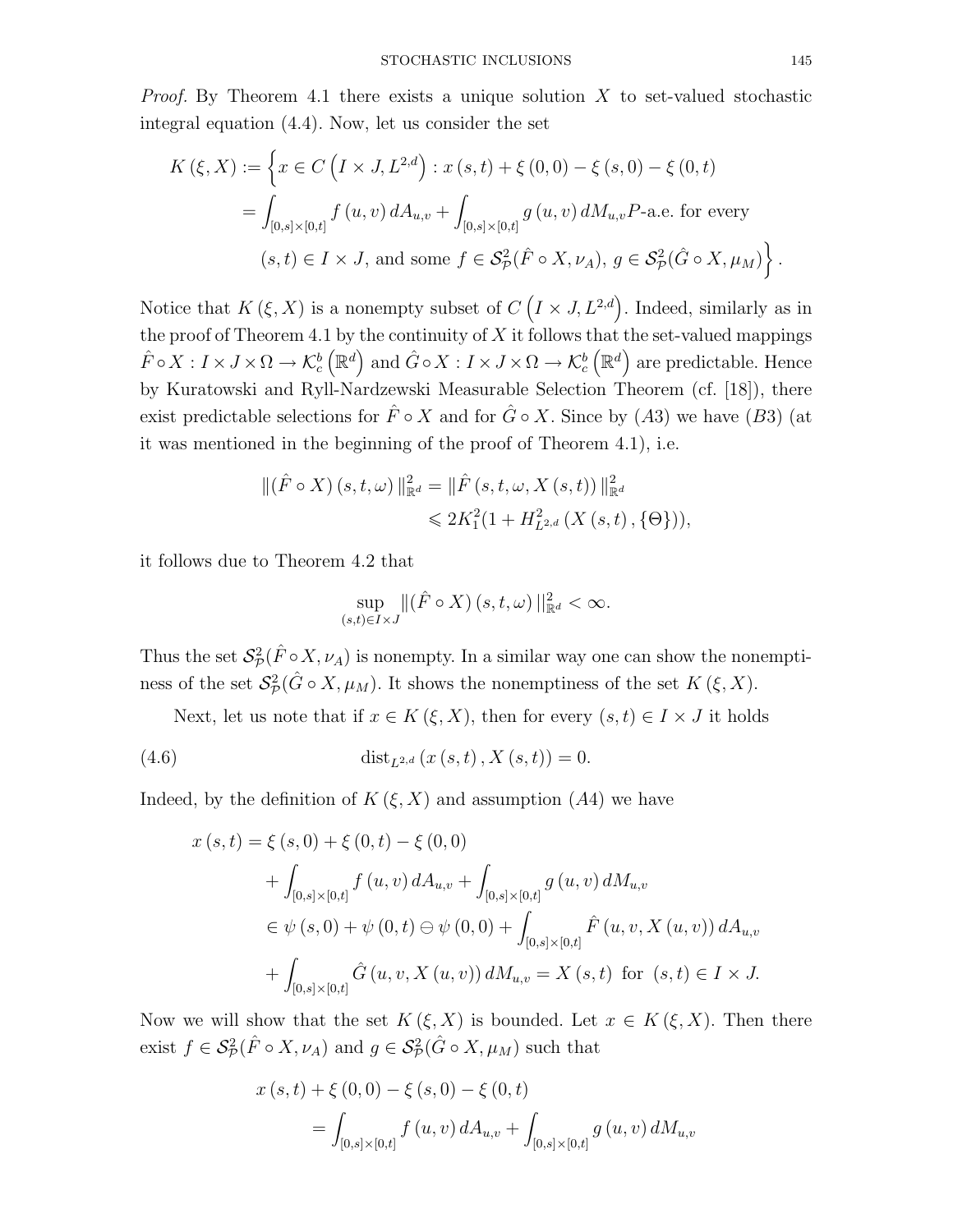for  $(s, t) \in I \times J$ . Hence by  $(A4)$ ,  $(2.4)$  and two-parameter Itô's isometry  $(2.6)$  we have

$$
\sup_{(s,t)\in I\times J} \mathbb{E} ||x(s,t)||_{\mathbb{R}^d}^2 \leq 3 \sup_{(s,t)\in I\times J} \mathbb{E} ||\xi(s,0) + \xi(0,t) - \xi(0,0)||_{\mathbb{R}^d}^2
$$
  
+ 3 
$$
\sup_{(s,t)\in I\times J} \mathbb{E} || \int_{[0,s]\times[0,t]} f(u,v) dA_{u,v} ||_{\mathbb{R}^d}^2
$$
  
+ 3 
$$
\sup_{(s,t)\in I\times J} \mathbb{E} || \int_{[0,s]\times[0,t]} g(u,v) dM_{u,v} ||_{\mathbb{R}^d}^2
$$
  

$$
\leq 3 \sup_{(s,t)\in I\times J} H_{L^2,d}^2 ((\psi(s,0) + \psi(0,t)) \ominus \psi(0,0), \{\Theta\})
$$
  
+ 3 
$$
\int_{I\times J\times\Omega} ||f(u,v)||_{\mathbb{R}^d}^2 d\nu_A + 3 \int_{I\times J\times\Omega} ||g(u,v)||_{\mathbb{R}^d}^2 d\mu_M.
$$

On the other hand by (*B*3) related to (*A*3)*,* Theorem 4.1 and Theorem 4.2 for every  $(s, t) \in I \times J$  we infer

$$
|| f (s, t, \omega) ||_{\mathbb{R}^d}^2 \leq || \hat{F} (s, t, \omega, X(s, t)) ||_{\mathbb{R}^d}^2 = H_{\mathbb{R}^d}^2(\hat{F} (s, t, \omega, X(s, t)), \{\Theta\})
$$
  

$$
\leq 2K_1^2(1 + H_{L^{2,d}}^2(X(s, t), \{\Theta\})) < \infty.
$$

A similar argumentation gives

$$
\|g\left(s,t,\omega\right)\|_{\mathbb{R}^d}^2 < \infty.
$$

Therefore we have

$$
\sup_{(s,t)\in I\times J}\mathbb{E}\left\|x\left(s,t\right)\right\|_{\mathbb{R}^d}^2
$$

where  $m$  is a positive constant, which does not depend on  $x$ . Hence the boundedness of  $K(\xi, X)$  in  $C(I \times J, L^{2,d})$  follows.

In the next step we will show that  $K(\xi, X)$  is a closed subset of  $C(I \times J, L^{2,d})$ . Let  $\{x^n\} \subset K(\xi, X)$  and  $x^n \to x$  in the space  $C(I \times J, L^{2,d})$ , as  $n \to \infty$ , with  $x \in C$   $(I \times J, L^{2,d})$ . Since  $x^n \in K$  ( $\xi, X$ ) for every  $n \in \mathbb{N}$  it follows

$$
x^{n}(s,t) = \xi(s,0) + \xi(0,t) - \xi(0,0)
$$
  
+ 
$$
\int_{[0,s] \times [0,t]} f^{n}(u,v) dA_{u,v} + \int_{[0,s] \times [0,t]} g^{n}(u,v) dM_{u,v},
$$

for every  $(s,t) \in I \times J$  and for some  $f^n \in \mathcal{S}_{\mathcal{P}}^2(\hat{F} \circ X, \nu_A), g^n \in \mathcal{S}_{\mathcal{P}}^2(\hat{G} \circ X, \mu_M)$ . Thus for every  $(s, t) \in I \times J$ 

(4.7) 
$$
\xi(s,0) + \xi(0,t) - \xi(0,0) + \int_{[0,s] \times [0,t]} f^{n}(u,v) dA_{u,v} + \int_{[0,s] \times [0,t]} g^{n}(u,v) dM_{u,v} \to x(s,t)
$$

in  $L^{2,d}$  for  $n \to \infty$ . By Theorem 2.4(i) and Theorem 2.9(i) there exist subsequences  $(f^{n_k})$  and  $(g^{n_k})$  of  $(f^n)$  and  $(g^n)$ , respectively, and  $f \in \mathcal{S}_{\mathcal{P}}^2(\hat{F} \circ X, \nu_A)$ ,  $g \in \mathcal{S}_{\mathcal{P}}^2(\hat{G} \circ$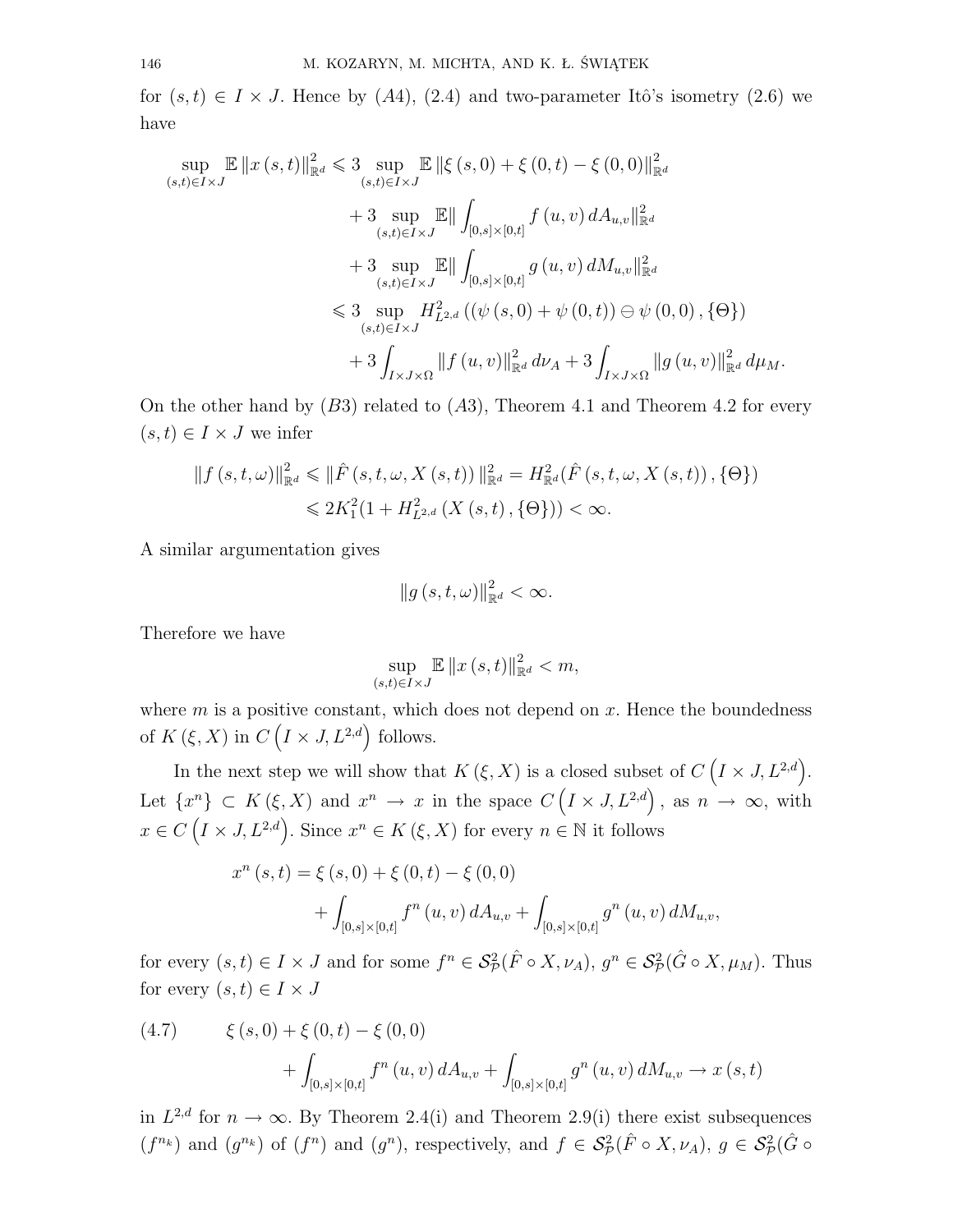$X, \mu_M$ ) such that  $f^{n_k} \rightharpoonup f$  in  $L^{2,d}_p(\nu_A)$  and  $g^{n_k} \rightharpoonup g$  in  $L^{2,d}_p(\mu_M)$ . Therefore by (4.7) we get

(4.8) 
$$
\xi(s,0) + \xi(0,t) - \xi(0,0) + \int_{[0,s] \times [0,t]} f^{n_k}(u,v) dA_{u,v} + \int_{[0,s] \times [0,t]} g^{n_k}(u,v) dM_{u,v} \to x(s,t)
$$

in  $L^{2,d}$ , as  $k \to \infty$ , and  $(s,t) \in I \times J$ . Similarly as in the proof of Theorem 3.4, by the weak convergence of the sequences  $(f^{n_k})$  and  $(g^{n_k})$ , we have

$$
\int_{[0,s]\times[0,t]} f^{n_k}(u,v) dA_{u,v} \rightharpoonup \int_{[0,s]\times[0,t]} f(u,v) dA_{u,v}
$$

and

$$
\int_{[0,s]\times[0,t]} g^{n_k}(u,v) dM_{u,v} \rightharpoonup \int_{[0,s]\times[0,t]} g(u,v) dM_{u,v}
$$

in  $L^{2,d}$ , as  $k \to ∞$ . Thus for every  $(s,t) \in I \times J$  we have

$$
\xi(s,0) + \xi(0,t) - \xi(0,0)
$$
  
+  $\int_{[0,s] \times [0,t]} f^{n_k}(u,v) dA_{u,v} + \int_{[0,s] \times [0,t]} g^{n_k}(u,v) dM_{u,v}$   
 $\to \xi(s,0) + \xi(0,t) - \xi(0,0)$   
+  $\int_{[0,s] \times [0,t]} f(u,v) dA_{u,v} + \int_{[0,s] \times [0,t]} g(u,v) dM_{u,v}$ 

in  $L^{2,d}$ , as  $k \to \infty$ . This convergence and (4.8) allow us to claim that

$$
x(s,t) = \xi(s,0) + \xi(0,t) - \xi(0,0)
$$
  
+ 
$$
\int_{[0,s] \times [0,t]} f(u,v) dA_{u,v} + \int_{[0,s] \times [0,t]} g(u,v) dM_{u,v} P
$$
-a.e.

Thus  $x \in K(\xi, X)$  which proves the closedness of  $K(\xi, X)$  in  $C(I \times J, L^{2,d})$ .

In order to finish the proof, we will show that there exists  $\hat{x} \in SI(F, G, \xi)$  such that  $\hat{x} \in K(\xi, X)$ . Because F and G satisfy conditions  $(A1)$ – $(A3)$ , then by Proposition 3.1 there exist functions  $\overline{f}, \overline{g}: I \times J \times \Omega \times L^{2,d} \to \mathbb{R}^d$  such that:

- (i)  $\overline{f}(s, t, \omega, \eta) \in F(s, t, \omega, \eta), \overline{g}(s, t, \omega, \eta) \in G(s, t, \omega, \eta)$  for every  $(s, t, \omega, \eta) \in$  $I \times J \times \Omega \times L^{2,d}$ ,
- (ii) for every  $\eta \in L^{2,d}$  the mappings  $\overline{f}(\cdot,\cdot,\cdot,\eta), \overline{g}(\cdot,\cdot,\cdot,\eta) : I \times J \times \Omega \to \mathbb{R}^d$  are predictable,
- (iii) for every  $(s, t, \omega) \in I \times J \times \Omega$ ,  $\eta_1, \eta_2 \in L^{2,d}$  it holds

$$
\max\{\left\|\overline{f}\left(s,t,\omega,\eta_{1}\right)-\overline{f}\left(s,t,\omega,\eta_{2}\right)\right\|_{\mathbb{R}^{d}}^{2},\left\|\overline{g}\left(s,t,\omega,\eta_{1}\right)-\overline{g}\left(s,t,\omega,\eta_{2}\right)\right\|_{\mathbb{R}^{d}}^{2}\}\leq d^{2}L^{2}\left\|\eta_{1}-\eta_{2}\right\|_{L^{2,d}}^{2},
$$

(iv) for every  $(s, t, \omega) \in I \times J \times \Omega$ , and every  $\eta \in L^{2,d}$  $\max \left\{ \left\| \overline{f}(s, t, \omega, \eta) \right\|_{\mathbb{R}^d}, \left\| \overline{g}(s, t, \omega, \eta) \right\|_{\mathbb{R}^d} \right\} \leqslant K \left( 1 + \left\| \eta \right\|_{L^{2,d}} \right).$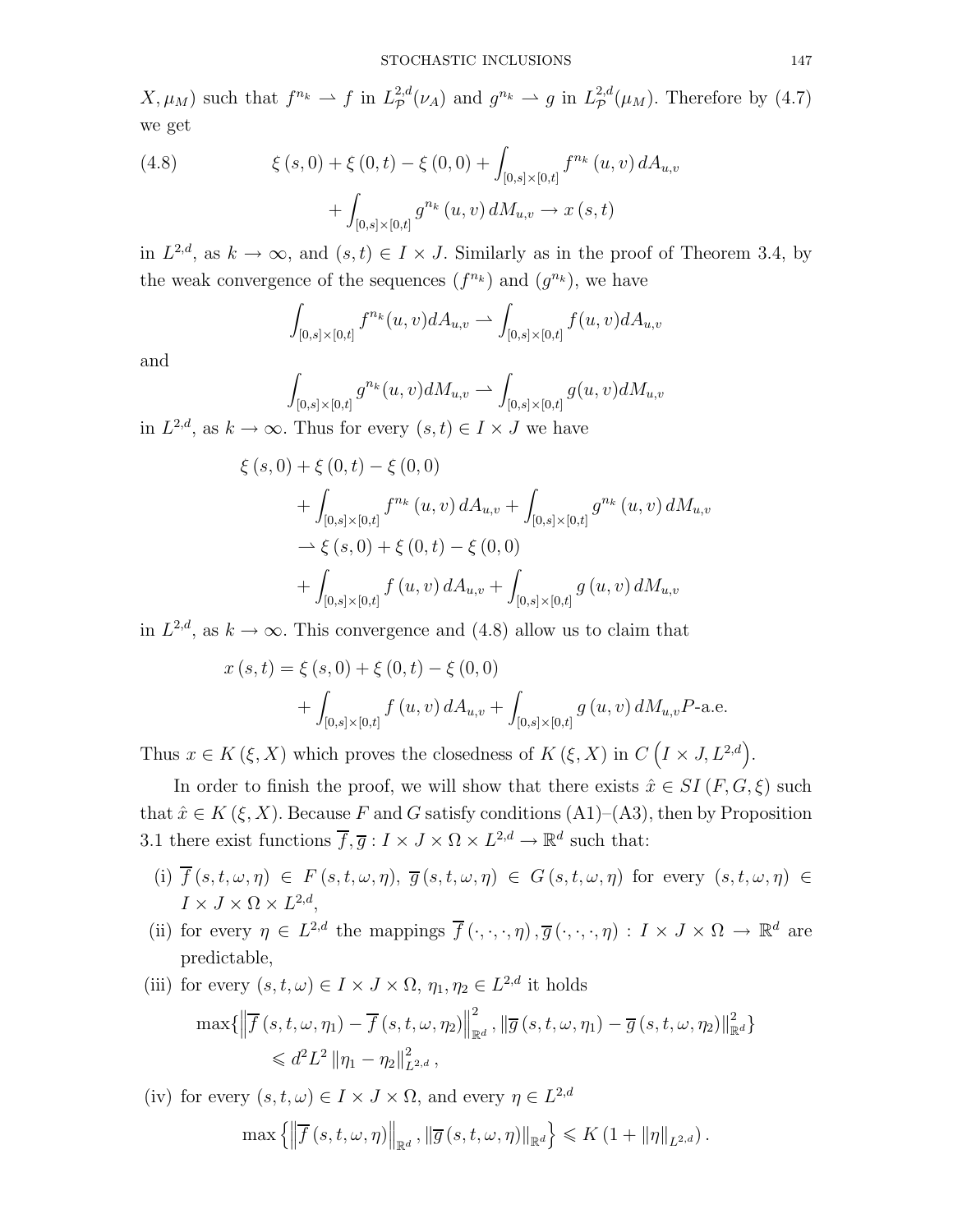Then for every  $x \in K(\xi, X)$  the mappings

$$
I \times J \times \Omega \ni (s, t, \omega) \mapsto \overline{f}(s, t, \omega, x(s, t)) \in \mathbb{R}^d,
$$
  

$$
I \times J \times \Omega \ni (s, t, \omega) \mapsto \overline{g}(s, t, \omega, x(s, t)) \in \mathbb{R}^d
$$

are elements of  $L^{2,d}_{\mathcal{P}}$  $L^{2,d}_{\mathcal{P}}(\nu_A)$  and  $L^{2,d}_{\mathcal{P}}$  $P^{2,a}(\mu_M)$ , respectively. Moreover  $\overline{f}(s,t,\omega,x(s,t)) \in$  $F(s, t, \omega, x(s, t))$  and  $\overline{g}(s, t, \omega, x(s, t)) \in G(s, t, \omega, x(s, t))$ . Let us define the operator  $V: K(\xi, X) \to C(I \times J, L^{2,d})$  as follows

$$
V(x)(s,t) = \xi(s,0) + \xi(0,t) - \xi(0,0)
$$
  
+ 
$$
\int_{[0,s] \times [0,t]} \overline{f}(u,v,x(u,v)) dA_{u,v}
$$
  
+ 
$$
\int_{[0,s] \times [0,t]} \overline{g}(u,v,x(u,v)) dM_{u,v}
$$

for every  $x \in K(\xi, X)$  and  $(s, t) \in I \times J$ . By (4.6), properties of  $\overline{f}$  and (4.2) we claim that for every  $x \in K(\xi, X)$ 

$$
\overline{f}(s,t,\omega,x(s,t)) \in F(s,t,\omega,x(s,t))
$$
  
\n
$$
\subset \bigcup_{\eta \in X(s,t)} F(s,t,\omega,\eta) \subset \hat{F}(s,t,\omega,X(s,t)).
$$

In a similar way we conclude the same relations for  $\overline{q}$ , G and  $\hat{G}$ . Thus we get  $V(x) \in$  $K(\xi, X)$  for every  $x \in K(\xi, X)$ . Hence it is sufficient to show that the mapping *V* has a fixed point. Such a fixed point will be also a solution to stochastic integral inclusion (4.1) generated by the triple  $(F, G, \xi)$ . We will show that *V* is a contraction under the metric

$$
\rho(x,y) := \sup_{(s,t)\in I\times J} e^{-dL\gamma(s,t)} \left[ \mathbb{E} \left\| x\left(s,t\right) - y\left(s,t\right) \right\|_{\mathbb{R}^d}^2 \right]^{\frac{1}{2}}
$$

in  $C(I \times J, L^{2,d})$ , where  $\gamma(s,t) := \tilde{\nu}_A([0,s] \times [0,t]) + \tilde{\mu}_M([0,s] \times [0,t])$  for  $(s,t) \in$  $I \times J$ . Let  $x, y \in K(\xi, X)$ . Then by properties of the mappings  $\overline{f}$  and  $\overline{g}$ , inequality (2.4) and Theorem 2.7 we have

$$
\rho^{2} (V (x), V (y)) \leq 2 \sup_{(s,t) \in I \times J} e^{-2dL\gamma(s,t)}.
$$
\n
$$
\left[ \mathbb{E} \middle\| \int_{[0,s] \times [0,t]} \left( \overline{f} (u, v, x (u, v)) - \overline{f} (u, v, y (u, v)) \right) dA_{u,v} \Vert_{\mathbb{R}^{d}}^{2} \right]
$$
\n
$$
+ \mathbb{E} \middle\| \int_{[0,s] \times [0,t]} \left( \overline{g} (u, v, x (u, v)) - \overline{g} (u, v, y (u, v)) \right) dM_{u,v} \Vert_{\mathbb{R}^{d}}^{2} \right]
$$
\n
$$
\leq 2 \sup_{(s,t) \in I \times J} e^{-2dL\gamma(s,t)} \left[ \int_{[0,s] \times [0,t] \times \Omega} \left\| \overline{f} (u, v, x (u, v)) - \overline{f} (u, v, y (u, v)) \right\|_{\mathbb{R}^{d}}^{2} d\nu_{A}
$$
\n
$$
+ \int_{[0,s] \times [0,t] \times \Omega} \left\| \overline{g} (u, v, x (u, v)) - \overline{g} (u, v, y (u, v)) \right\|_{\mathbb{R}^{d}}^{2} d\mu_{M} \right]
$$
\n
$$
\leq 2dL \sup_{(s,t) \in I \times J} e^{-2dL\gamma(s,t)} \int_{[0,s] \times [0,t] \times \Omega} \left\| x (u, v) - y (u, v) \right\|_{L^{2,d}}^{2} (d\nu_{A} + d\mu_{M})
$$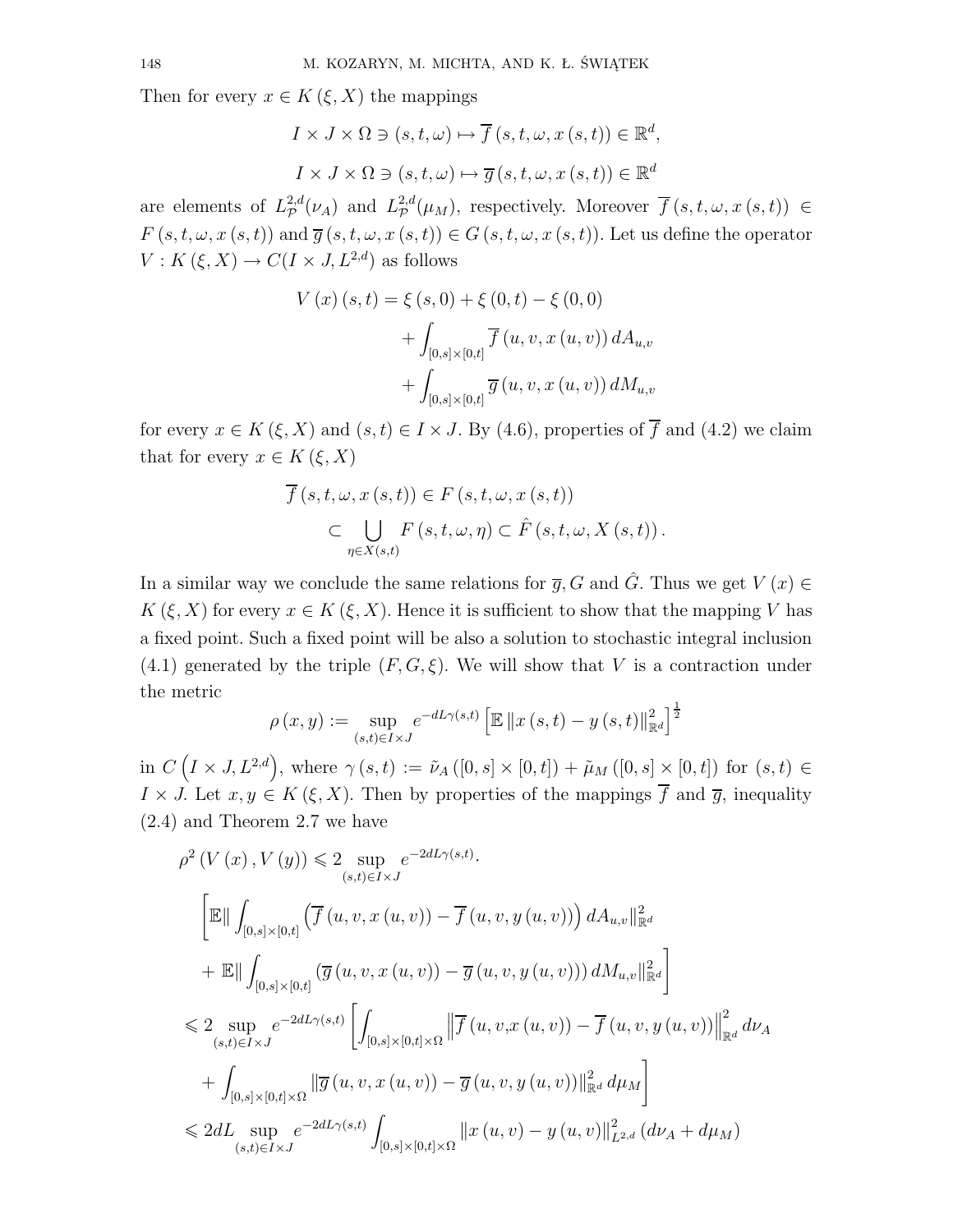$$
= 2dL \sup_{(s,t)\in I\times J} e^{-2dL\gamma(s,t)} \int_{[0,s]\times[0,t]} ||x(u,v) - y(u,v)||_{L^{2,d}}^2 d\gamma(u,v) \n\leq 2dL \sup_{(s,t)\in I\times J} e^{-2dL\gamma(s,t)} \rho^2(x,y) \int_{[0,s]\times[0,t]} e^{2dL\gamma(u,v)} d\gamma(u,v) .
$$

Therefore by Lemma 4.3 we get

$$
\rho^2\left(V\left(x\right), V\left(y\right)\right) \leq \sup_{\left(s,t\right) \in I \times J} \rho^2\left(x, y\right) \left(1 - e^{-2dL\gamma\left(s,t\right)}\right) \\
\leqslant \rho^2\left(x, y\right) \left(1 - e^{-2dL\gamma\left(S,T\right)}\right).
$$

Thus by Banach's Contraction Principle we infer that there exists a unique element  $\hat{x} \in K(\xi, X)$  such that

$$
\hat{x}(s,t) = \xi(s,0) + \xi(0,t) - \xi(0,0) \n+ \int_{[0,s] \times [0,t]} \overline{f}(u,v,\hat{x}(u,v)) dA_{u,v} \n+ \int_{[0,s] \times [0,t]} \overline{g}(u,v,\hat{x}(u,v)) dM_{u,v}.
$$

Thus the proof is completed.

We finish our considerations with the following remarks. Let *CS* (*X*) denote the set of all continuous selections for  $X: I \times J \rightarrow \mathcal{K}_c^b$  $(L^{2,d})$  being a solution to set-valued stochastic integral equation (4.4). Since *X* is a continuous multifunction, it follows by Michael's Continuous Selection Theorem (see [7], [9]) that  $CS(X) \neq \emptyset$ . Hence by Theorem 4.4 we have the following result.

**Corollary 4.5.** *Under assumptions of Theorem* 4.4 *it holds*

$$
CS(X) \cap SI(F, G, \xi) \neq \emptyset.
$$

Moreover Theorem 4.4 can be also expressed in the spirit of reachable sets of solutions to stochastic inclusion (4.1) generated by  $(F, G, \xi)$ . Namely, for  $(s, t) \in I \times J$ let

$$
\mathcal{A}((s,t),\xi,F,G):=\left\{x\left(s,t\right)\in L^{2,d}:x\in SI\left(F,G,\xi\right)\right\},\,
$$

i.e.  $\mathcal{A}((s,t), \xi, F, G)$  is the set of all possible values that are attained by trajectories of solutions to stochastic integral inclusion (4.1) at the point (*s, t*). Then the following result can be stated.

**Corollary 4.6.** Let assumptions of Theorem 4.4 be satisfied and  $X : I \times J \rightarrow$  $\mathcal{K}_c^b$  $(L^{2,d})$  be a unique solution to the equation (4.4)*.* Then  $\mathcal{A}((s,t), \xi, F, G) \cap X$  (*s, t*)  $\neq$ *Ø for every*  $(s, t) \in I \times J$ *.* 

 $\Box$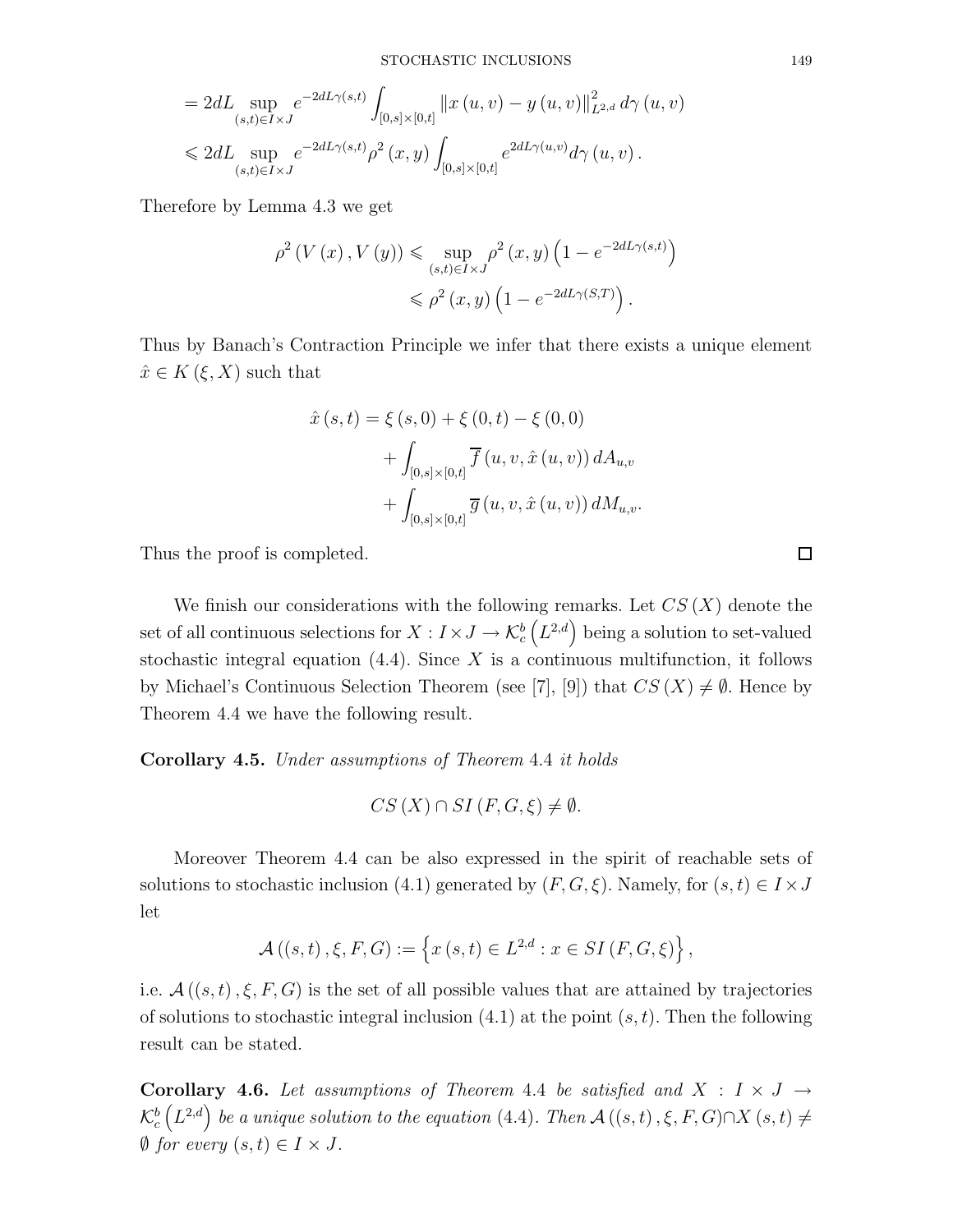Let us also note that all of the above considerations can be applied to stochastic inclusions with expectations in the coefficients:

*,*

(4.9)  

$$
\begin{cases}\n\Delta_{s,t}^{s',t'}(x) \in \int_{[s,s']\times[t,t']} F_1(u,v,\mathbb{E}(x(u,v)), \|x(u,v)\|_{L^{2,d}}) dA_{u,v} \\
+ \int_{[s,s']\times[t,t']} G_1(u,v,\mathbb{E}(x(u,v)), \|x(u,v)\|_{L^{2,d}}) dM_{u,v} \\
x(0,t) = \xi(0,t) \\
x(s,0) = \xi(s,0)\n\end{cases}
$$

where  $F_1, G_1: I \times J \times \Omega \times \mathbb{R}^d \times \mathbb{R} \to \mathcal{K}_c^b$  $(\mathbb{R}^d)$  are appropriately regular set-valued mappings. Indeed, the stochastic inclusion (4.9) can be transformed to inclusion (4.1) if one takes set-valued mappings  $F, G: I \times J \times \Omega \times L^{2,d} \to \mathcal{K}_c^b$  $(\mathbb{R}^d)$  such that

$$
F(s, t, \omega, \eta) := F_1(s, t, \omega, \mathbb{E}(\eta), ||\eta||_{L^{2,d}})
$$

and

$$
G(s, t, \omega, \eta) := G_1(s, t, \omega, \mathbb{E}(\eta), ||\eta||_{L^{2,d}})
$$

for  $(s, t, \omega, \eta) \in I \times J \times \Omega \times L^{2,d}$ . Next, one can state an associated set-valued stochastic integral equation with coefficients defined by (4.2) and (4.3) or by mappings

$$
\hat{F}(s,t,\omega,B) := \overline{co} \left( \bigcup_{\eta \in B} F_1(s,t,\omega,\mathbb{E}(\eta), \|\eta\|_{L^{2,d}}) \right)
$$

and

$$
\hat{G}(s,t,\omega,B) := \overline{co} \left( \bigcup_{\eta \in B} G_1(s,t,\omega,\mathbb{E}(\eta), \|\eta\|_{L^{2,d}}) \right)
$$

for  $(s, t, \omega, B) \in I \times J \times \Omega \times \mathcal{K}_c^b$  $(L^{2,d})$ . In a single-valued case the above stochastic inclusion reduces to the stochastic integral equation

$$
x(s,t) + \xi(0,0) - \xi(s,0) - \xi(0,t)
$$
  
= 
$$
\int_{[0,s] \times [0,t]} f(u,v,\mathbb{E}(x(u,v)), \|x(u,v)\|_{L^{2,d}}) dA_{u,v}
$$
  
+ 
$$
\int_{[0,s] \times [0,t]} g(u,v,\mathbb{E}(x(u,v)), \|x(u,v)\|_{L^{2,d}}) dM_{u,v}.
$$

Such equations driven by a two-parameter Wiener process were used in the theory of term structure of interest rates (see e.g. [10], [16], [17] and references therein).

#### **References**

- [1] N. U. Ahmed, Nonlinear stochastic differential inclusion on Banach space, *Stoch. Anal. Appl.,* 12:1–10, 1994.
- [2] N. U. Ahmed, Optimal relaxed controls for nonlinear infinite dimensional stochastic differential inclusions, *Optimal Control of Differential Equations*. M. Dekker Lect. Notes, 160:1–19, 1994.
- [3] N. U. Ahmed, Impulsive perturbation of *C*<sup>0</sup> semigroups and stochastic evolution inclusions, *Discuss. Math. Differ. Incl. Control Optim.,* 22:125–149, 2002.
- [4] N. U. Ahmed, Differential inclusions operator valued measures and optimal control, *Dynam. Systems Appl.,* 16:13–36, 2007.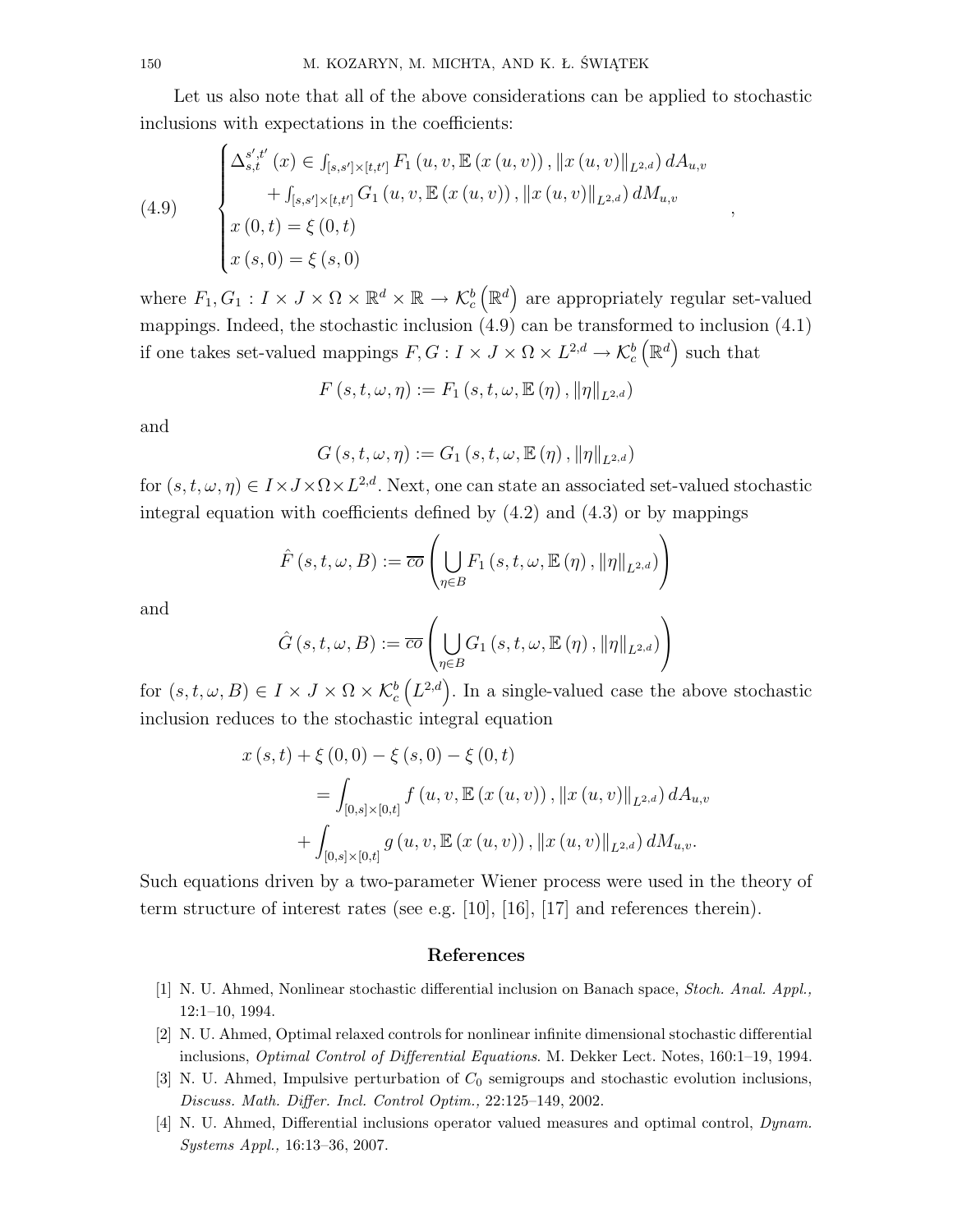- [5] V. V. Ahn, W. Grecksch and A. Wadewitz, A splitting method for a stochastic Goursat problem, *Stochastic Anal. Appl.,* 17: 315-326, 1999.
- [6] J.-P. Aubin and G. Da Prato, The viability theorem for stochastic differential inclusions, *Stoch. Anal. Appl.,* 16(1):1–15, 1998.
- [7] J.-P. Aubin and H. Frankowska, *Set-Valued Analysis*, Birkh¨auser, Basel, 1990.
- [8] R. Cairoli and J. B. Walsh, Stochastic integrals in the plane, *Acta Math.,* 134:111–183, 1975.
- [9] Z. Denkowski, S. Migórski and N.S. Papageorgiou, *An Introduction to Nonlinear Analysis and Its Applications. Part I*, Kluwer Acad. Publ., Boston, 2003.
- [10] R. S. Goldstein, The term structure of interest rates as a random field, *The Review of Financial Studies.,* 13(2):365–384, 2000.
- [11] A. A. Gushchin, On the general theory of random fields on the plane (in Russian), *Uspekhi Mat. Nauk,* 37:53–74, 1982.
- [12] F. Hiai and H. Umegaki, Integrals, conditional expectations, and martingales of multivalued functions, *J. Multivariate Anal.,* 7(1):149–182, 1977.
- [13] S. Hu and N. Papageorgiou, *Handbook of Multivalued Analysis. Vol.1 Theory*, Kluwer Acad. Publ., Boston, 1997.
- [14] S. S. Huang, Y. Huang and C. Y. Tsai, Strong scheme for a stochastic Goursat problem, *Appl. Math. Comp.,* 150:351–363, 2004.
- [15] A. Jakubowski, M. Kamenskii and P. R. de Fitte, Existence of weak solutions to stochastic evolution inclusions, *Stoch. Anal. Appl.,* 23:723–749, 2005.
- [16] D. P. Kennedy, The term structure of interest rates as a Gaussian random field, *Mathematical Finance,* 4(3):247–258, 1994.
- [17] D. P. Kennedy, Characterizing Gaussian models of the term structure of interest rates, *Mathematical Finance,* 7(2):107–118, 1997.
- [18] M. Kisielewicz, *Differential Inclusions and Optimal Control*, Kluwer Acad. Publ., Dordrecht, 1991.
- [19] M. Kisielewicz, Set-valued stochastic integrals and stochastic inclusions, *Stoch. Anal. Appl.,* 15(5):783–800, 1997.
- [20] M. Kisielewicz, M. Michta and J. Motyl, Set-valued approach to stochastic control. Part I. Existence and regularity properties, *Dynam. Systems Appl.,* 12:405–431, 2003.
- [21] M. Kisielewicz, M. Michta and J. Motyl, Set-valued approach to stochastic control. Part II. Viability and semimartingale issue, *Dynam. Systems Appl.,* 12:433–466, 2003.
- [22] M. Kisielewicz, Backward stochastic differential inclusions, *Dynam. Systems Appl.,* 16:121–140, 2007.
- [23] M. Kisielewicz, Weak compactness of weak solutions to backward stochastic differential inclusions, *Dynam. Systems Appl.,* 17:351–370, 2008.
- [24] M. Kisielewicz, *Stochastic Differential Inclusions and Applications*, Springer, New York, 2013.
- [25] M. Kozaryn, M. T. Malinowski, M. Michta and K. Świątek, On multivalued stochastic integral equations driven by a Wiener process in the plane, *Dynam. Systems Appl.,* 21:293–318, 2012.
- [26] M. Kozaryn and M. Michta, On set-valued stochstic equations and stochastic inclusions driven by a Brownian sheet, *Dynam. Systems Appl.,* 22:591–612, 2013.
- [27] A. A. Levakov, Stochastic differential inclusions, *J. Diff. Eq.,* 71(2):212–221, 2003.
- [28] Z. Liang, Existence and pathwise uniqueness of solutions for stochastic differential equations with respect to martingales in the plane, *Stochastic Process. Appl.,* 83:303–317, 1999.
- [29] Z. Liang and M. Zheng, Estimates on moments of the solutions to stochastic differential equations with respect to martingales in the plane, *Stochastic Process. Appl.,* 62:263–276, 1996.